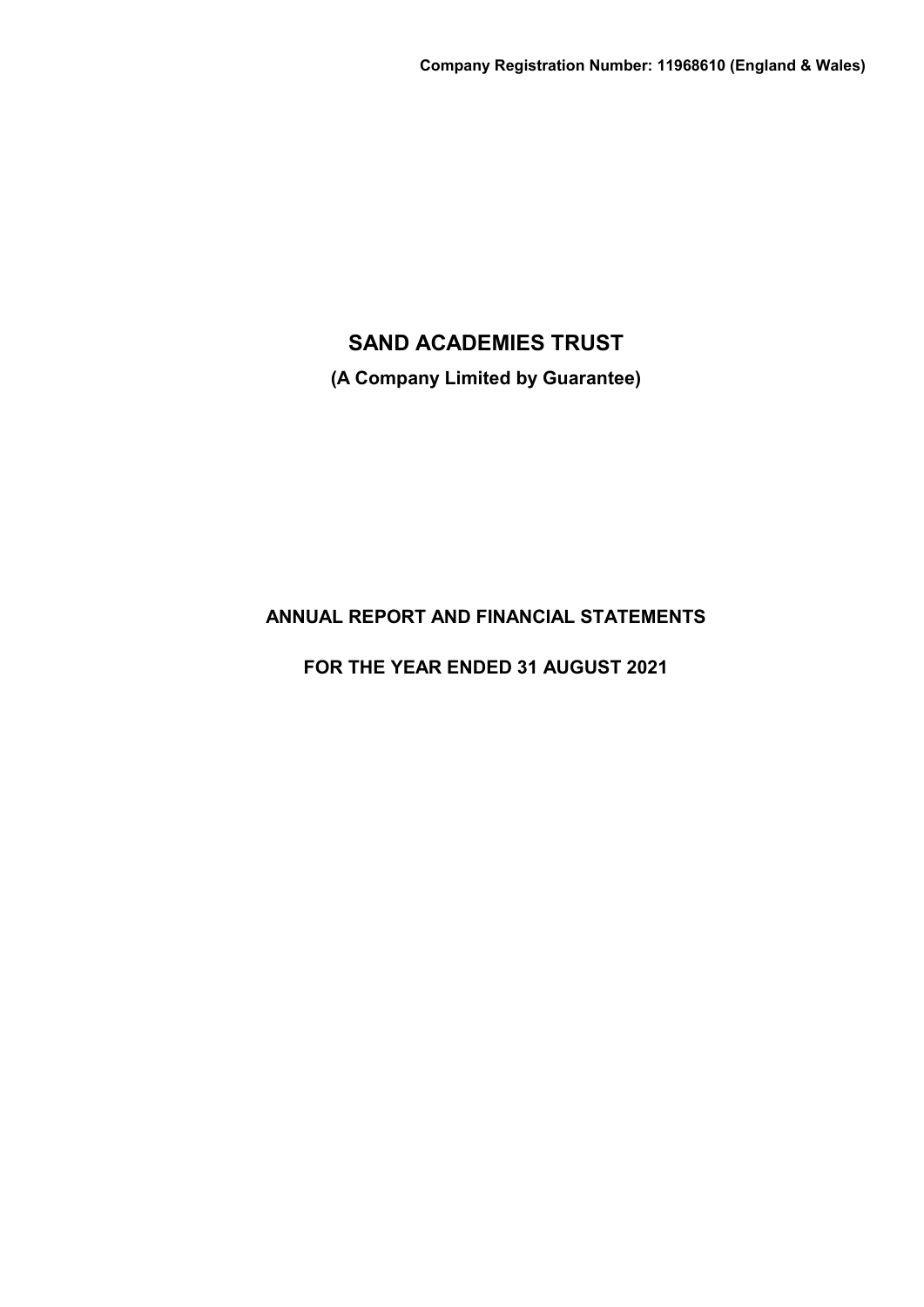# **(A Company Limited by Guarantee)**

# **CONTENTS**

|                                                                                | Page      |
|--------------------------------------------------------------------------------|-----------|
| <b>Reference and Administrative Details</b>                                    | $1 - 2$   |
| <b>Trustees' Report</b>                                                        | $3 - 14$  |
| <b>Governance Statement</b>                                                    | $15 - 18$ |
| <b>Statement on Regularity, Propriety and Compliance</b>                       | 19        |
| <b>Statement of Trustees' Responsibilities</b>                                 | 20        |
| <b>Independent Auditor's Report on the Financial Statements</b>                | $21 - 25$ |
| <b>Independent Reporting Accountant's Report on Regularity</b>                 | $26 - 27$ |
| Statement of Financial Activities Incorporating Income and Expenditure Account | $28 - 29$ |
| <b>Balance Sheet</b>                                                           | $30 - 31$ |
| <b>Statement of Cash Flows</b>                                                 | 32        |
| <b>Notes to the Financial Statements</b>                                       | $33 - 67$ |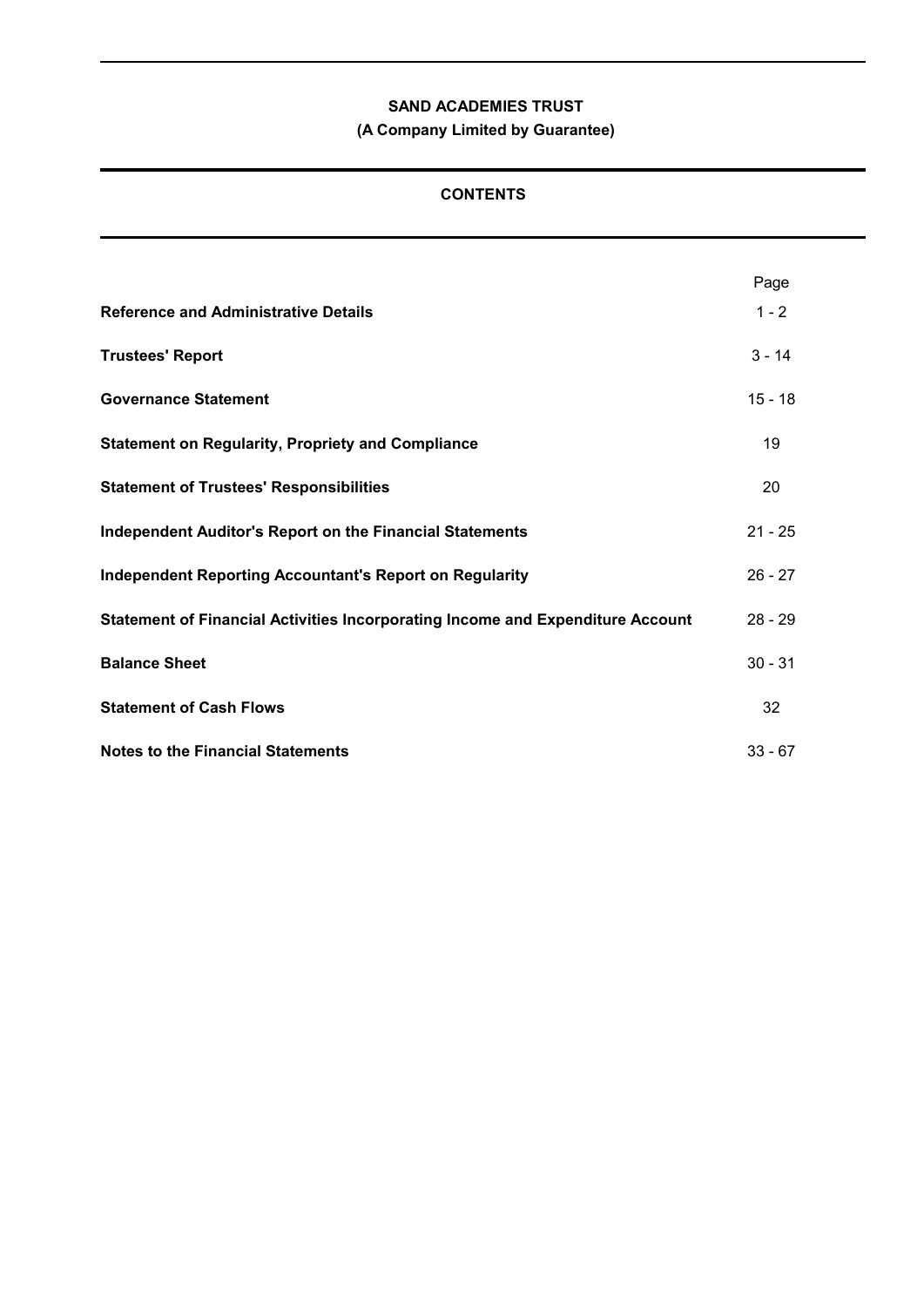# **(A Company Limited by Guarantee)**

# **REFERENCE AND ADMINISTRATIVE DETAILS**

| <b>Members</b>                            | M Wolton<br>S Harvey<br>J Banks (resigned 29 March 2021)<br>N Spurrier (appointed 29 March 2021)<br>J Bewley (appointed 29 April 2021)                                                                                                                                                                                                                                                                                                                                                                                                                                                                                                                                                                                                                                                                                         |
|-------------------------------------------|--------------------------------------------------------------------------------------------------------------------------------------------------------------------------------------------------------------------------------------------------------------------------------------------------------------------------------------------------------------------------------------------------------------------------------------------------------------------------------------------------------------------------------------------------------------------------------------------------------------------------------------------------------------------------------------------------------------------------------------------------------------------------------------------------------------------------------|
| <b>Trustees</b>                           | L Dance, Chief Executive<br>D Ellis, Chair of Trustees<br>S Harvey (resigned 2 September 2021)<br>C Haslam<br>A Noble<br>M Hughes (resigned 11 February 2021)<br>J Bee<br>D Young (appointed 20 October 2020)<br>K Brimfield (appointed 20 October 2020)<br>W Gray (appointed 26 November 2020, resigned 21 October 2021)<br>B Burch (appointed 12 May 2021)<br>R Pattenden (appointed 12 May 2021)                                                                                                                                                                                                                                                                                                                                                                                                                            |
| <b>Company registered</b><br>number       | 11968610                                                                                                                                                                                                                                                                                                                                                                                                                                                                                                                                                                                                                                                                                                                                                                                                                       |
| <b>Company name</b>                       | <b>SAND Academies Trust</b>                                                                                                                                                                                                                                                                                                                                                                                                                                                                                                                                                                                                                                                                                                                                                                                                    |
| <b>Principal and registered</b><br>office | c/o The Milestone School<br>Longford Lane<br>Longlevens<br>Gloucestershire<br>GL2 9EU                                                                                                                                                                                                                                                                                                                                                                                                                                                                                                                                                                                                                                                                                                                                          |
| <b>Company secretary</b>                  | K Shepherd                                                                                                                                                                                                                                                                                                                                                                                                                                                                                                                                                                                                                                                                                                                                                                                                                     |
| <b>Chief executive officer</b>            | L Dance                                                                                                                                                                                                                                                                                                                                                                                                                                                                                                                                                                                                                                                                                                                                                                                                                        |
| <b>Senior management</b><br>team          | L Dance, Chief Executive Officer<br>N Teague, Headteacher, Battledown<br>L Vellam-Steptoe, Deputy Headteacher, Battledown (from Jan 2021)<br>K Day, Headteacher, Belmont<br>K Hanna, Assistant Headteacher, Belmont<br>C Yeates, Deputy Headteacher, Belmont<br>A Causon, School Business Manager, Belmont (to June 2021)<br>D Taylor, Principal, Milestone School<br>S Dowdell, Deputy Head, Milestone School<br>P Jones, Head of Foundation, Milestone School<br>K Mann, Head of Middle Department, Milestone School<br>A Fidderman, Headteacher, Paternoster<br>S Beltran, Assistant Headteacher, Paternoster<br>J Laird, Assistant Headteacher, Paternoster<br>C Duncan, Assistant Headteacher, Paternoster<br>K Cunningham, Headteacher, Willow (from June 2021)<br>C Tonks, Deputy Headteacher, Willow (from April 2021) |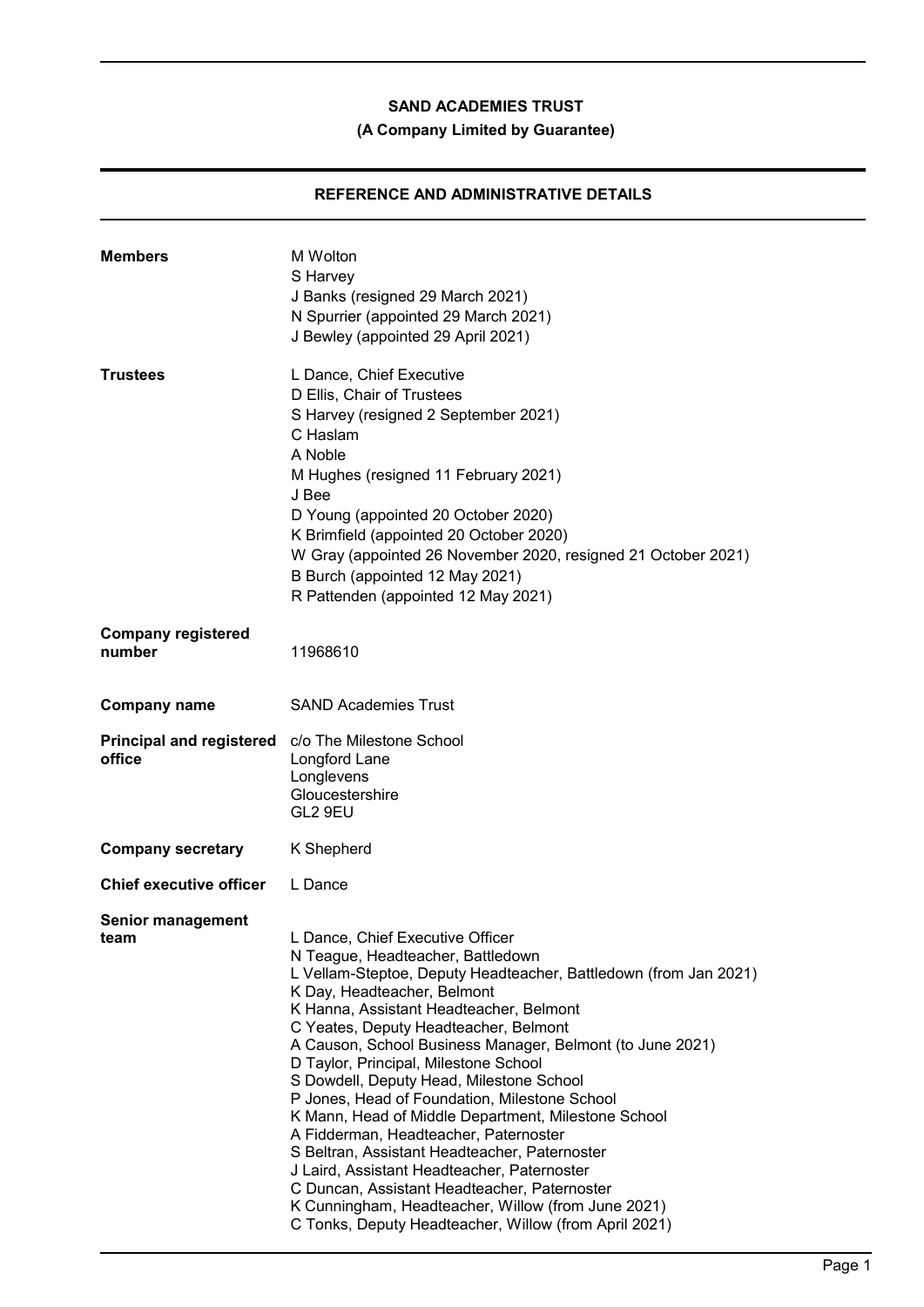## **(A Company Limited by Guarantee)**

### **REFERENCE AND ADMINISTRATIVE DETAILS (CONTINUED) FOR THE YEAR ENDED 31 AUGUST 2021**

|                     | A Lai, Finance Director (to July 2021)<br>L Morgan, Trust Accountant (from August 2021)            |
|---------------------|----------------------------------------------------------------------------------------------------|
| Independent auditor | Crowe U.K. LLP<br>Fourth Floor<br>St James House<br>St James Square<br>Cheltenham<br>GL50 3PR      |
| <b>Bankers</b>      | Lloyds Bank plc<br>19 Eastgate Street<br>Gloucester<br>Gloucestershire<br>GL1 1NU                  |
| <b>Solicitors</b>   | Harrison Clark Rickerbys<br>Overross House<br>Ross Park<br>Ross on Wye<br>Herefordshire<br>HR9 7US |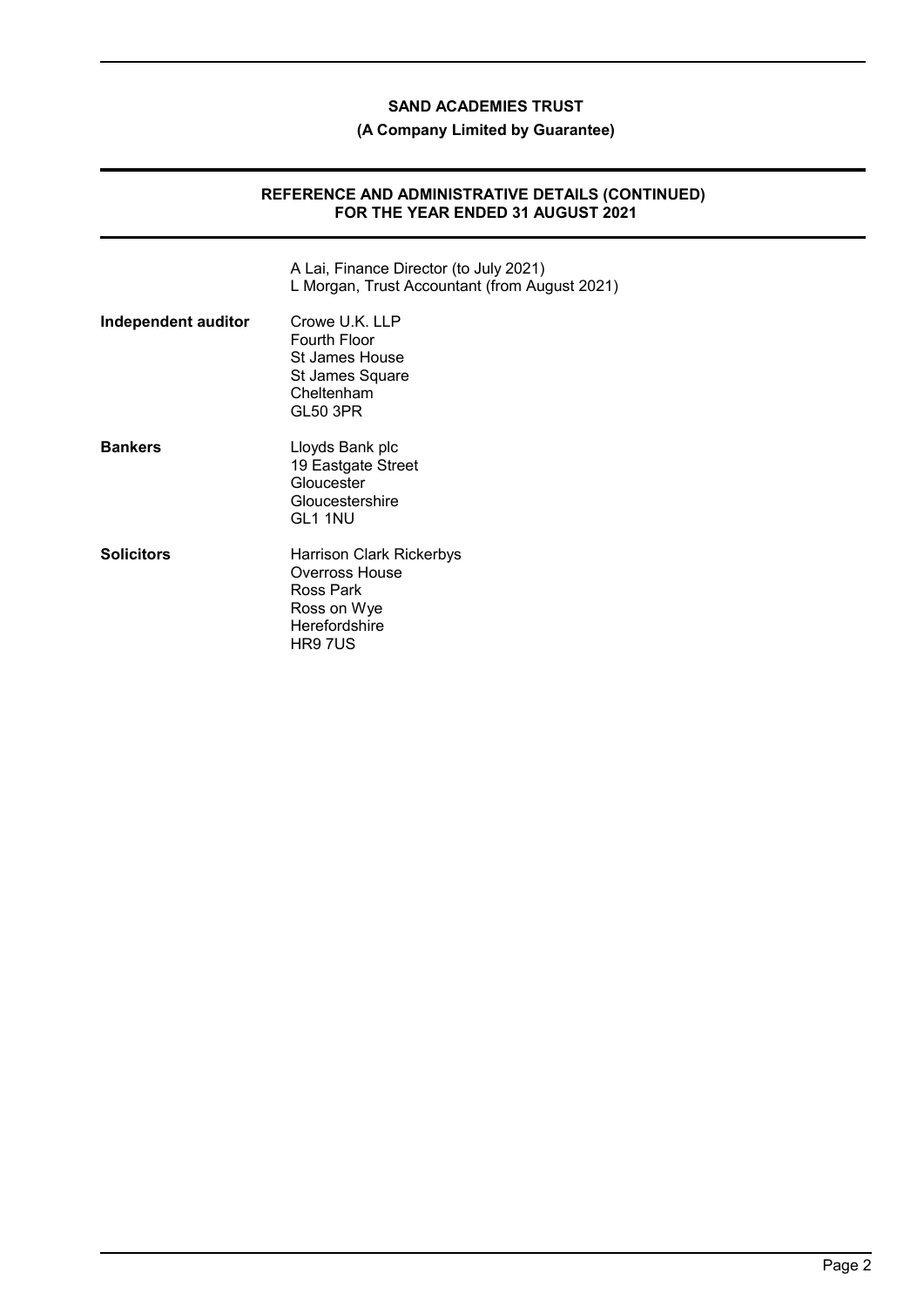#### **(A Company Limited by Guarantee)**

## **TRUSTEES' REPORT FOR THE YEAR ENDED 31 AUGUST 2021**

The Trustees present their annual report together with the financial statements and auditor's report of the charitable company for the year 1 September 2020 to 31 August 2021. The annual report serves the purposes of both a Trustees' report and a directors' report under company law.

The Trust operates five schools (4 special schools and 1 main stream academy) pupils aged 2 to 16 in Gloucestershire. It has a PAN pupil capacity of 837 and had a roll in the last census of 797 - this is a decrease as we are currently looking to fill more places within the Willow Primary . The Trust catchment area is throughout Gloucestershire with some pupils coming from outside of the county due to shortages of places in other Local **Authorities** 

The Milestone School is a DfE sponsor academy.

#### **Structure, governance and management**

#### **a. Constitution**

The Academy Trust is a charitable company limited by guarantee and an exempt charity.

The charitable company's Memorandum of Association is the primary governing document of the Academy Trust. The Trusts purpose is to improve outcomes, opportunities, and life chances for children and young people, offer more/wider support for their families and share and develop staff experience through partnership working.

The Trustees of SAND Academies Trust are also the directors of the charitable company for the purposes of company law.

The charitable company is known as SAND Academies Trust.

Details of the Trustees who served during the yearperiod, and to the date these accounts are approved, are included in the Reference and administrative details on page 1.

## **b. Members' liability**

Each member of the charitable company undertakes to contribute to the assets of the charitable company in the event of it being wound up while they are a member, or within one year after they cease to be a member, such amount as may be required, not exceeding £10, for the debts and liabilities contracted before they ceased to be a member.

#### **c. Trustees' indemnities**

In accordance with normal commercial practice the Academy Trust has purchased insurance (a member of Department for Education's Risk Protection Arrangement) to protect Trustees and officers from claims arising from negligent acts, errors or omissions occurring whilst on Academy business. The insurance provides cover up to £10 million on any one claim.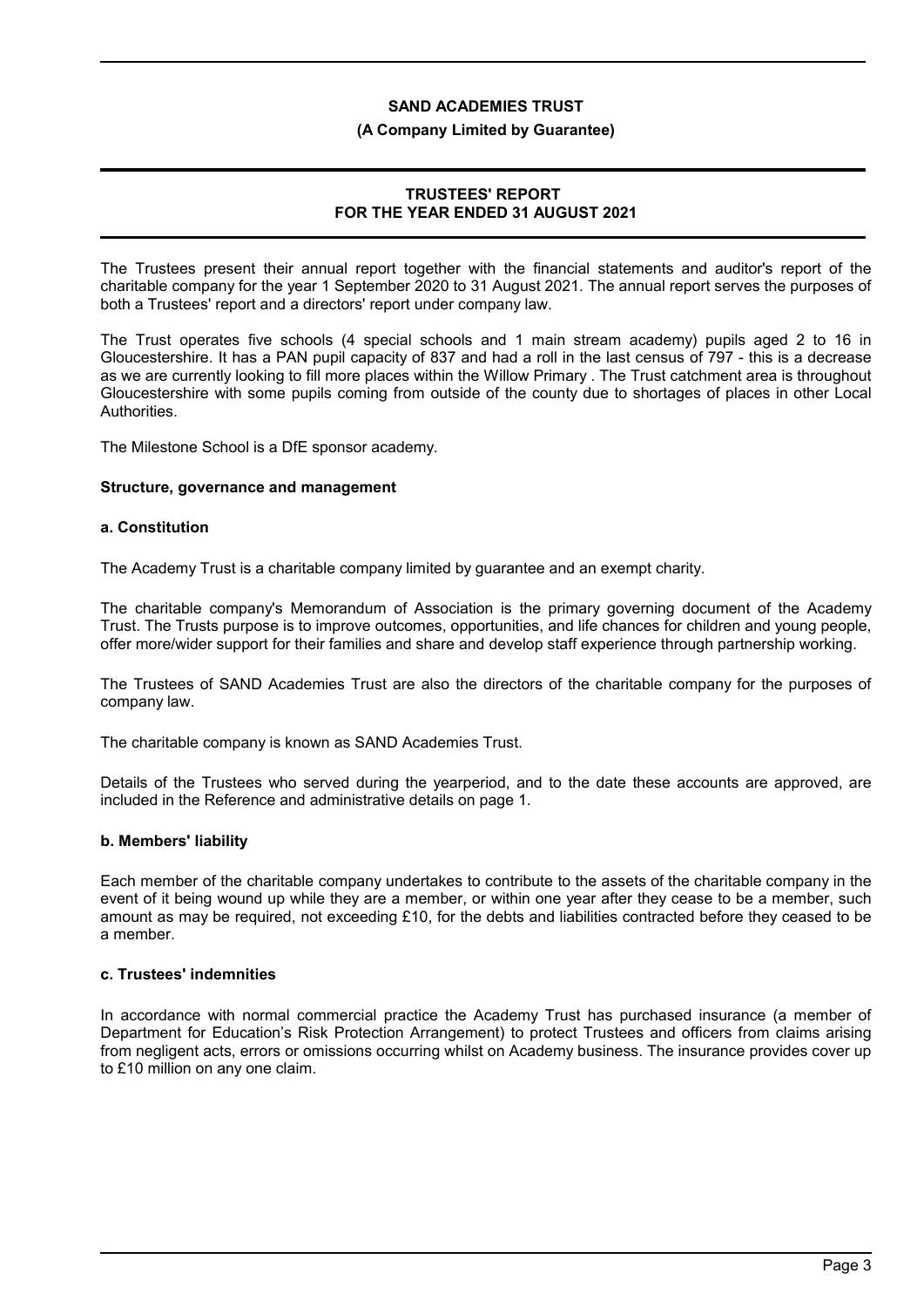#### **(A Company Limited by Guarantee)**

### **TRUSTEES' REPORT (CONTINUED) FOR THE YEAR ENDED 31 AUGUST 2021**

#### **Structure, governance and management (continued)**

### **d. Method of recruitment and appointment or election of Trustees**

The Academies Trust shall have the following Trustees as set out in its Articles of Association and funding agreement:

- Minimum of 3 but no maximum number of Trustees
- Up to 12 trustees appointed by the Members by ordinary resolution
- Under Article 57 of the Articles of Association, the CEO is appointed as a Trustee

Trustees are appointed for a four year period, except that this time limit does not apply to the Chief Executive Officer. Subject to remaining eligible to be a particular type of Trustee, any Trustee can be reappointed or reelected.

When appointing new Trustees, the Board will give consideration to the skills and experience mix of existing Trustees in order to ensure that the Board has the necessary skills to contribute fully to the Academy Trust's development.

The management of the Academy Trust is the responsibility of the Trustees who are elected and co-opted under the terms of the Articles of Association.

## **e. Policies adopted for the induction and training of Trustees**

The training and induction provided for new Trustees will depend upon their existing experience but would always include a tour of the schools and a chance to meet staff and pupils. All Trustees are provided with copies of policies, procedures, minutes, accounts, budgets, plans and other documents that they will need to undertake their role as Trustees. Induction is tailored specifically to the individual.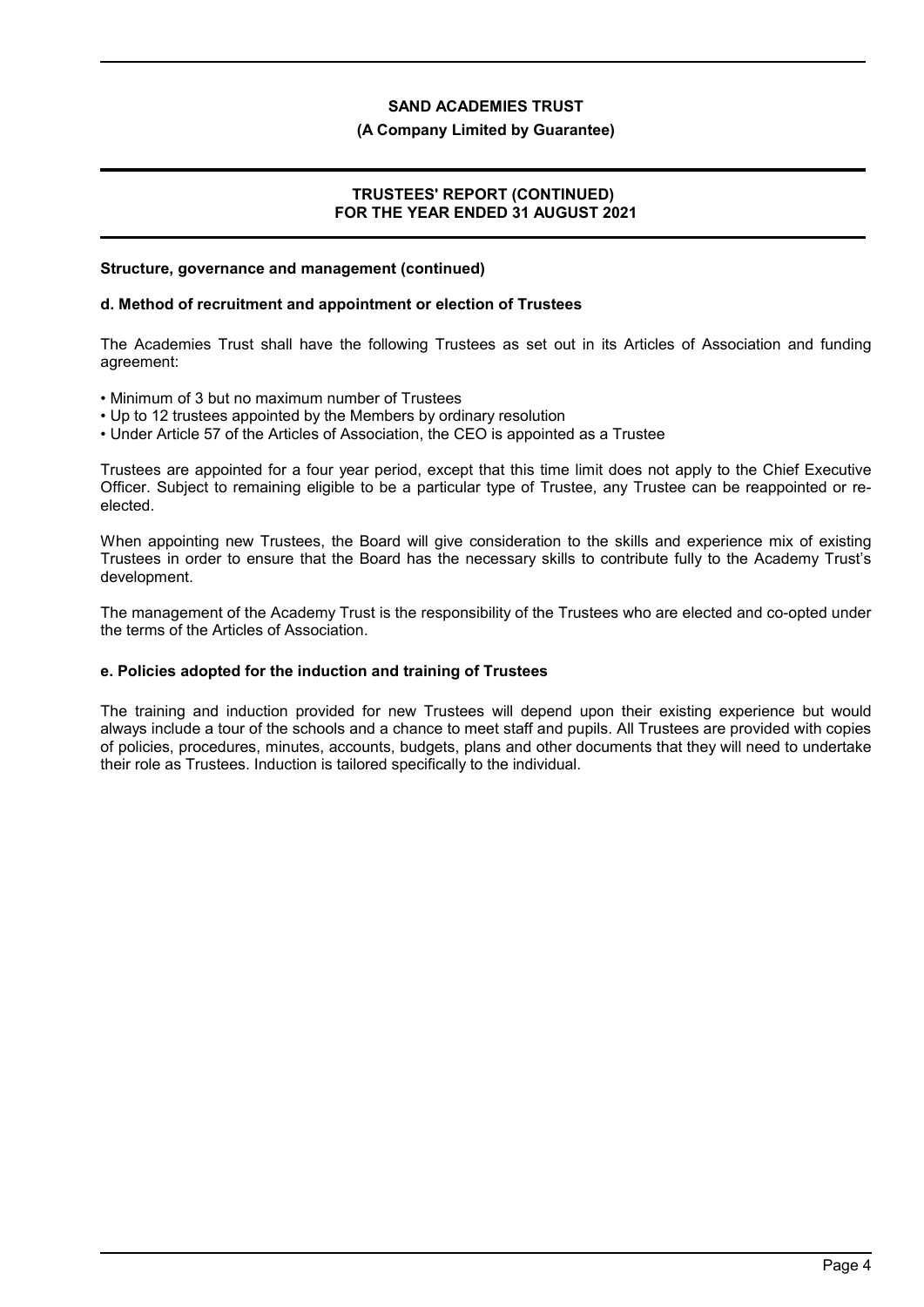#### **(A Company Limited by Guarantee)**

## **TRUSTEES' REPORT (CONTINUED) FOR THE YEAR ENDED 31 AUGUST 2021**

## **Structure, governance and management (continued)**

#### **f. Organisational structure**

SAND Academies Trust has followed the organisational structure laid down in the Articles of Association. The structure is represented on page 1.

The Board of Trustees normally meets at least 6 times a year. The Board establishes an overall framework for the governance of the Trust and determines membership, terms of reference and procedures of Committees and other groups. It receives reports including policies from its Committees for ratification. It monitors the activities of the Committees through the minutes of their meetings. The Board may from time to time establish Working Groups to perform specific tasks over a limited timescale.

• Finance and Risk Audit Committee - this meets at least six times a year and is responsible for monitoring, evaluating and reviewing policy and performance in relation to financial management, compliance with reporting and regulatory requirements and reporting, risk assessment, receiving reports from the Responsible Officer/internal audit and drafting the annual budget including setting staffing levels. It also incorporates the role of an audit committee.

• Resources Committee – This meets at least 6 times a year and is responsible for H&S Reporting and oversight, property development and maintenance, Staffing and HR.

• Quality of Education Committee – This meets at least 6 times a year and is responsible for the quality of teaching, learning and curriculum delivery. The committee works to ensure that best practice from each school is shared and utilised to drive improvement to pupil progress.

• Chairs Committee – Comprised of the CEO, the Chair of Trustees and the Chairs of the Local Advisory Boards. Meets 6 times a year to monitor progress and feedback from the individual academies and to develop partnership working and collaborative projects.

• Remuneration and Nominations Committee – This meets on an as required basis to consider all matters relating to the recruitment of Trustees as well as the CEO. The committee will make decisions on the remuneration of the CEO and provide advice to the CEO on the remuneration of other senior management positions.

• Principals/Headteachers and CEO meetings – meet termly to share good practice.

The following decisions are reserved to the Board of Trustees, to:

• consider any proposals for changes to the status or constitution of the Trust and its committee structure,

• appoint or remove the Chairperson and/or Vice Chairperson,

• appoint the Chief Executive Officer and Clerk to the Trustees,

• approve the strategy and annual budget.

The Trustees and Board of Trustees have devolved responsibility for day to day management of the trust to the CEO and Senior Leadership Team of each school. The SLT implement the policies laid down by the Trustees and report back to them on performance.

The aim of the leadership structure is to devolve responsibility and encourage involvement in decision making at all levels.

The Headteachers are responsible for the appointment of staff, though appointment panels for Headteacher posts will include a member of the Local Advisory Board and a Trustee.

The CEO is the Accounting Officer.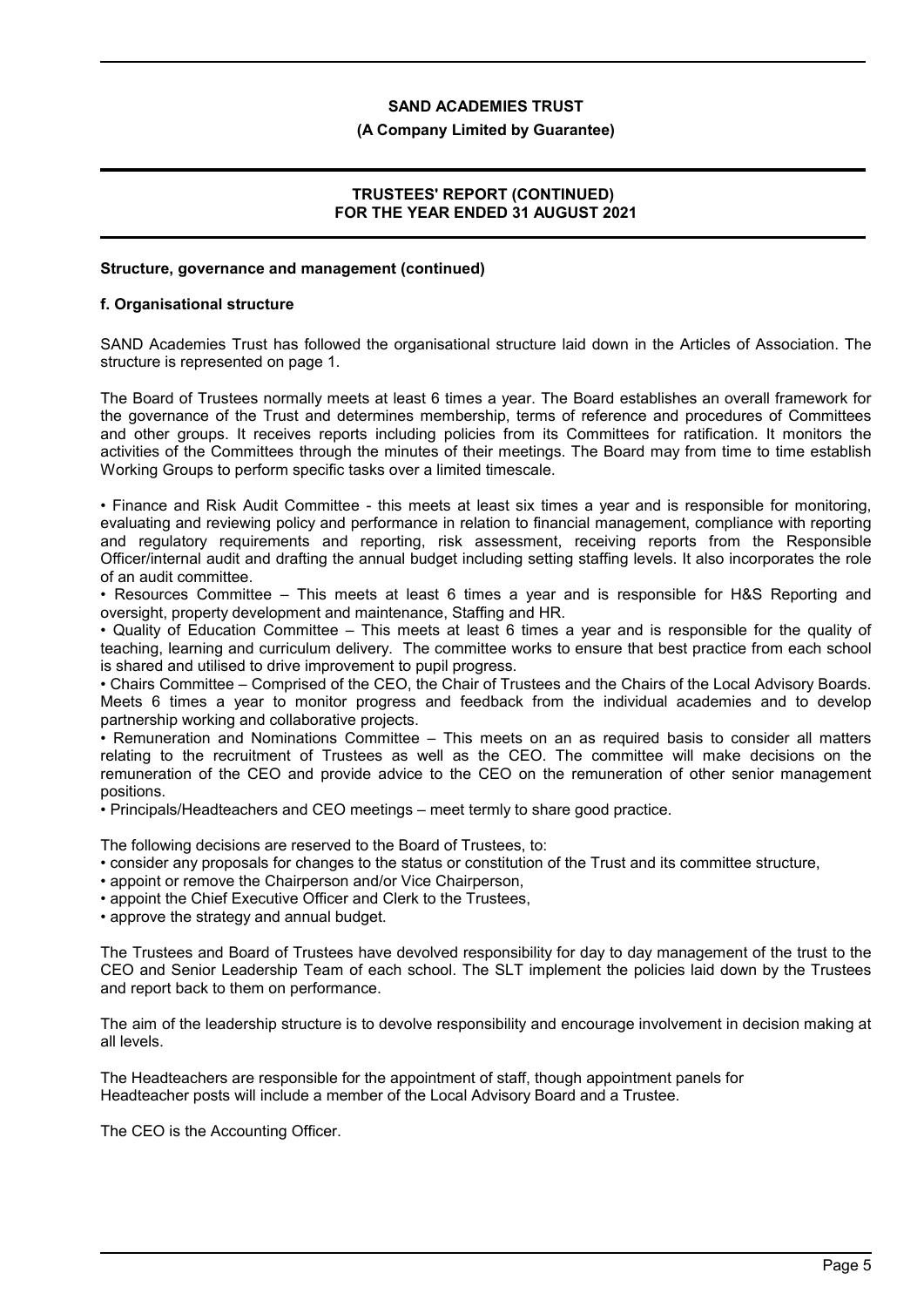#### **(A Company Limited by Guarantee)**

### **TRUSTEES' REPORT (CONTINUED) FOR THE YEAR ENDED 31 AUGUST 2021**

#### **Structure, governance and management (continued)**

#### **g. Arrangements for setting pay and remuneration of key management personnel**

Remuneration for the Trust's key management personnel is through the performance management process, managed by the CEO. Recommendations for increases in salary are presented to the Finance and Risk Audit Committee for consideration.

The Chair of Trustees and the Chair of the Remuneration and Nominations Committee are responsible for the Pay and Appraisal of the CEO.

Headteachers' remuneration is through the performance management process overseen by the CEO and Chair of Local Advisory Board of the school. Recommendations for increases in salary are presented to the Finance and Risk Audit Committee for consideration.

The Trustees consider the Board of Trustees and the Senior Leadership Team comprise the key management personnel of the Academy in charge of directing and controlling, running and operating the Trust on a day to day basis. All Trustees give their time freely and no Trustee received remuneration in the period for their Trustee duties.

Details of Trustees' expenses and related party transactions are disclosed in the notes to the accounts.

#### **h. Related parties and other connected charities and organisations**

Information on transactions with related parties can be found in note 28 to the accounts.

#### **i. Engagement with employees (including disabled persons)**

Employees have been consulted on issues of concern to them by means of regular consultative committee and staff meetings and have been kept informed on specific matters directly by management. The Academy Trust carries out exit interviews for all staff leaving the organisation and has adopted a procedure of upward feedback for senior management and the Trustees.

The Academy Trust has implemented a number of detailed policies in relation to all aspects of personnel matters including:

- Equal opportunities policy
- Health & safety policy

In accordance with the Academy Trust's equal opportunities policy, the Academy Trust has long-established fair employment practices in the recruitment, selection, retention and training of disabled staff.

Full details of these policies are available from the Academy Trust's offices.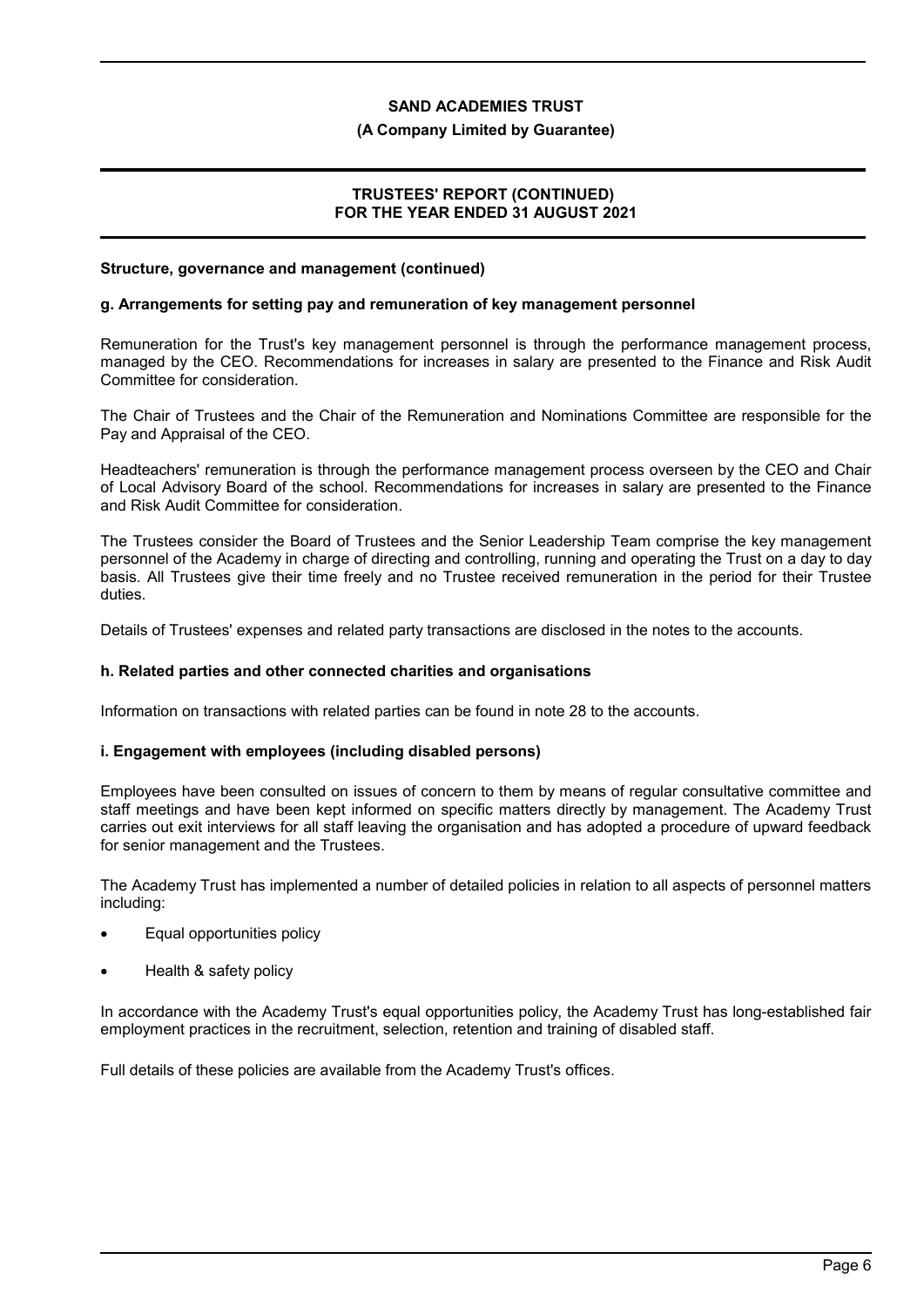#### **(A Company Limited by Guarantee)**

### **TRUSTEES' REPORT (CONTINUED) FOR THE YEAR ENDED 31 AUGUST 2021**

#### **Structure, governance and management (continued)**

#### **j. Engagement with suppliers, customers and others in a business relationship with the Academy Trust**

The Trust launched SAND Training & Outreach in September 2021 which aims not only to provide training and support for the Trust schools, but also to identify and co-ordinate expertise using best practitioners to:

- Play a greater role in recruiting and training new entrants to the profession
- Lead peer-to-peer professional and leadership development
- Identify and develop leadership potential through succession planning and talent management
- Provide support for other settings and parents/carers

SAND Training & Outreach is a partner of Odyssey Teaching School Hub.

#### **Objectives and activities**

#### **a. Objects and aims**

The principal object and activity of the Academy Trust is to advance for the public benefit education in the United Kingdom, in particular by establishing, maintaining, carrying on, managing and developing our schools specifically organised to enable the provision of special educational services for pupils with severe, complex and profound and multiple learning difficulties. Individual schools have bespoke polices as relevant to their unique context including policies for volunteering, staff well-being and flexible working. Individual staff members have work place disability passports as appropriate to their individual needs.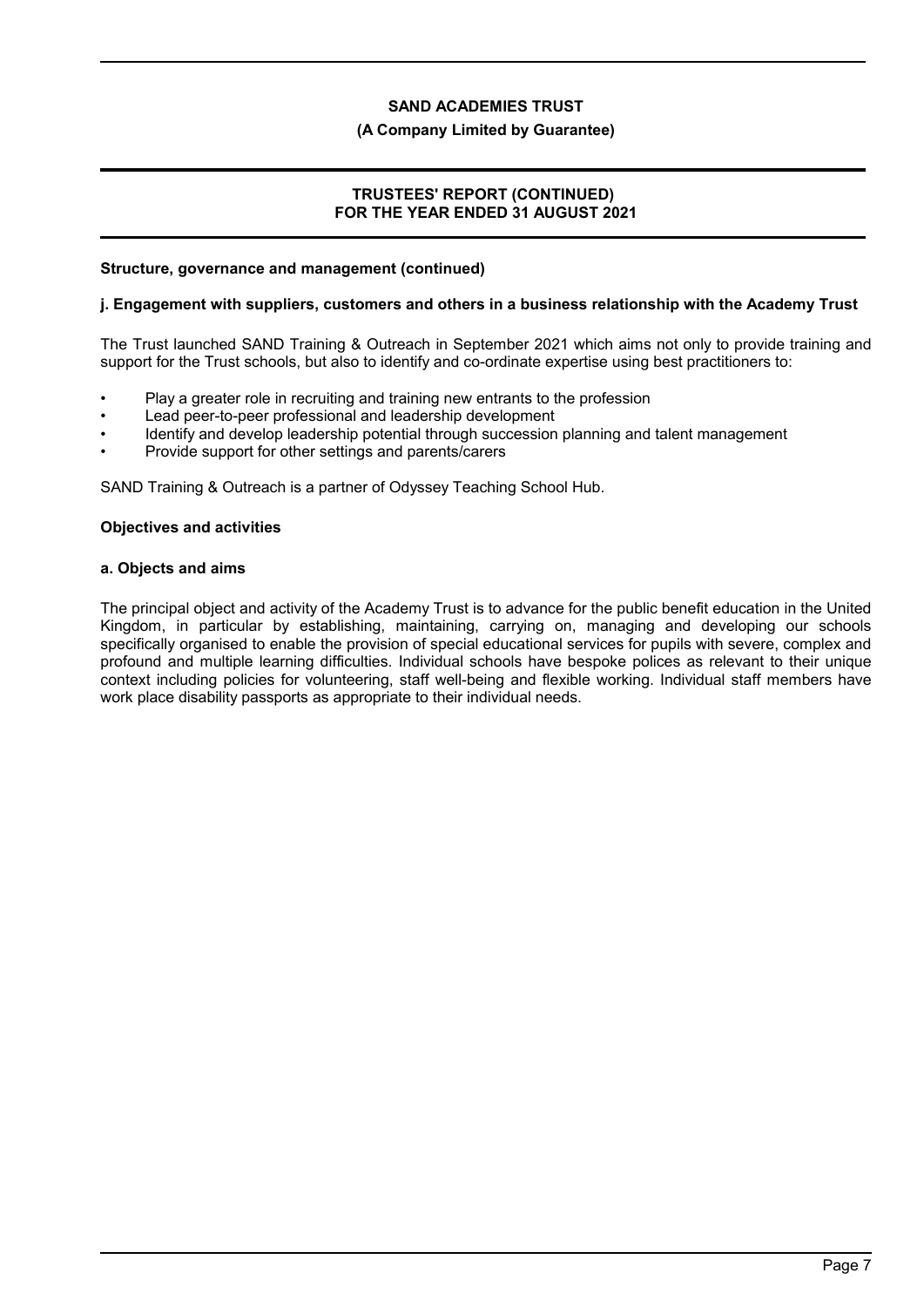#### **(A Company Limited by Guarantee)**

### **TRUSTEES' REPORT (CONTINUED) FOR THE YEAR ENDED 31 AUGUST 2021**

#### **Objectives and activities (continued)**

#### **b. Objectives, strategies and activities**

#### **Review of the year 2020/21**

During the year to 31 August 2021, the Trust continued to expand by taking on its first mainstream primary school – The Willow Primary Academy. This was done to the backdrop of a global pandemic during which the whole of the Trust remained open to provide the services needed by the families under its care. The Trust met all the required health and safety standards and safeguarding requirements during this challenging time.

#### **Ethos / Vision for SAND Academies Trust:**

As a partnership we will achieve more together and therefore:

- improve outcomes, opportunities and life chances for children and young people;

- offer more / wider support for their families;
- share and develop staff expertise;
- we will create a Trust which is child-centred, giving children and young people, families and carers a voice;
- we will challenge and maximise potential for our schools and individuals through collaboration;
- we will ensure the individual identity of each school;
- we will develop a climate which is open to change and development;
- we will shape the future by influencing services and provisions;

- individuals will be empowered to make decisions using research-based evidence to ensure the quality of education has sound intent, clear implementation and accountable impact;

- community engagement will be embedded in learning experiences, both the local community of the provision and the children and young people;

- opportunities and activities will be guided to support transitions for future learning and employment;

- skills and knowledge of all employees will be utilised to improve educational outcomes for children and young people regardless of the accommodation where they are placed.

#### **Aims for SAND Academies Trust:**

- To provide the best possible education for children and young people, including those with additional and complex needs, in both mainstream and special schools.

- To achieve excellence through innovation, creativity and continuous improvement.

- To direct the maximum resources available to The Trusts' academies, facilitating and servicing high standards.
- To build formal and informal partnerships across Gloucestershire and beyond.
- To develop a Trust which is 'outward' looking and enterprising.

- To support, challenge and improve underperforming schools.

- To utilise internal and external providers in the pursuit of excellence based upon pupil need.

- To utilise the skills and experience of staff and leaders across The Trust to the best advantage of the children and young people.

- To provide an environment where staff can continually develop and progress their careers.

- To develop multi agency working practices.

- To develop children and young people's independence skills and support families to take part in a parallel journey with their child as they prepare for adulthood.

- To maximise value-for-money by continued attention to costs and streamlining & centralising working practices where appropriate.

- To play a strategic role across the region by linking with other organisations such as GAPH, GASH, GASSH, G15, GSP, National Star College, The University of Gloucestershire, Gloucestershire College, SGS Stroud college, training providers (Prospects and Bridge), Parent Carers ( Face 2 Face), Forwards Employment, GFirst LEP, local businesses and voluntary sector organisations.

The Trust Board have considered and are finalising their 2021-22 strategies through which the above aims will be considered. A number of operational and financial key performance indicators will be included in the strategy document to ensure the aims noted above can be monitored and achieved over a set period of time.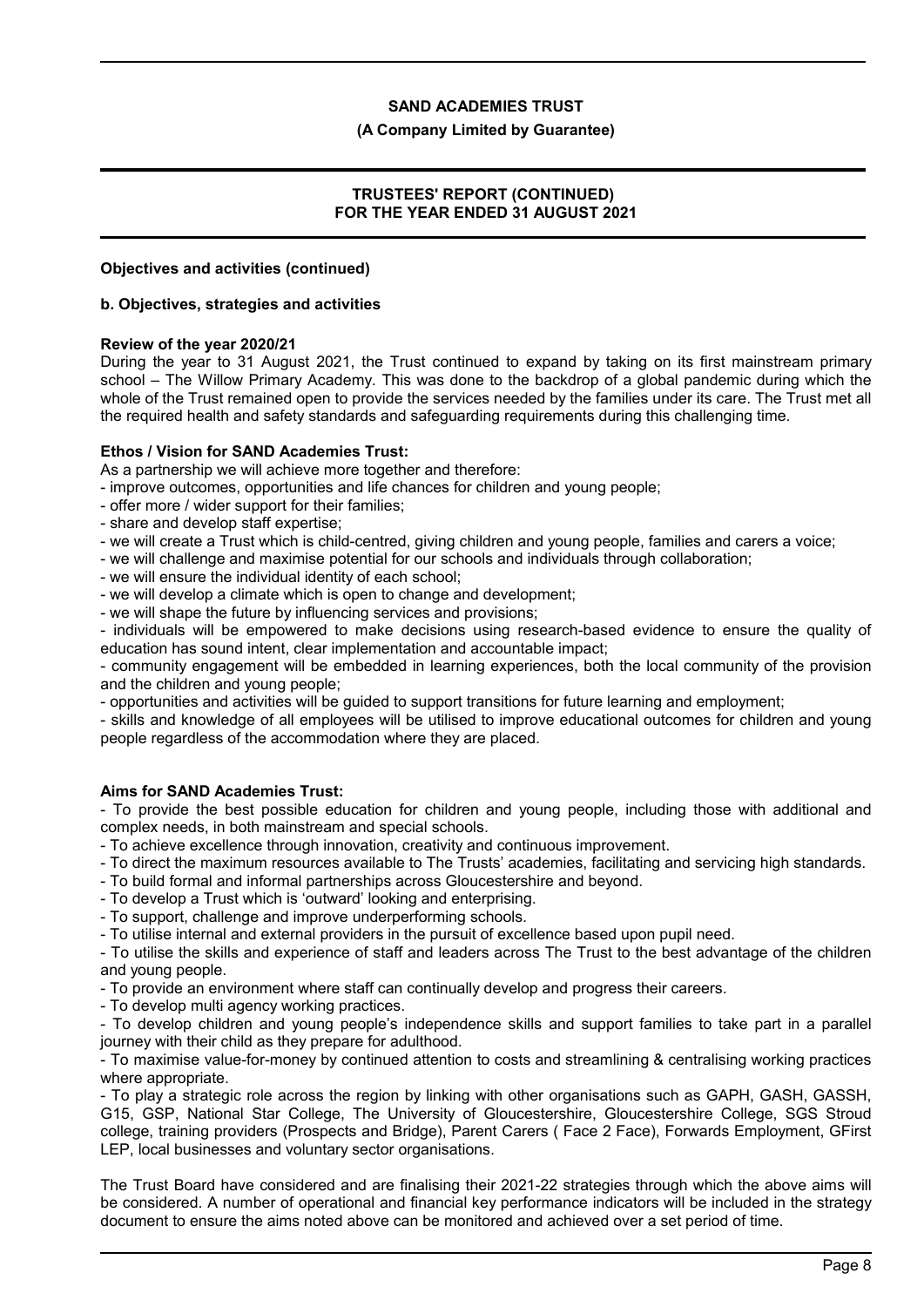#### **(A Company Limited by Guarantee)**

## **TRUSTEES' REPORT (CONTINUED) FOR THE YEAR ENDED 31 AUGUST 2021**

#### **Objectives and activities (continued)**

#### **c. Public benefit**

In setting objectives and planning for activities, the Trustees have given due consideration to general guidance published by the Charity Commission relating to public benefit, including the guidance 'Public benefit: running a charity (PB2)'.

The Trustees confirm that they have complied with the duty in Section 17(5) of the Charities Act 2011 to have due regard to the Charity Commissioner's general guidance on public benefit in exercising their powers or duties. They have referred to this guidance when reviewing the Academy's aims and objectives and in planning its future activities.

#### **Strategic report**

#### **Achievements and performance**

Detailed self-evaluation for each school in SAND Academies Trust for performance during the whole academic year can be found in their Self Evaluation Forms and in progress information published on the websites.

#### **a. Key performance indicators**

As funding is based on pupil numbers this is a key performance indicator. Pupil numbers for the period were approximately 797.

Another key financial performance indicator is staffing costs as a percentage of total income. For the period, this was 77%. The Trust board are targeting making a cash neutral position at each school at the end of each academic year.

The Trust Board have considered and are finalising their 2021-22 strategies through which the above aims will be considered. A number of operational and financial key performance indicators will be included in the strategy document to ensure the aims noted above can be monitored and achieved over a set period of time.

### **b. Going concern**

After making appropriate enquiries, the Board of Trustees has a reasonable expectation that the Academy Trust has adequate resources to continue in operational existence for the foreseeable future.

In the year 2020-2021 there have been many staff changes within the Central Finance team. These changes have allowed us to review systems and processes and develop a strategic plan. There is now a capital and revenue budget set meaning more funds are available to back up capital plans and staffing where required. For the year 2021-2022 we will be rolling out our new software system RM Accounts. This will also allow us to monitor budgets more closely and budget holders will be able to view their live budgets, giving the finances of each school a more transparent view.

For this reason, it continues to adopt the going concern basis in preparing the financial statements. Further details regarding the adoption of the going concern basis can be found in the accounting policies.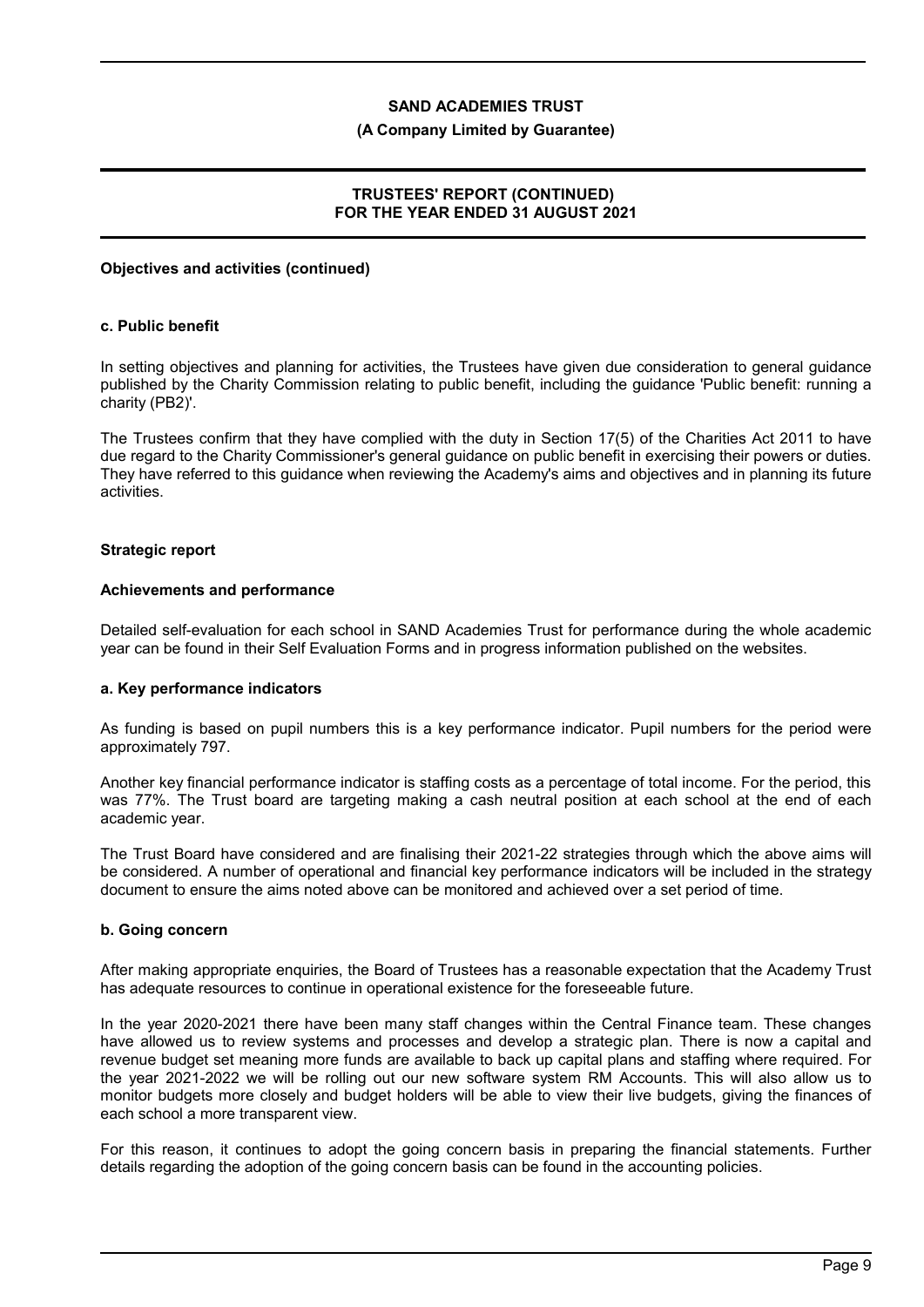#### **(A Company Limited by Guarantee)**

## **TRUSTEES' REPORT (CONTINUED) FOR THE YEAR ENDED 31 AUGUST 2021**

#### **Strategic report (continued)**

#### **Financial review**

#### **a. Financial Report for 2020-2021**

Most of the Academy Trust's income is obtained from the DfE via the ESFA, and from the Local Authority, in the form of recurrent grants, the use of which is restricted to particular purposes. The grants received from the DfE during the period ended August 2021 and the associated expenditure are shown as Restricted Funds in the Statement of Financial Activities.

The Academy Trust has taken on the deficit in the Local Government Pension Scheme in respect of its nonteaching staff transferred on conversion. The deficit is incorporated within the Statement of Financial Activity with details in note 2.

During the period ended 31 August 2021, the Academies Trust received total income of £15,098k and incurred total expenditure of £14,661k (excluding movements on the LGPS pension liability, fixed asset funds and amounts transferred on conversion), which leaves a surplus of £437k before pension liability adjustments and fixed asset movements.

At August 2021 the net book value of fixed assets was £24,525k and movements in tangible fixed assets is available in note 14 to the financial statements. The assets were used exclusively for providing education and the associated support services to the pupils of the Academies Trust.

The addition of another school into the Trust brought in an additional £2,170k of fixed asset reserves. However, this increase in funds is offset by an increase in the pension deficit. The LGPS deficit has increased by 55% (from £8,816k to £13,635k) which has resulted in an overall decrease in funds.

The academy trust held fund balances at 31 August 2021 of £13,029,764 (2020: £15,241,986) comprising £24,524,982 (2020: £22,355,759) of restricted fixed asset funds, £13,635,000 of pension reserve deficit (2020: £8,816,000), £1,043,541 (2020: £267,752) of restricted funds for specific funding, and £1,096,241 (2020: £1,434,475) of unrestricted general funds which also represent free reserves.

The carry forward fund balances are considered further in the Reserves Policy below.

With regard to the deficit on the pension reserve, the academy will continue to make contributions to the Local Government Pension Scheme (LGPS) with actuarial advice, and has no plans to increase contributions above the recommended level.

Key financial policies adopted include the Finance Policy which lays out the framework for financial management, including financial responsibilities of the Board, Headteacher, managers, budget holders and other staff, as well as delegated authority for spending.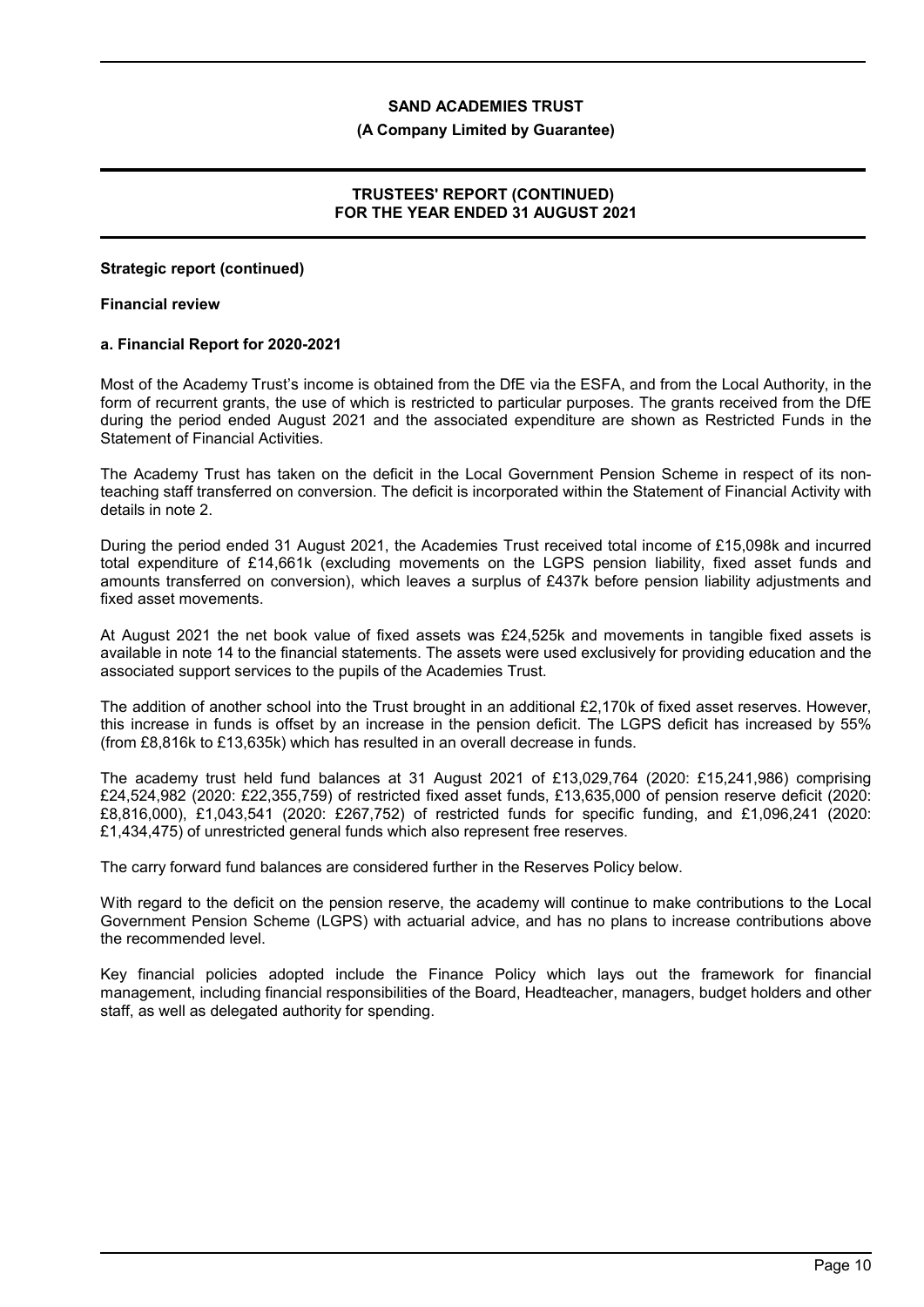#### **(A Company Limited by Guarantee)**

## **TRUSTEES' REPORT (CONTINUED) FOR THE YEAR ENDED 31 AUGUST 2021**

### **b. Significant events**

COVID-19 dominated the academic year. All schools within the Trust remained open during the pandemic, with closures to classes or year groups as appropriate due to covid infections. The Trust, as legal entity, was required to assess health and safety risks, including risks in order to keep schools open safely for children and staff. Since the Trust had a number of students and staff that were included in clinically vulnerable and extremely clinically vulnerable categories who had to completely self-isolate during the entirety of lockdown, flexible learning were introduced to aid students who cannot attend schools, including sending learning materials to students via the post and introducing online remote learning packages to students. Daily covid risk management meetings were held in the schools to enable schools leadership teams to review and align school's operations in line with government's latest announcements. With children's well-being at the heart of our service, the senior leadership teams attended social services for children in CP plans and CAMHs meetings virtually or in person, as appropriate. We have seen heroic efforts made, the Trust Board would like to thank our teachers, support staff and schools' leadership team for going above and beyond in such an unprecedented, or most demanding circumstances, and continue to put children's learning and welfare first.

Keeping the schools open across the Trust during the pandemic has come with additional costs. With significantly higher staff sickness and absence level due to isolating, shielding from or suffering from contracting the COVID-19 virus, the additional health and safety assessment requirement (for instance additional cleaning of premises, hygiene products and protective equipment), the Trust has incurred approximately incurred costs of £350,000 . For the Financial Year 2020 to 2021 the Trust has received income from Mass Testing, Covid Catch up and Covid emergency support totalling £276,227.

Another financial impact of COVID-19 was the loss of non-government funded grant income such as lettings income, fund raising events had to be cancelled since the beginning of the pandemic in March 2020; however towards the end of the year in the majority of Academies it does look as though we may see lettings and training and outreach return. However when setting the budget we have been prudent in this area as the trend of the pandemic so far has been rather fluid. The Trust welcomed the introduction of School led Tutoring and The Recovery Premium for the financial year 2021-2022. This will help the schools to support pupil's mental health and wellbeing as well as to close the gaps in core academic skills lost during the pandemic. The impact of the funding for each Academy is presented within their pupil premium strategy documents available to view on each Academies website.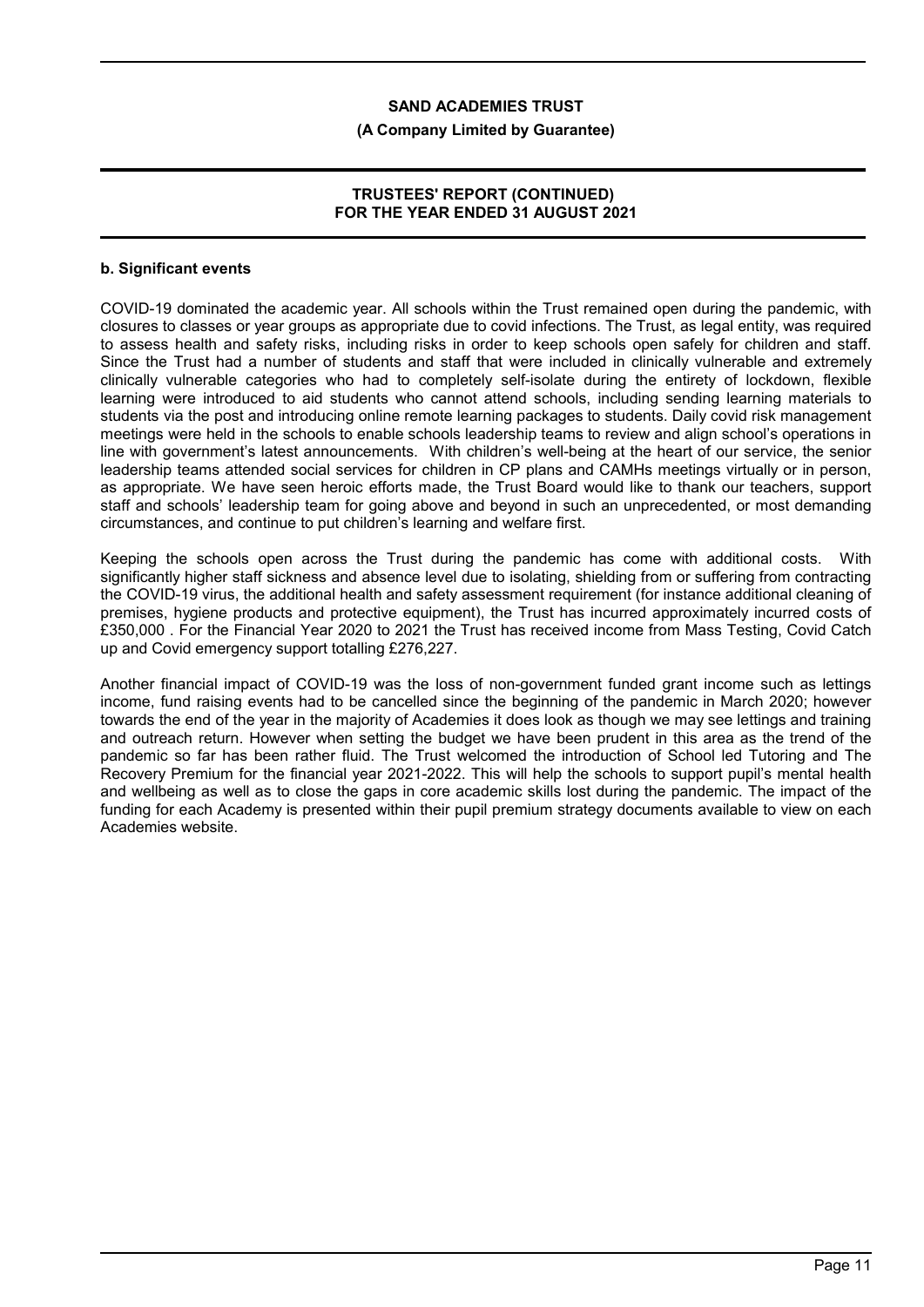#### **(A Company Limited by Guarantee)**

## **TRUSTEES' REPORT (CONTINUED) FOR THE YEAR ENDED 31 AUGUST 2021**

#### **c. Reserves Policy**

All reserves (restricted, unrestricted and capital funds) across the MAT are pooled centrally with the exception of restricted fixed asset funds. These capital funds are ring-fenced and protected to Academies in accordance with the sponsor's funding requirements and in line with ESFA Academy Handbook.

Any overall surpluses or deficits (reserves) at the end of the year are carried over to the following year.

The CEO as Accounting Officer must inform the ESFA immediately if a deficit is anticipated.

If the Academy Trust is anticipating a deficit at the end of the financial year, the Board of Trustees and the Accounting Officer have a responsibility to ensure action is taken at the earliest opportunity to address this issue. The Trust Board must ensure that a recovery plan is submitted and approved by the ESFA.

The academy trust undertakes to ensure that a contingency reserve of £800k of the previous year's total GAG is kept, as recommended by the most current SRMA visit.

The unrestricted funds at 31 August 2021 are £1,096,241. The Trust have allocated £300,000 towards capital projects and £200,000 towards revenue projects for the 2021-2022 year. There are capital projects required throughout the Trust in order to maintain a safe environment for the pupils and staff and these projects will be draw down from the above Capital and Revenue reserve ringfenced for such projects. Project bid forms will be completed by each school, with relevant supporting documentation. On receipt of these, the submissions will then be discussed and a decision will be made by the Finance Committee as to which projects will go ahead.

The Trust has strategic development plans to improve and grow the Trust using an appropriate proportion of the end of year reserve. Each school will submit bids to the Trust for consideration in line with their School Development Plan. In addition we plan to enhance the central school improvement budget to support all the development of all the schools. We will also increase the leadership capacity of the Senior Leadership of the Trust to enable us to recruit more schools into the Trust.

#### **d. Capital reserves**

Any overall surpluses at the end of the year are carried over to the following year.

It is the responsibility of Chief Finance Officer to keep accurate records of the capital funds, especially where grants have been received for capital projects.

#### **e. Investment policy and performance**

The Trustees have agreed the following:

Investments must be made only in accordance with written procedures approved by the Board of Trustees. All investments must be recorded in detail including date of purchase, cost and description, to identify it and to enable market value to be calculated. Additional procedures may be required to ensure all relevant income is received.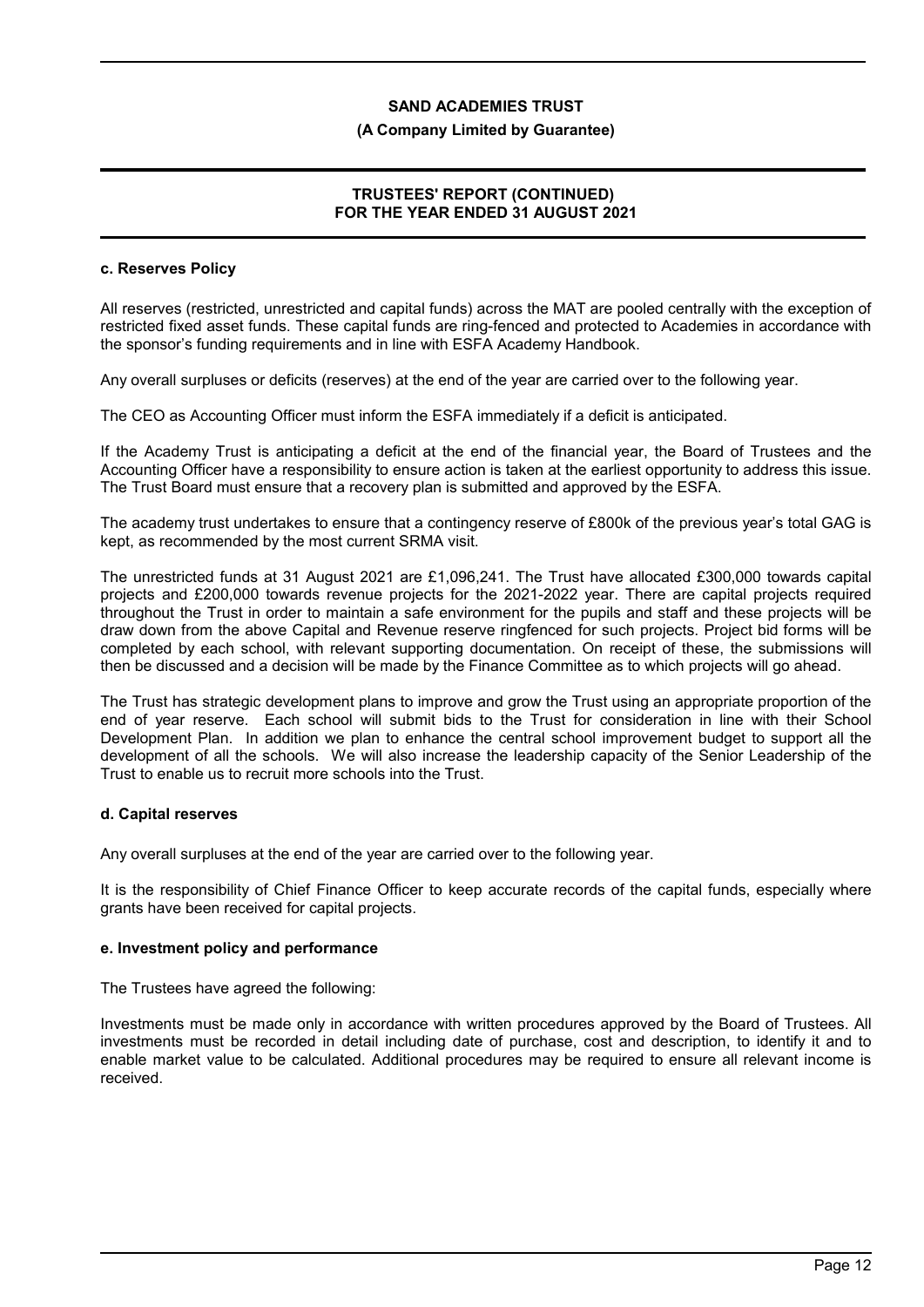#### **(A Company Limited by Guarantee)**

### **TRUSTEES' REPORT (CONTINUED) FOR THE YEAR ENDED 31 AUGUST 2021**

#### **f. Principal risks and uncertainties**

The Trustees use a number of academy policies including health and safety, finance, safeguarding and schools' risk registers to evaluate strategic and reputational, operational and financial risks to which the Trust is exposed and ensure that the management structure, systems and controls are in place to manage those risks, as well as insurance to cover financial and governance arrangements by completing the Academies Financial Management and Governance Evaluation which is being submitted to the ESFA.

The trustees ensure regular review of risks as a standing item in the Finance and Risk Audit committee.

The principal risk facing the Trust is the future level of funding and an ability to operate with ongoing cost increases. This risk is managed carefully through controls over budget expenditure at each school.

The Board consider significant events to include unforeseen capital and infrastructure costs which would have both an operational and a financial impact; and any changes in government policies around funding.

#### **Fundraising**

All 5 schools have Friends of the school Associations that are registered charities. The Milestone School has a part time fund raiser.

The schools are involved in raising money and resources and our students regularly undertake extensive fundraising in support of charitable causes. These may be annual events such as Children in Need and the Poppy Appeal, or one-off events as deemed necessary.

The Trust board are in the process of planning a new and invigorated fundraising strategy as a key objective in our Strategic Vision. The strategy will investigate grants, business sponsorships and donations, and voluntary parent contributions / fundraising events.

The first significant fundraising drive will be to secure funds to help support a future CIF bid for the refurbishment of facilities needed to help support the best learning experience for our students.

The academy trust does not use any external fundraisers. All fundraising undertaken during the year was monitored by the Trustees and therefore ensures protection of the public, including vulnerable people, from unreasonably intrusive or persistent fundraising approaches, and undue pressure to donate.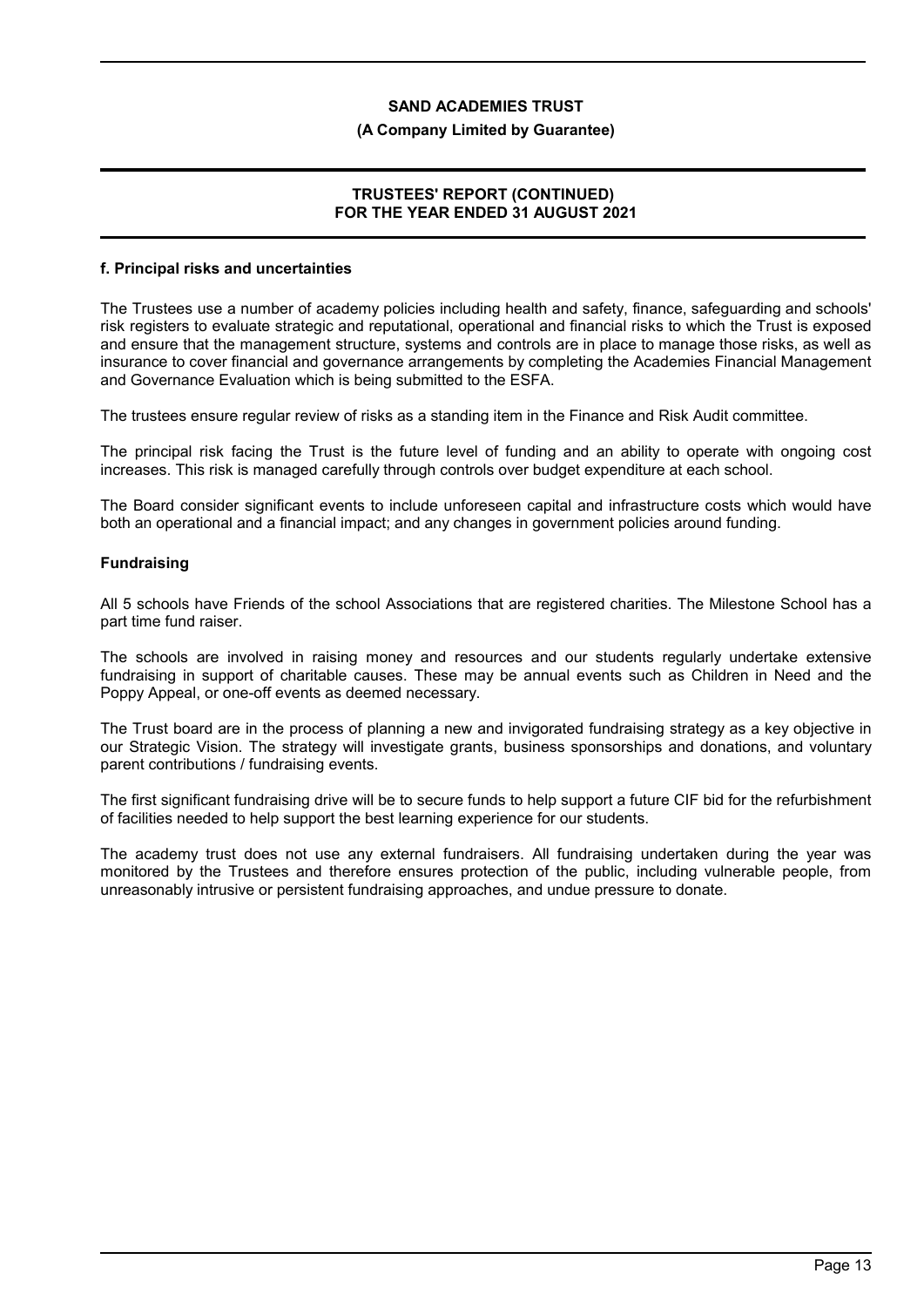#### **(A Company Limited by Guarantee)**

## **TRUSTEES' REPORT (CONTINUED) FOR THE YEAR ENDED 31 AUGUST 2021**

#### **Plans for future periods**

#### **Future developments**

Over the coming year, the Trust aims to:

• Consolidate and strengthen the central services of the trust including being clear about our collective objectives, finances and support capacity

- Develop a business plan to establish a SAND AT nursery and consider the viability of such
- Continue to converse with schools interested in joining (or suggested by the Regional Schools Commissioner)
- Engineer a change management activity to move the culture of SAND to one that sees each employee as part of SAND AT, and contributing to our collective effort
- Develop our employer offer to be an employer of choice
- Develop our network with other MATs to share good practice and innovation
- Develop the vision of SAND AT as a therapeutic community to enhance the education offer
- Complete a robust health and safety audit of all schools
- Develop a Trust wide building and facilities improvement plan
- Improve the IT structure and a cloud based information management system to enable more efficiencies and streamlined systems and processes
- Review and improve the Trust risk register
- Review and develop individual school processes and procedures into a common framework across the Trust
- Improve the Quality of Education through SIP visits and the sharing of expertise across the Trust
- Continue to develop our teaching and learning to be a good and outstanding schools respected by our peers.

## **Funds held as custodian on behalf of others**

The Academies Trust and its Trustees do not act as the Custodian Trustees of any other Charity.

## **Disclosure of information to auditor**

Insofar as the Trustees are aware:

- there is no relevant audit information of which the charitable company's auditor is unaware, and
- that Trustees have taken all steps that they ought to have taken to make themselves aware of any relevant audit information and to establish that the auditor is aware of that information.

## **Auditor**

The auditor, Crowe U.K. LLP, has indicated his willingness to continue in office. The designated Trustees will propose a motion reappointing the auditor at a meeting of the Trustees.

The Trustees' Report, incorporating a strategic report, was approved by order of the Board of Trustees, as the company directors, on 17 December 2021 and signed on its behalf by:

byn Dance

**D Ellis** (Chair of Trustees)

**L Dance** (Accounting Officer)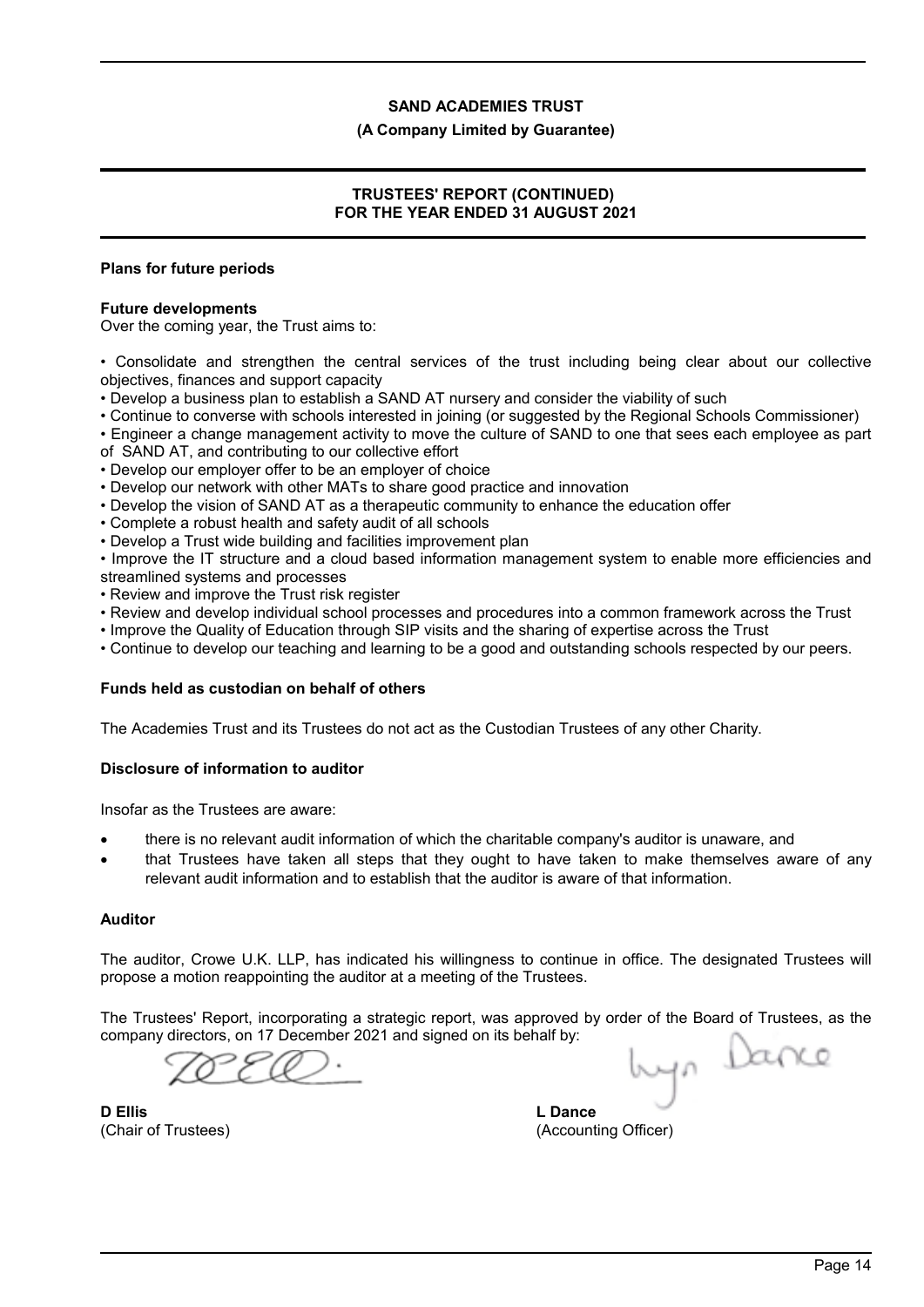#### **(A Company Limited by Guarantee)**

## **GOVERNANCE STATEMENT**

#### **Scope of responsibility**

As Trustees, we acknowledge we have overall responsibility for ensuring that SAND Academies Trust has an effective and appropriate system of control, financial and otherwise. However, such a system is designed to manage rather than eliminate the risk of failure to achieve business objectives, and can provide only reasonable and not absolute assurance against material misstatement or loss.

As Trustees, we have reviewed and taken account of the guidance in DfE's Governance Handbook and competency framework for governance.

The board of Trustees has delegated the day-to-day responsibility to the CEO, as accounting officer, for ensuring financial controls conform with the requirements of both propriety and good financial management and in accordance with the requirements and responsibilities assigned to it in the funding agreement between SAND Academies Trust and the Secretary of State for Education. They are also responsible for reporting to the board of Trustees any material weaknesses or breakdowns in internal control.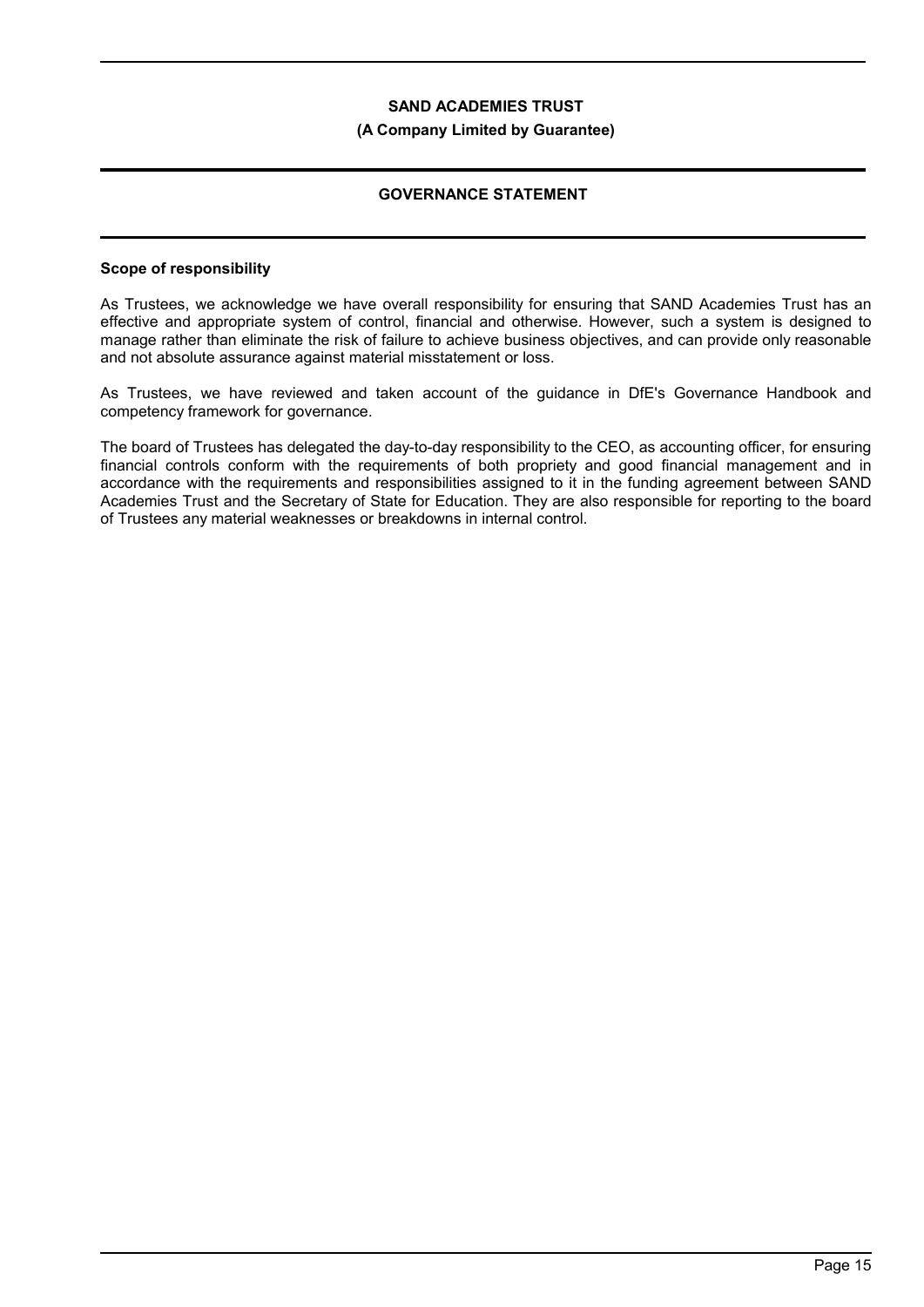#### **(A Company Limited by Guarantee)**

## **GOVERNANCE STATEMENT (CONTINUED)**

#### **Governance**

The information on governance included here supplements that described in the Trustees' Report and in the Statement of Trustees' Responsibilities. The board of Trustees has formally met 6 times during the year.

Attendance during the year at meetings of the board of Trustees was as follows:

| <b>Trustee</b>             | Meetings attended | Out of a possible |
|----------------------------|-------------------|-------------------|
| L Dance, Chief Executive   | 6                 | 6                 |
| D Ellis, Chair of Trustees | 6                 | 6                 |
| S Harvey                   | 6                 | 6                 |
| C Haslam                   | 6                 | 6                 |
| A Noble                    | 5                 | 6                 |
| M Hughes                   | 3                 | 3                 |
| J Bee                      | 4                 | 6                 |
| K Brimfield                |                   | 5                 |
| D Young                    | 5                 | 5                 |
| W Gray                     |                   | 5                 |
| <b>B</b> Burch             |                   | 2                 |
| R Pattenden                |                   | רי                |

The Finance and Risk Audit Committee is a sub-committee of the main Board of Trustees. Its purpose is to take responsibility on behalf of the Board for overseeing all financial aspects of the Trust in order to ensure short and long term viability. Attendance at meetings during the period was as follows:

| Trustee        | Meetings attended | Out of a possible |  |
|----------------|-------------------|-------------------|--|
| L Dance        |                   |                   |  |
| D Young        | 6                 | 6                 |  |
| D Ellis        |                   |                   |  |
| M Hughes       | 3                 | 4                 |  |
| S Harvey       | 2                 | 2                 |  |
| <b>B</b> Burch |                   |                   |  |

The Resources committee is also a sub-committee of the main board of Trustees. Its purpose is to oversee and evaluate the HR/Staffing processes and property maintenance and development throughout SAND Academies Trust. The committee shall make appropriate recommendations to the Trust Board within the context of its terms of reference. Attendance at meetings during the period was as follows:

| Trustee  | Meetings attended | Out of a possible |  |
|----------|-------------------|-------------------|--|
| L Dance  | ა                 | 6                 |  |
| C Haslam | 6                 | 6                 |  |
| S Harvey | 4                 |                   |  |
| W Gray   |                   | 3                 |  |
| A Noble  | 5                 | 6                 |  |

Due to the Covid-19 pandemic, all trustee meetings were held virtually on Teams. Minutes of meetings have been approved at the relevant meetings but have not yet been physically signed. This will be completed in due course.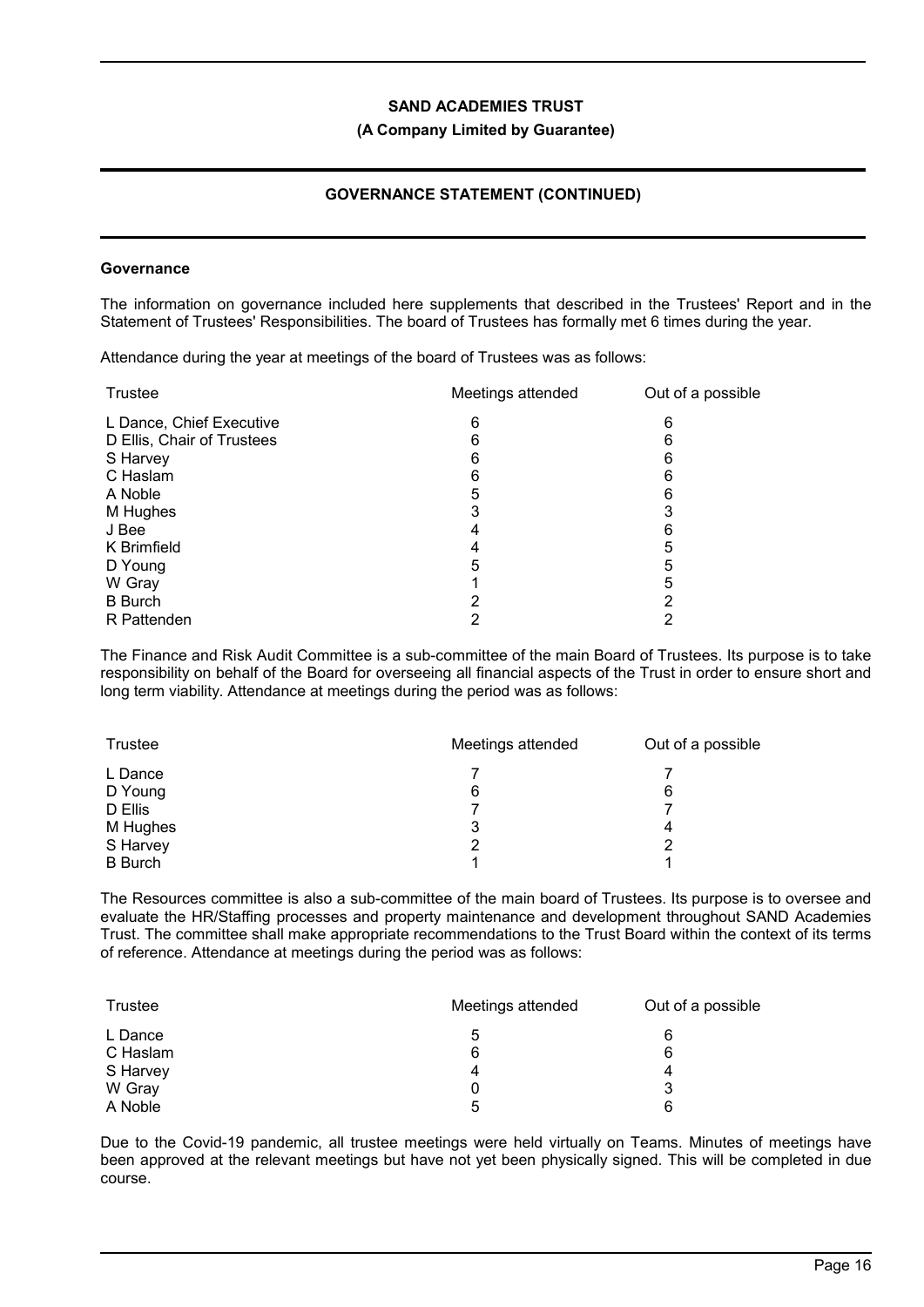#### **(A Company Limited by Guarantee)**

## **GOVERNANCE STATEMENT (CONTINUED)**

#### **Review of value for money**

As accounting officer, the CEO has responsibility for ensuring that the Academy Trust delivers good value in the use of public resources. The accounting officer understands that value for money refers to the educational and wider societal outcomes achieved in return for the taxpayer resources received.

The accounting officer considers how the Academy Trust's use of its resources has provided good value for money during each academic year, and reports to the board of Trustees where value for money can be improved, including the use of benchmarking data where appropriate.

Accounting and finance policies were put in place as our top priority to safeguarding DfE funding and to optimise value for money while delivering our curriculums. Going forward we will continue to adopt best practices recommended in ESFA Financial Handbook and Academies Accounting Directions. We have plans to improve our finance systems in the coming year which will enable staff and stakeholders to have better visibility in their spending and introduce timely mitigation actions where necessary. We will strengthen our internal controls to minimise fraud; enhance our budgeting and monitoring process to ensure the Board of Trustees decisions are underpinned by sound financial analysis. We will also introduce treasury management to stretch our funding capabilities further; along with continuation of external bidding for extra funding where opportunities arises to warrant financial viability. With full support and collaboration from our partner organisations, local communities, trustees, local authorities and Friends of our schools, we will continue to deliver our mission on removing obstacles and enabling access to learning for all the children under our care in a sustainable manner.

#### **The purpose of the system of internal control**

The system of internal control is designed to manage risk to a reasonable level rather than to eliminate all risk of failure to achieve policies, aims and objectives. It can, therefore, only provide reasonable and not absolute assurance of effectiveness. The system of internal control is based on an on-going process designed to identify and prioritise the risks to the achievement of Academy Trust policies, aims and objectives, to evaluate the likelihood of those risks being realised and the impact should they be realised, and to manage them efficiently, effectively and economically. The system of internal control has been in place in SAND Academies Trust for the year 1 September 2020 to 31 August 2021 and up to the date of approval of the annual report and financial statements.

## **Capacity to handle risk**

The board of Trustees has reviewed the key risks to which the Academy Trust is exposed together with the operating, financial and compliance controls that have been implemented to mitigate those risks. The Board of Trustees is of the view that there is a formal ongoing process for identifying, evaluating and managing the Academy Trust's significant risks that has been in place for the year 1 September 2020 to 31 August 2021 and up to the date of approval of the annual report and financial statements. This process is regularly reviewed by the board of Trustees.

## **The risk and control framework**

The Academy Trust's system of internal financial control is based on a framework of regular management information and administrative procedures including the segregation of duties and a system of delegation and accountability. In particular, it includes:

- comprehensive budgeting and monitoring systems with an annual budget and periodic financial reports which are reviewed and agreed by the board of Trustees
- regular reviews by the Finance and General Purposes Committee of reports which indicate financial performance against the forecasts and of major purchase plans, capital works and expenditure programmes
- setting targets to measure financial and other performance
- clearly defined purchasing (asset purchase or capital investment) guidelines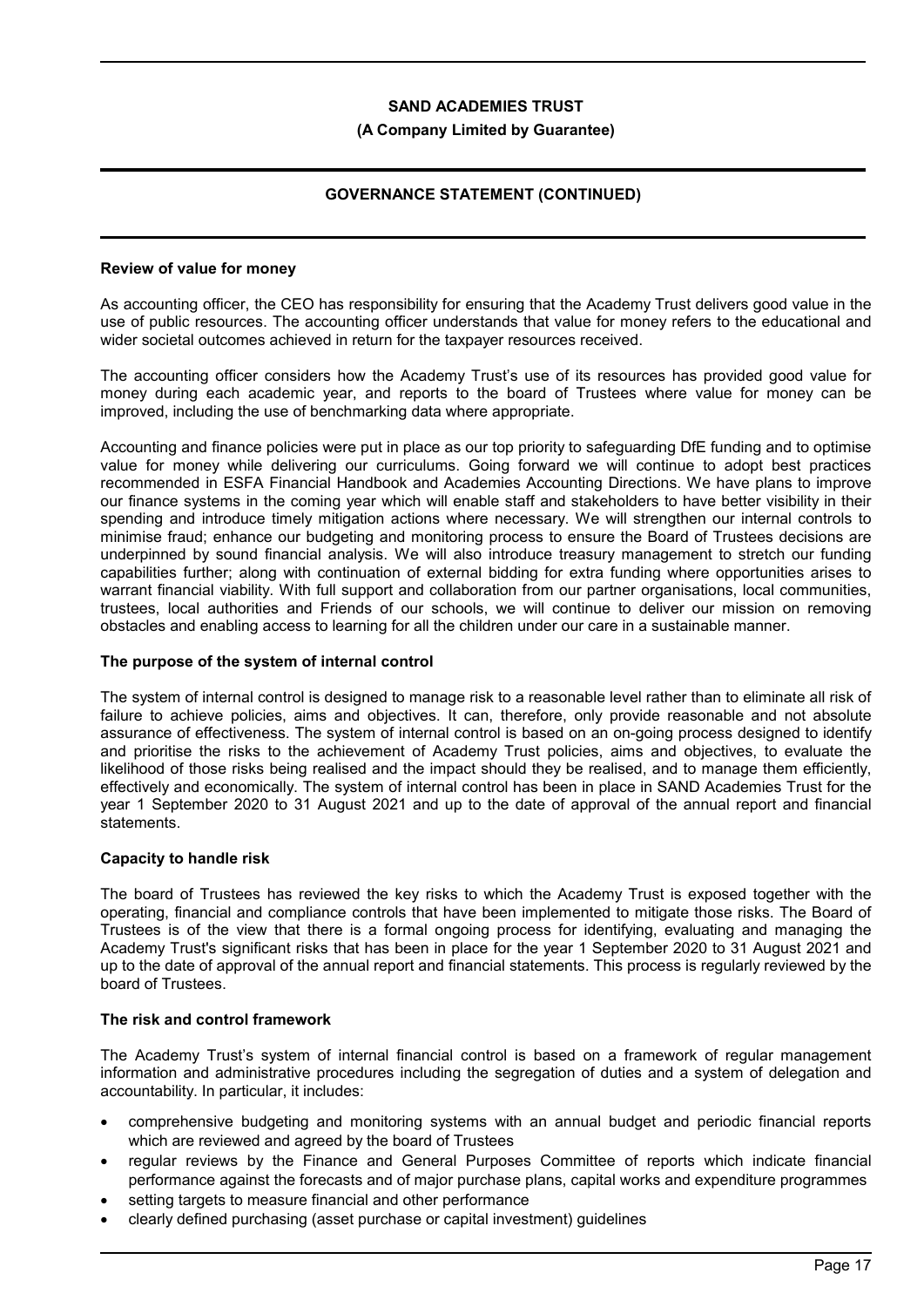#### **(A Company Limited by Guarantee)**

## **GOVERNANCE STATEMENT (CONTINUED)**

#### **The risk and control framework (continued)**

delegation of authority and segregation of duties

identification and management of risks

The Board of Trustees has decided not to appoint an internal auditor. However, the Trustees have appointed instructed, a third party, to carry out a programme of internal checks.

The Board of Trustees appointed an external auditor Optimum Professional Services to carry out the internal scrutiny review. The Board requested that the review was to be reference income.

The Scope of the visit was "To ensure the treatment of income is correct and that all income due has been received." The main aims were:

To confirm that income is recognised in line with the financial reporting framework (FRF). To confirm that the income is complete.

The report has since been received, reviewed and actioned.

On a semi-annual basis, the reviewer reports to the board of Trustees through the audit and risk committee on the operation of the systems of control and on the discharge of the Trustees' financial responsibilities.

## **Review of effectiveness**

As accounting officer, the CEO has responsibility for reviewing the effectiveness of the system of internal control. During the year in question the review has been informed by:

- the work of the reviewer;
- the work of the external auditor;
- the financial management and governance self-assessment process;
- the school resource management self-assessment tool;
- the work of the executive managers within the Academy Trust who have responsibility for the development and maintenance of the internal control framework.

The accounting officer has been advised of the implications of the result of their review of the system of internal control by the audit and risk committee and a plan to address weaknesses and ensure continuous improvement of the system is in place.

Approved by order of the members of the Board of Trustees on 17 December 2021 and signed on their behalf by:

**D Ellis** Chair of Trustees

yn Dance

**L Dance** Accounting Officer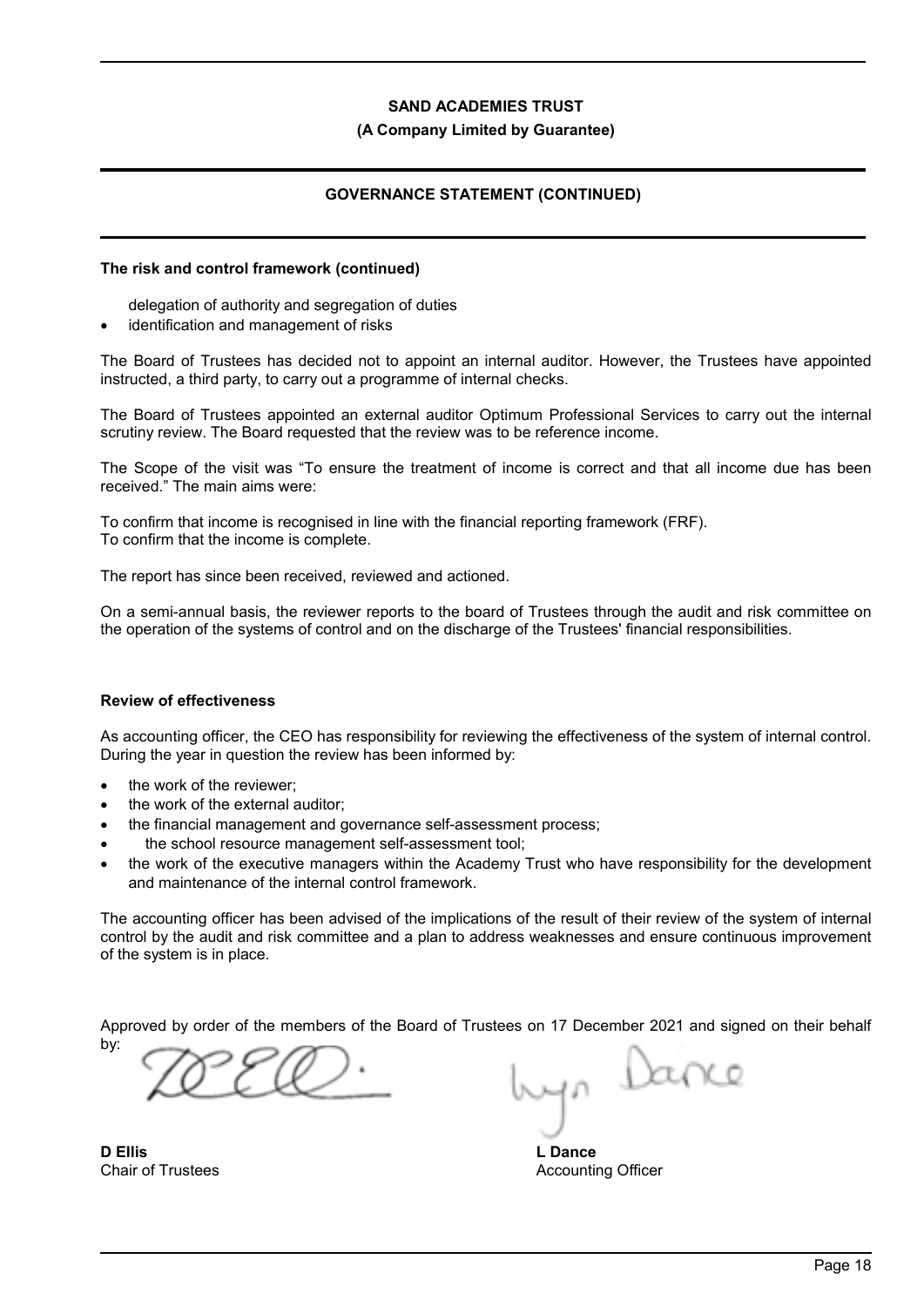#### **(A Company Limited by Guarantee)**

## **STATEMENT ON REGULARITY, PROPRIETY AND COMPLIANCE**

As accounting officer of SAND Academies Trust I have considered my responsibility to notify the Academy Trust board of Trustees and the Education & Skills Funding Agency (ESFA) of material irregularity, impropriety and non-compliance with terms and conditions of all funding received by the Academy Trust, under the funding agreement in place between the Academy Trust and the Secretary of State for Education. As part of my consideration I have had due regard to the requirements of the Academies Financial Handbook 2020.

I confirm that I and the Academy Trust board of Trustees are able to identify any material irregular or improper use of all funds by the Academy Trust, or material non-compliance with the terms and conditions of funding under the Academy Trust's funding agreement and the Academies Financial Handbook 2020.

I confirm that no instances of material irregularity, impropriety or funding non-compliance have been discovered to date. If any instances are identified after the date of this statement, these will be notified to the board of Trustees and ESFA.

banco

**L Dance** Accounting Officer Date: 17 December 2021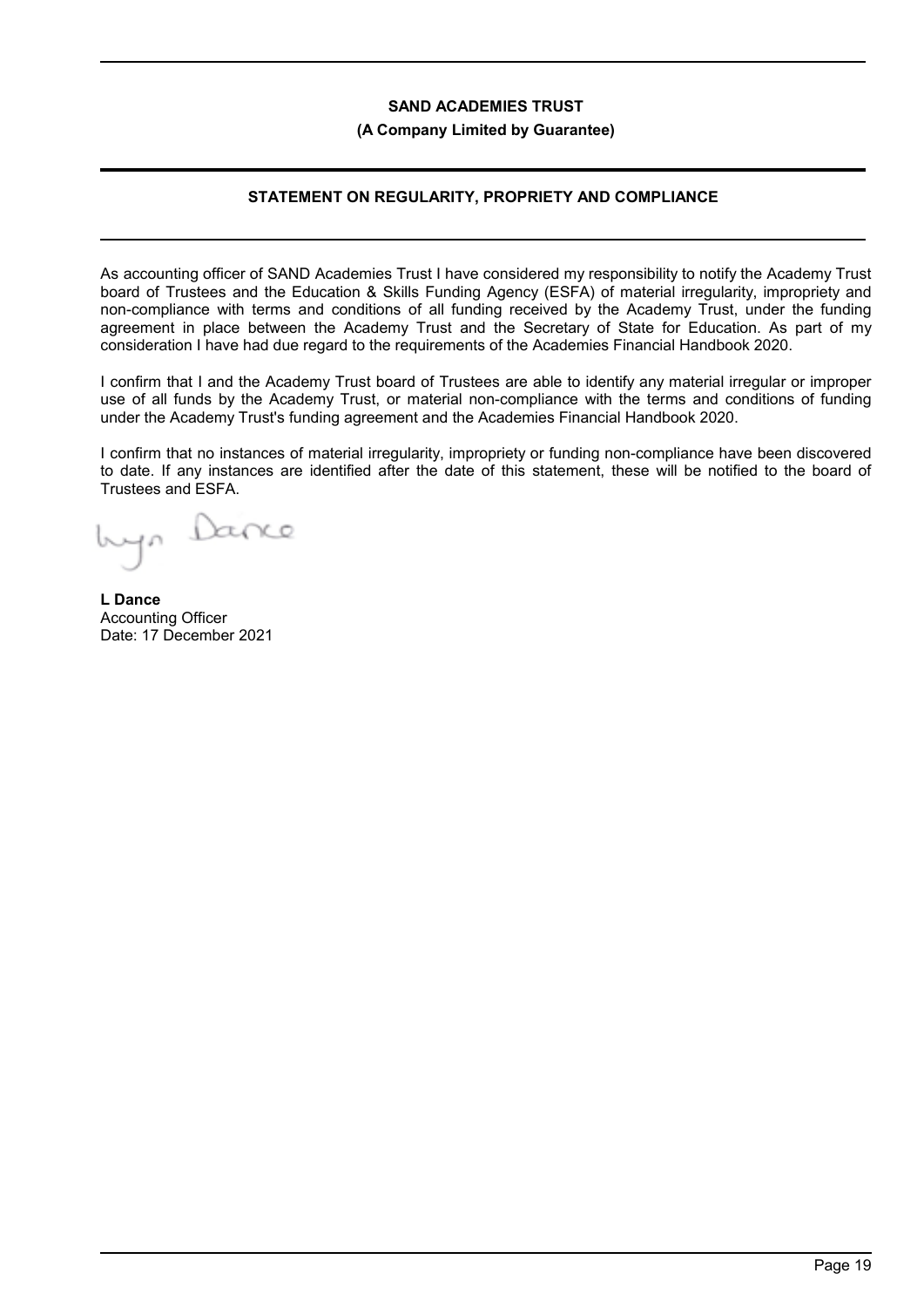#### **(A Company Limited by Guarantee)**

## **STATEMENT OF TRUSTEES' RESPONSIBILITIES FOR THE YEAR ENDED 31 AUGUST 2021**

The Trustees (who are also the directors of the charitable company for the purposes of company law) are responsible for preparing the Trustees' Report and the financial statements in accordance with the Academies Accounts Direction published by the Education and Skills Funding Agency, United Kingdom Accounting Standards (United Kingdom Generally Accepted Accounting Practice) and applicable law and regulations.

Company law requires the Trustees to prepare financial statements for each financial year. Under company law, the Trustees must not approve the financial statements unless they are satisfied that they give a true and fair view of the state of affairs of the charitable company and of its incoming resources and application of resources, including its income and expenditure, for that period. In preparing these financial statements, the Trustees are required to:

- select suitable accounting policies and then apply them consistently;
- observe the methods and principles of the Charities SORP 2019 and the Academies Accounts Direction 2020 to 2021;
- make judgements and accounting estimates that are reasonable and prudent;
- state whether applicable UK Accounting Standards have been followed, subject to any material departures disclosed and explained in the financial statements;
- prepare the financial statements on the going concern basis unless it is inappropriate to presume that the charitable company will continue in business.

The Trustees are responsible for keeping adequate accounting records that are sufficient to show and explain the charitable company's transactions and disclose with reasonable accuracy at any time the financial position of the charitable company and enable them to ensure that the financial statements comply with the Companies Act 2006. They are also responsible for safeguarding the assets of the charitable company and hence for taking reasonable steps for the prevention and detection of fraud and other irregularities.

The Trustees are responsible for ensuring that in its conduct and operation the charitable company applies financial and other controls, which conform with the requirements both of propriety and of good financial management. They are also responsible for ensuring grants received from ESFA/DfE have been applied for the purposes intended.

The Trustees are responsible for the maintenance and integrity of the corporate and financial information included on the charitable company's website. Legislation in the United Kingdom governing the preparation and dissemination of financial statements may differ from legislation in other jurisdictions.

Approved by order of the members of the Board of Trustees and signed on its behalf by:

**D Ellis** Chair of Trustees Date: 17 December 2021

yn Dance

**L Dance** Accounting Officer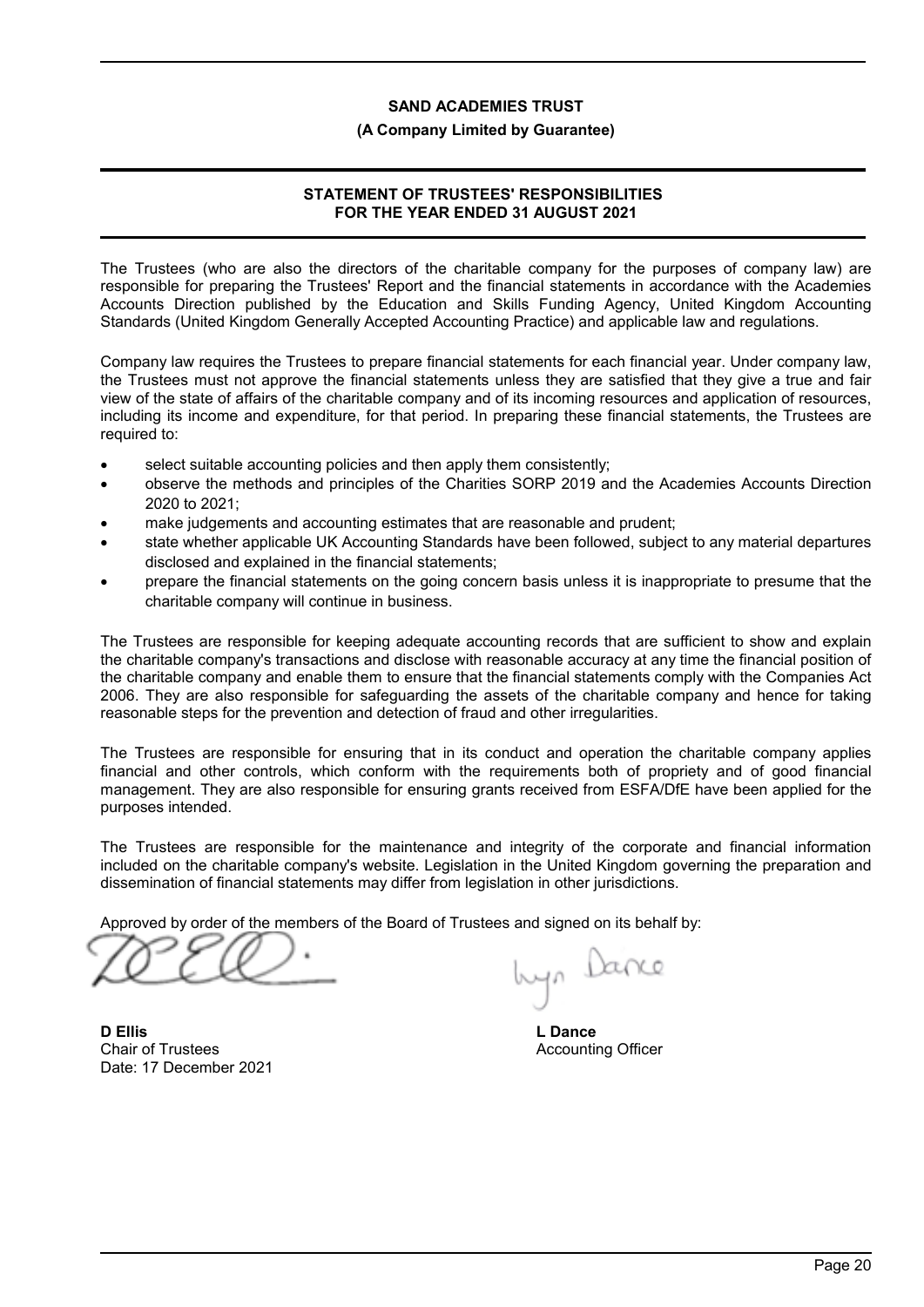#### **(A Company Limited by Guarantee)**

### **INDEPENDENT AUDITOR'S REPORT ON THE FINANCIAL STATEMENTS TO THE MEMBERS OF SAND ACADEMIES TRUST**

#### **Opinion**

We have audited the financial statements of SAND Academies Trust (the 'academy trust') for the year ended 31 August 2021 which comprise the Statement of Financial Activities, the Balance Sheet, the Statement of Cash Flows and the related notes, including a summary of significant accounting policies. The financial reporting framework that has been applied in their preparation is applicable law, United Kingdom Accounting Standards (United Kingdom Generally Accepted Accounting Practice), including Financial Reporting Standard 102 'The Financial Reporting Standard applicable in the UK and Republic of Ireland', the Charities SORP 2019 and the Academies Accounts Direction 2020 to 2021 issued by the Education and Skills Funding Agency.

In our opinion the financial statements:

- give a true and fair view of the state of the Academy Trust's affairs as at 31 August 2021 and of its incoming resources and application of resources, including its income and expenditure for the year then ended;
- have been properly prepared in accordance with United Kingdom Generally Accepted Accounting Practice; and
- have been prepared in accordance with the requirements of the Companies Act 2006, the Charities SORP 2019 and the Academies Accounts Direction 2020 to 2021 issued by the Education and Skills Funding Agency.

#### **Basis for opinion**

We conducted our audit in accordance with International Standards on Auditing (UK) (ISAs (UK)) and applicable law. Our responsibilities under those standards are further described in the Auditor's responsibilities for the audit of the financial statements section of our report. We are independent of the Academy Trust in accordance with the ethical requirements that are relevant to our audit of the financial statements in the United Kingdom, including the Financial Reporting Council's Ethical Standard, and we have fulfilled our other ethical responsibilities in accordance with these requirements. We believe that the audit evidence we have obtained is sufficient and appropriate to provide a basis for our opinion.

#### **Conclusions relating to going concern**

In auditing the financial statements, we have concluded that the Trustees' use of the going concern basis of accounting in the preparation of the financial statements is appropriate.

Based on the work we have performed, we have not identified any material uncertainties relating to events or conditions that, individually or collectively, may cast significant doubt on the Academy Trust's ability to continue as a going concern for a period of at least twelve months from when the financial statements are authorised for issue.

Our responsibilities and the responsibilities of the Trustees with respect to going concern are described in the relevant sections of this report.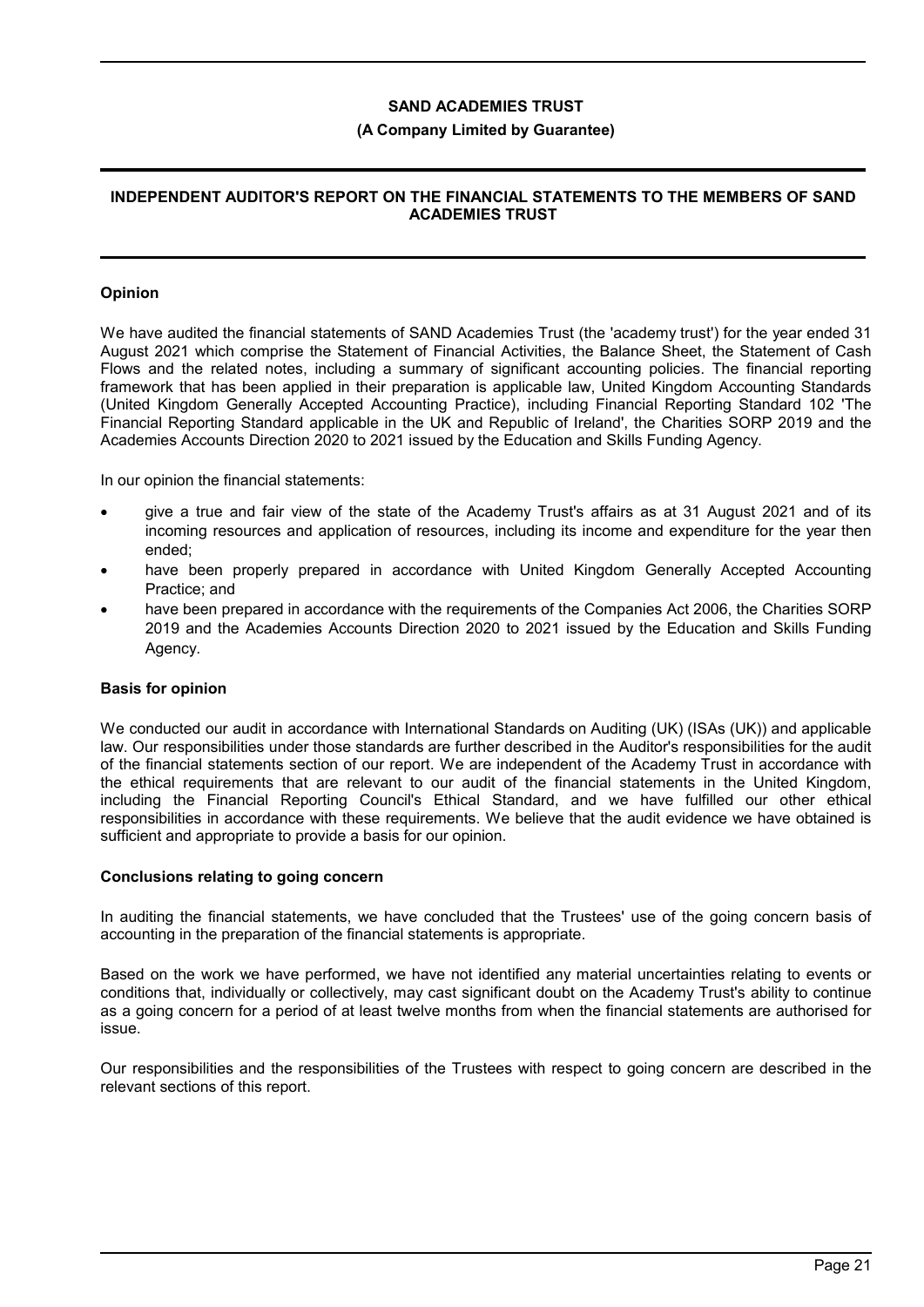#### **(A Company Limited by Guarantee)**

## **INDEPENDENT AUDITOR'S REPORT ON THE FINANCIAL STATEMENTS TO THE MEMBERS OF SAND ACADEMIES TRUST (CONTINUED)**

#### **Other information**

The other information comprises the information included in the Annual Report other than the financial statements and our Auditor's Report thereon. The Trustees are responsible for the other information contained within the Annual Report. Our opinion on the financial statements does not cover the other information and, except to the extent otherwise explicitly stated in our report, we do not express any form of assurance conclusion thereon. Our responsibility is to read the other information and, in doing so, consider whether the other information is materially inconsistent with the financial statements or our knowledge obtained in the course of the audit, or otherwise appears to be materially misstated. If we identify such material inconsistencies or apparent material misstatements, we are required to determine whether this gives rise to a material misstatement in the financial statements themselves. If, based on the work we have performed, we conclude that there is a material misstatement of this other information, we are required to report that fact.

We have nothing to report in this regard.

#### **Opinion on other matters prescribed by the Companies Act 2006**

In our opinion, based on the work undertaken in the course of the audit:

- the information given in the Trustees' Report including the Strategic Report for the financial year for which the financial statements are prepared is consistent with the financial statements.
- the Trustees' Report and the Strategic Report have been prepared in accordance with applicable legal requirements.

#### **Matters on which we are required to report by exception**

In the light of our knowledge and understanding of the Academy Trust and its environment obtained in the course of the audit, we have not identified material misstatements in the Trustees' Report including the Strategic Report.

We have nothing to report in respect of the following matters in relation to which the Companies Act 2006 requires us to report to you if, in our opinion:

- adequate accounting records have not been kept, or returns adequate for our audit have not been received from branches not visited by us; or
- the financial statements are not in agreement with the accounting records and returns; or
- certain disclosures of Trustees' remuneration specified by law are not made; or
- we have not received all the information and explanations we require for our audit.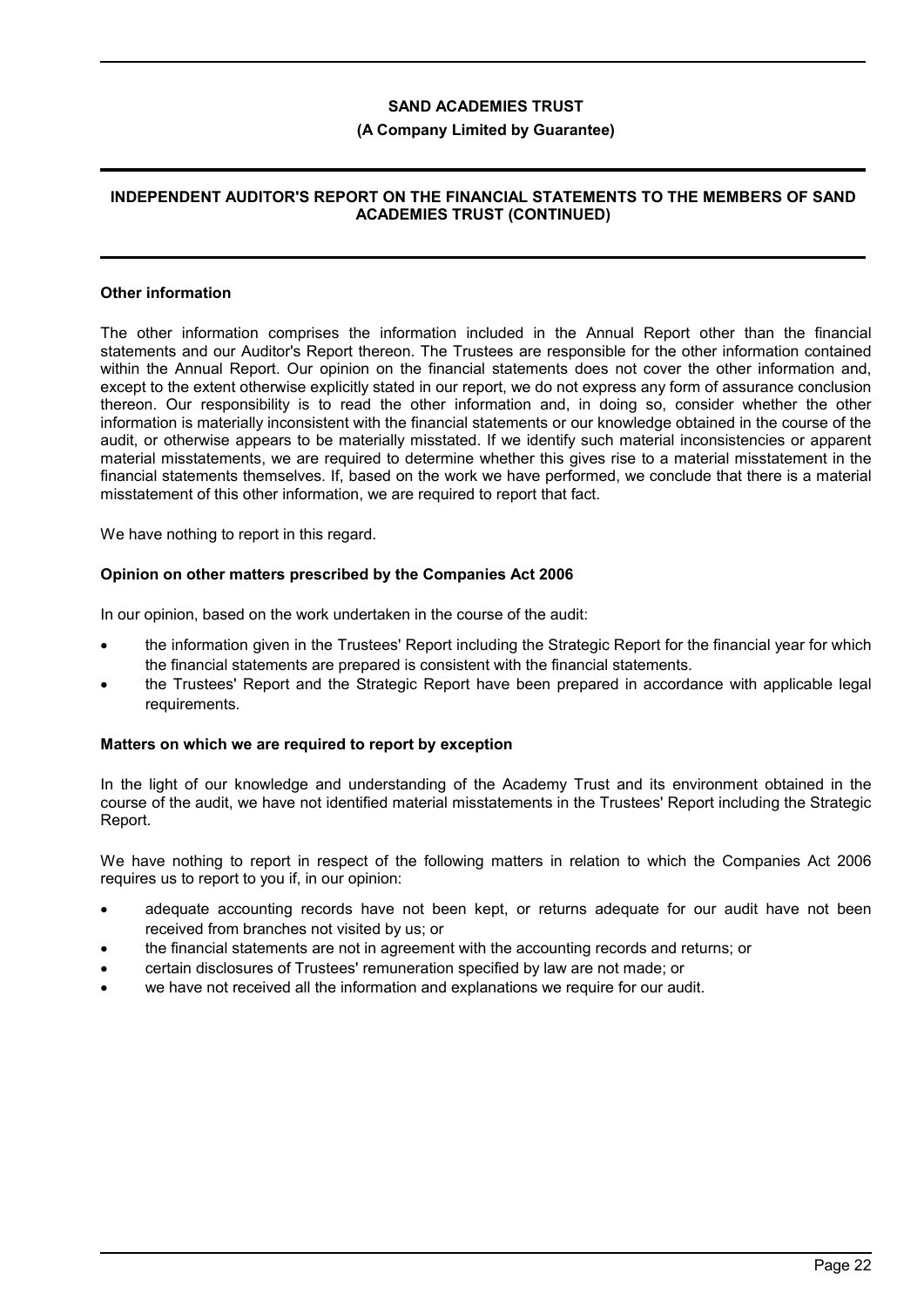#### **(A Company Limited by Guarantee)**

### **INDEPENDENT AUDITOR'S REPORT ON THE FINANCIAL STATEMENTS TO THE MEMBERS OF SAND ACADEMIES TRUST (CONTINUED)**

#### **Responsibilities of trustees**

As explained more fully in the Trustees' Responsibilities Statement, the Trustees (who are also the directors of the Academy Trust for the purposes of company law) are responsible for the preparation of the financial statements and for being satisfied that they give a true and fair view, and for such internal control as the Trustees determine is necessary to enable the preparation of financial statements that are free from material misstatement, whether due to fraud or error.

In preparing the financial statements, the Trustees are responsible for assessing the Academy Trust's ability to continue as a going concern, disclosing, as applicable, matters related to going concern and using the going concern basis of accounting unless the Trustees either intend to liquidate the Academy Trust or to cease operations, or have no realistic alternative but to do so.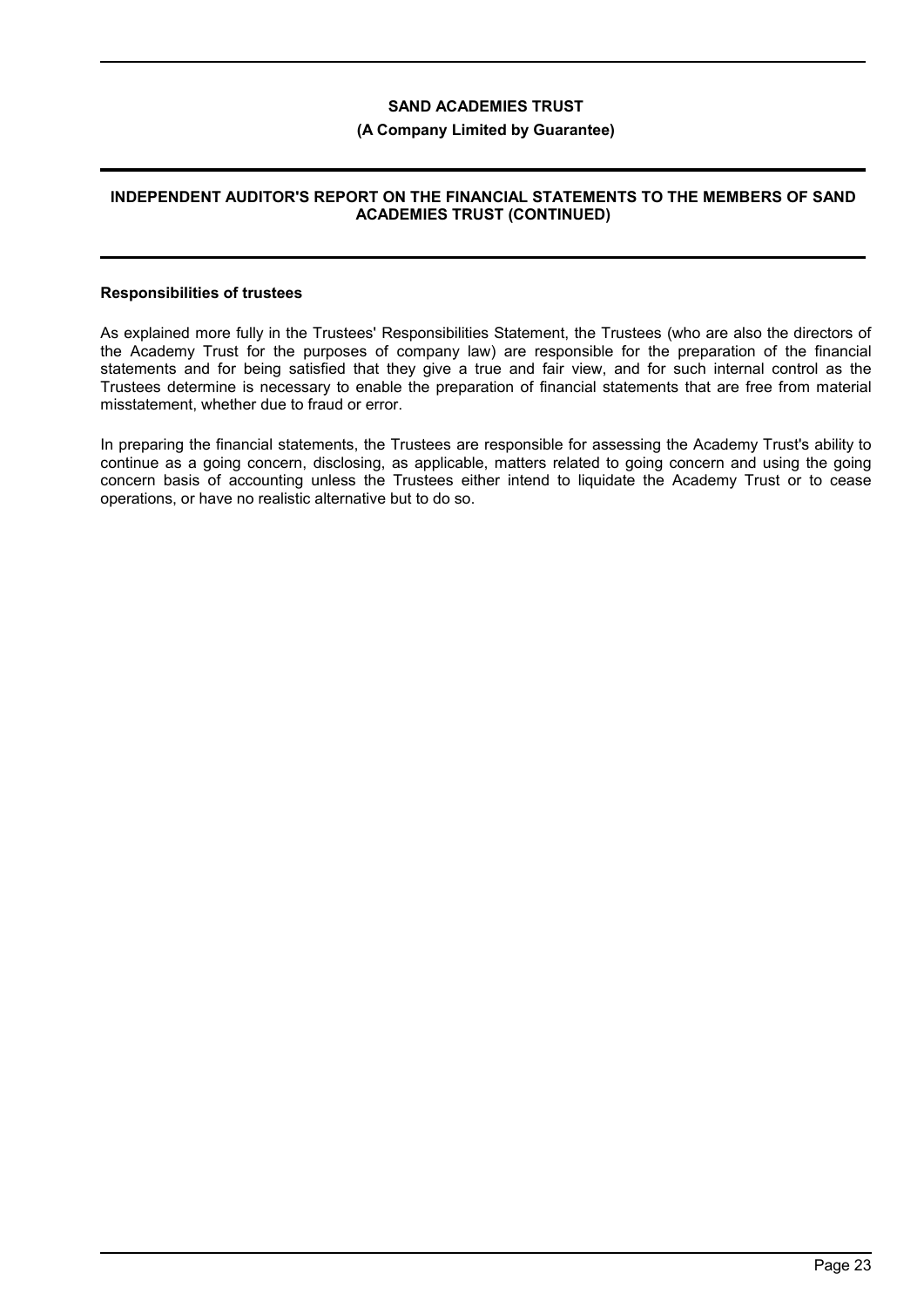#### **(A Company Limited by Guarantee)**

## **INDEPENDENT AUDITOR'S REPORT ON THE FINANCIAL STATEMENTS TO THE MEMBERS OF SAND ACADEMIES TRUST (CONTINUED)**

#### **Auditor's responsibilities for the audit of the financial statements**

Our objectives are to obtain reasonable assurance about whether the financial statements as a whole are free from material misstatement, whether due to fraud or error, and to issue an Auditor's Report that includes our opinion. Reasonable assurance is a high level of assurance, but is not a guarantee that an audit conducted in accordance with ISAs (UK) will always detect a material misstatement when it exists. Misstatements can arise from fraud or error and are considered material if, individually or in the aggregate, they could reasonably be expected to influence the economic decisions of users taken on the basis of these financial statements.

Irregularities, including fraud, are instances of non-compliance with laws and regulations. We design procedures in line with our responsibilities, outlined above, to detect material misstatements in respect of irregularities, including fraud. The extent to which our procedures are capable of detecting irregularities, including fraud is detailed below:

We obtained an understanding of the legal and regulatory frameworks within which the charitable company operates, focusing on those laws and regulations that have a direct effect on the determination of material amounts and disclosures in the financial statements. The laws and regulations we considered in this context were the Charities Act 2011 together with the Charities SORP (FRS 102), Companies Act 2006, Academies Accounts Direction and the Academy Trust Handbook. We assessed the required compliance with these laws and regulations as part of our audit procedures on the related financial statement items.

In addition, we considered provisions of other laws and regulations that do not have a direct effect on the financial statements but compliance with which might be fundamental to the charitable company's ability to operate or to avoid a material penalty. We also considered the opportunities and incentives that may exist within the charitable company for fraud. The key laws and regulations we considered in this context were General Data Protection Regulation, health and safety legislation, Ofsted and employee legislation.

Auditing standards limit the required audit procedures to identify non-compliance with these laws and regulations to enquire of the Trustees and other management and inspection of regulatory and legal correspondence, if any. We identified the greatest risk of material impact on the financial statements from irregularities, including fraud, to be within the timing and completeness of income recognition and the override of controls by management. Our audit procedures to respond to these risks included enquiries of management and the Board about their own identification and assessment of the risks of irregularities, sample testing on the posting of journals, reviewing accounting estimates for biases, reviewing regulatory correspondence with the ESFA, and reading minutes of meetings of those charged with governance. In addition to this we have also designed audit procedures over income to test the timing and completeness of income recognition in the year.

Owing to the inherent limitations of an audit, there is an unavoidable risk that we may not have detected some material misstatements in the financial statements, even though we have properly planned and performed our audit in accordance with auditing standards. For example, the further removed non-compliance with laws and regulations (irregularities) is from the events and transactions reflected in the financial statements, the less likely the inherently limited procedures required by auditing standards would identify it. In addition, as with any audit, there remained a higher risk of non-detection of irregularities, as these may involve collusion, forgery, intentional omissions, misrepresentations, or the override of internal controls. We are not responsible for preventing noncompliance and cannot be expected to detect non-compliance with all laws and regulations.

A further description of our responsibilities for the audit of the financial statements is located on the Financial Reporting Council's website at: www.frc.org.uk/auditorsresponsibilities. This description forms part of our Auditor's Report.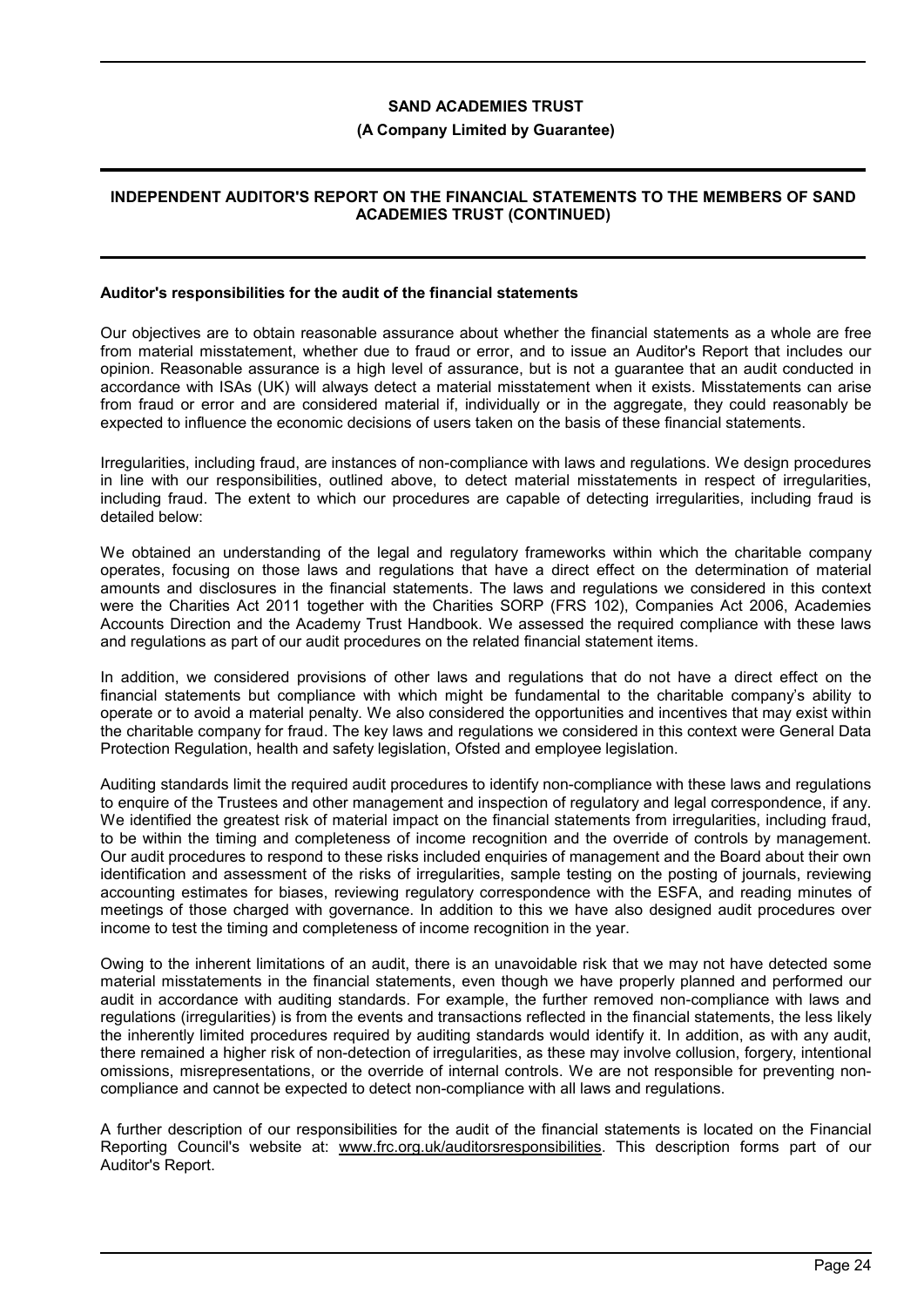### (A Company Limited by Guarantee)

## INDEPENDENT AUDITOR'S REPORT ON THE FINANCIAL STATEMENTS TO THE MEMBERS OF SAND ACADEMIES TRUST (CONTINUED)

#### Use of our report

This report is made solely to the Academy Trust's members, as a body, in accordance with Chapter 3 of Part 16 of the Companies Act 2006. Our audit work has been undertaken so that we might state to the Academy Trust's members those matters we are required to state to them in an Auditor's Report and for no other purpose. To the fullest extent permitted by law, we do not accept or assume responsibility to anyone other than the Academy Trust and its members, as a body, for our audit work, for this report, or for the opinions we have formed.

 $C_{\text{Ly}b1}-$ 

Guy Biggin (Senior Statutory Auditor) for and on behalf of Crowe U.K. LLP Statutory Auditor Fourth Floor St James House St James Square Cheltenham GL50 3PR 21 December 2021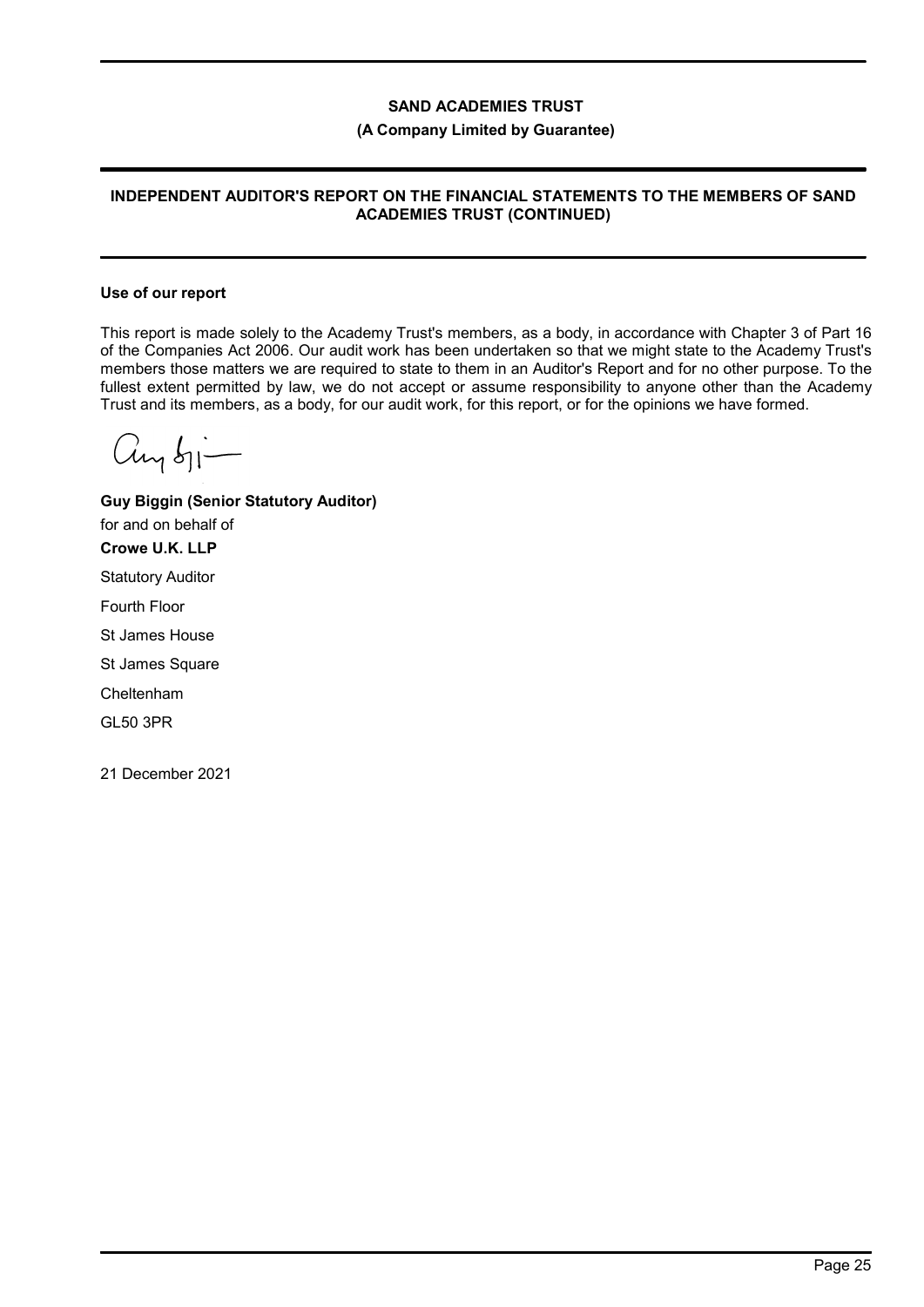#### **(A Company Limited by Guarantee)**

## **INDEPENDENT REPORTING ACCOUNTANT'S ASSURANCE REPORT ON REGULARITY TO SAND ACADEMIES TRUST AND THE EDUCATION AND SKILLS FUNDING AGENCY**

In accordance with the terms of our engagement letter dated 13 September 2019 and further to the requirements of the Education and Skills Funding Agency (ESFA) as included in the Academies Accounts Direction 2020 to 2021, we have carried out an engagement to obtain limited assurance about whether the expenditure disbursed and income received by SAND Academies Trust during the year 1 September 2020 to 31 August 2021 have been applied to the purposes identified by Parliament and the financial transactions conform to the authorities which govern them.

This report is made solely to SAND Academies Trust and ESFA in accordance with the terms of our engagement letter. Our work has been undertaken so that we might state to SAND Academies Trust and ESFA those matters we are required to state in a report and for no other purpose. To the fullest extent permitted by law, we do not accept or assume responsibility to anyone other than SAND Academies Trust and ESFA, for our work, for this report, or for the conclusion we have formed.

#### **Respective responsibilities of SAND Academies Trust's accounting officer and the reporting accountant**

The accounting officer is responsible, under the requirements of SAND Academies Trust's funding agreement with the Secretary of State for Education dated 29 May 2019 and the Academies Financial Handbook, extant from 1 September 2020, for ensuring that expenditure disbursed and income received is applied for the purposes intended by Parliament and the financial transactions conform to the authorities which govern them.

Our responsibilities for this engagement are established in the United Kingdom by our profession's ethical guidance and are to obtain limited assurance and report in accordance with our engagement letter and the requirements of the Academies Accounts Direction 2020 to 2021. We report to you whether anything has come to our attention in carrying out our work which suggests that in all material respects, expenditure disbursed and income received during the year 1 September 2020 to 31 August 2021 have not been applied to purposes intended by Parliament or that the financial transactions do not conform to the authorities which govern them.

## **Approach**

We conducted our engagement in accordance with the Framework and Guide for External Auditors and Reporting Accountant of Academy Trusts issued by ESFA. We performed a limited assurance engagement as defined in our engagement letter.

The objective of a limited assurance engagement is to perform such procedures as to obtain information and explanations in order to provide us with sufficient appropriate evidence to express a negative conclusion on regularity.

A limited assurance engagement is more limited in scope than a reasonable assurance engagement and consequently does not enable us to obtain assurance that we would become aware of all significant matters that might be identified in a reasonable assurance engagement. Accordingly, we do not express a positive opinion.

Our engagement includes examination, on a test basis, of evidence relevant to the regularity and propriety of the Academy Trust's income and expenditure.

The work undertaken to draw our conclusion includes a review of the design and implementation of the charitable company's internal controls and review processes on regularity, supported by detailed tests on samples of costs incurred by the charitable company and specific transactions identified from our review.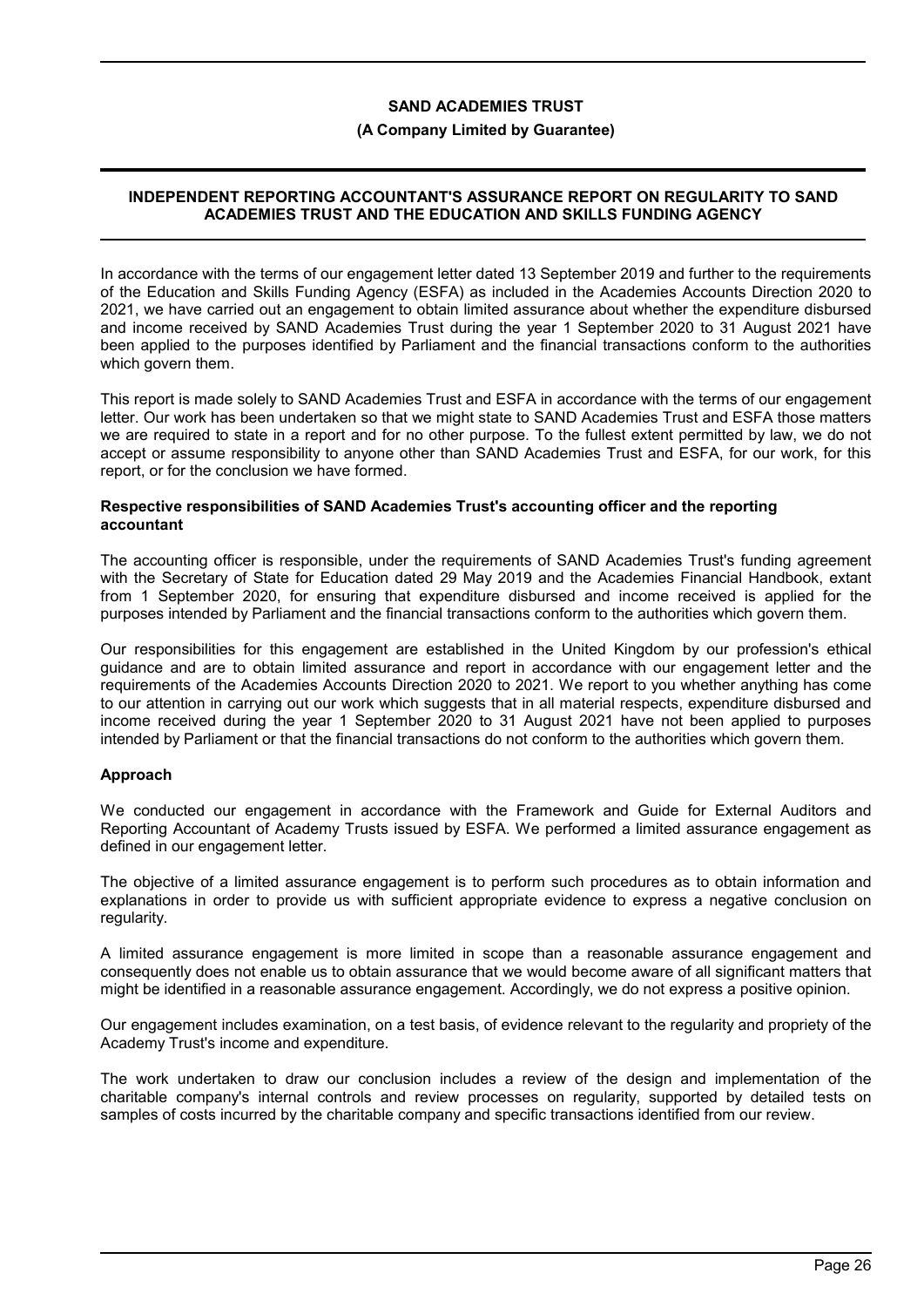## (A Company Limited by Guarantee)

### INDEPENDENT REPORTING ACCOUNTANT'S ASSURANCE REPORT ON REGULARITY TO SAND ACADEMIES TRUST AND THE EDUCATION & SKILLS FUNDING AGENCY (CONTINUED)

#### Conclusion

In the course of our work, nothing has come to our attention which suggest in all material respects the expenditure disbursed and income received during the year 1 September 2020 to 31 August 2021 has not been applied to purposes intended by Parliament and the financial transactions do not conform to the authorities which govern them.

Lour UK UP.

Reporting Accountant Crowe U.K. LLP

Statutory Auditor

Date: 21 December 2021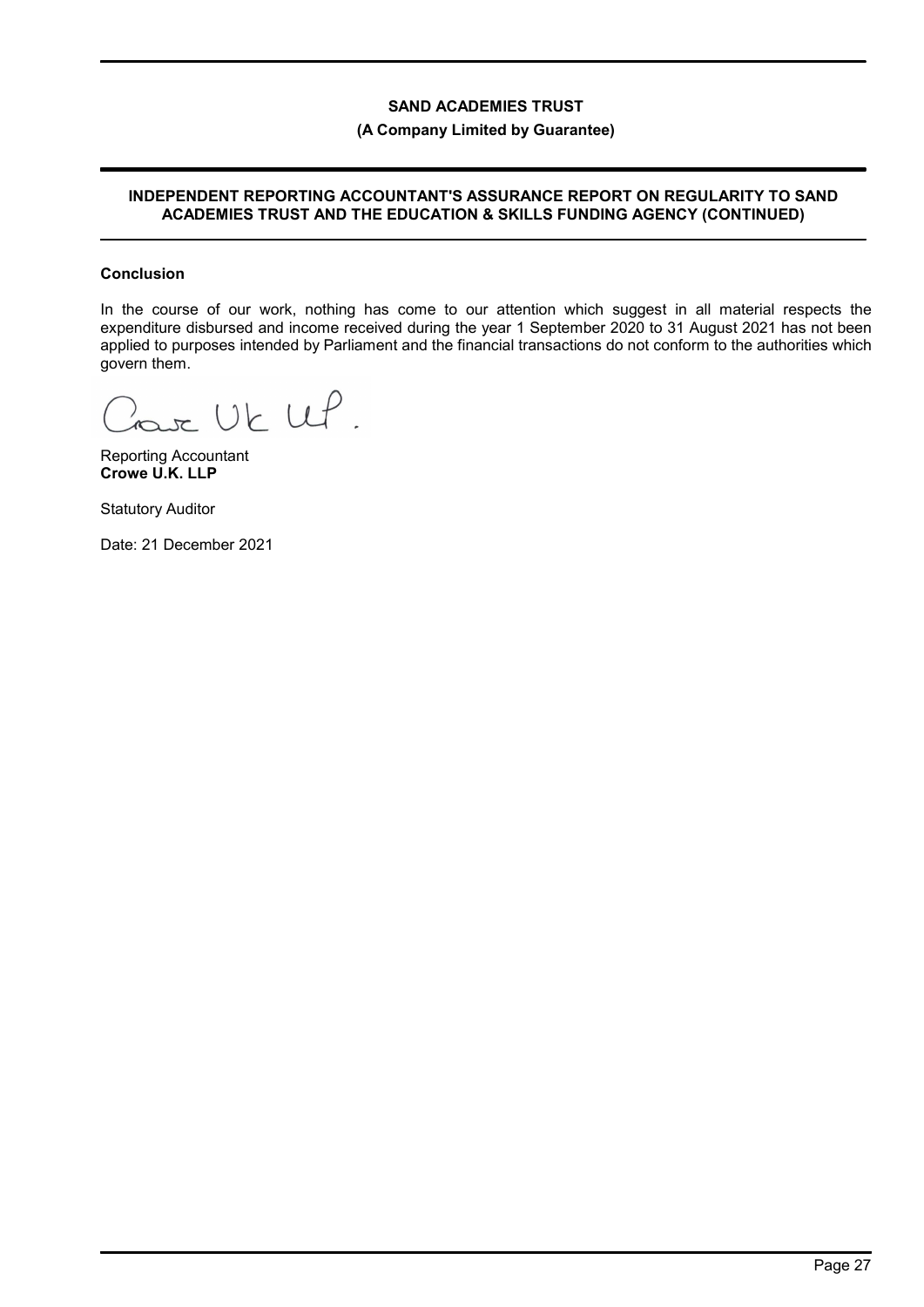## **(A Company Limited by Guarantee)**

|                                                         | <b>Note</b>    | <b>Unrestricted</b><br>funds<br>2021<br>£ | <b>Restricted</b><br>funds<br>2021<br>£ | <b>Restricted</b><br>fixed asset<br>funds<br>2021<br>£ | <b>Total</b><br>funds<br>2021<br>£ | Total<br>funds<br>2020<br>£ |
|---------------------------------------------------------|----------------|-------------------------------------------|-----------------------------------------|--------------------------------------------------------|------------------------------------|-----------------------------|
| Income from:                                            |                |                                           |                                         |                                                        |                                    |                             |
| Donations and capital                                   | 3              |                                           | (771,000)                               |                                                        | 1,730,909                          | 9,146,338                   |
| grants<br>Charitable activities                         | 4              | 9,331                                     | 14,554,231                              | 2,501,909                                              | 14,563,562                         | 9,439,307                   |
|                                                         |                |                                           | 145,575                                 |                                                        | 145,575                            | 98,271                      |
| Teaching schools<br>Other trading activities            | 5              | 56,836                                    |                                         |                                                        | 56,836                             | 194,676                     |
| Investments                                             | 6              |                                           |                                         |                                                        |                                    | 298                         |
|                                                         |                |                                           |                                         |                                                        |                                    |                             |
| <b>Total income</b>                                     |                | 66,167                                    | 13,928,806                              | 2,501,909                                              | 16,496,882                         | 18,878,890                  |
| <b>Expenditure on:</b>                                  |                |                                           |                                         |                                                        |                                    |                             |
| Charitable activities                                   |                | 22,871                                    | 14,886,019                              | 714,216                                                | 15,623,106                         | 10,475,565                  |
| Teaching schools                                        |                |                                           | 75,998                                  |                                                        | 75,998                             | 95,819                      |
| <b>Total expenditure</b>                                | $\overline{7}$ | 22,871                                    | 14,962,017                              | 714,216                                                | 15,699,104                         | 10,571,384                  |
| <b>Net</b><br>income/(expenditure)<br>Transfers between |                | 43,296                                    | (1,033,211)                             | 1,787,693                                              | 797,778                            | 8,307,506                   |
| funds                                                   | 17             | (381, 530)                                |                                         | 381,530                                                |                                    |                             |
| Net movement in<br>funds before other<br>recognised     |                |                                           |                                         |                                                        |                                    |                             |
| gains/(losses)                                          |                | (338, 234)                                | (1,033,211)                             | 2,169,223                                              | 797,778                            | 8,307,506                   |
| Other recognised<br>gains/(losses):                     |                |                                           |                                         |                                                        |                                    |                             |
| Other (losses)/gains                                    | 25             |                                           | (3,010,000)                             |                                                        | (3,010,000)                        | 402,000                     |
| Net movement in<br>funds                                |                | (338, 234)                                | (4,043,211)                             | 2,169,223                                              | (2, 212, 222)                      | 8,709,506                   |

#### **STATEMENT OF FINANCIAL ACTIVITIES (INCORPORATING INCOME AND EXPENDITURE ACCOUNT) FOR THE YEAR ENDED 31 AUGUST 2021**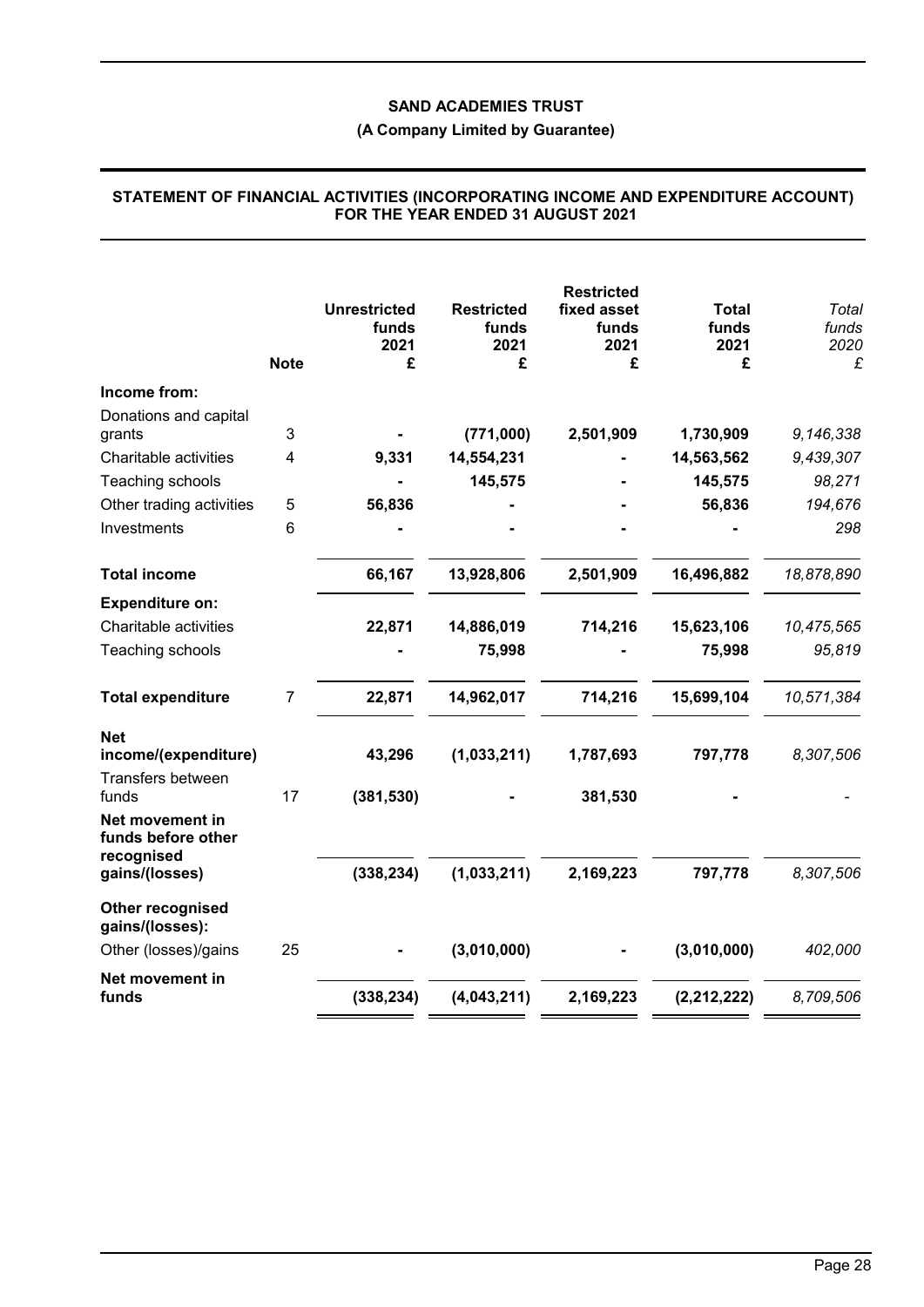## **(A Company Limited by Guarantee)**

## **STATEMENT OF FINANCIAL ACTIVITIES (INCORPORATING INCOME AND EXPENDITURE ACCOUNT) (CONTINUED) FOR THE YEAR ENDED 31 AUGUST 2021**

|                                       | <b>Note</b> | <b>Unrestricted</b><br>funds<br>2021<br>£ | <b>Restricted</b><br>funds<br>2021<br>£ | <b>Restricted</b><br>fixed asset<br>funds<br>2021<br>£ | Total<br>funds<br>2021<br>£ | Total<br>funds<br>2020<br>£ |
|---------------------------------------|-------------|-------------------------------------------|-----------------------------------------|--------------------------------------------------------|-----------------------------|-----------------------------|
| <b>Reconciliation of</b><br>funds:    |             |                                           |                                         |                                                        |                             |                             |
| Total funds brought<br>forward        |             | 1,434,475                                 | (8,548,248)                             | 22,355,759                                             | 15,241,986                  | 6,532,480                   |
| Net movement in funds                 |             | (338, 234)                                | (4,043,211)                             | 2,169,223                                              | (2,212,222)                 | 8,709,506                   |
| <b>Total funds carried</b><br>forward | 17          | 1,096,241                                 | (12, 591, 459)                          | 24,524,982                                             | 13,029,764                  | 15,241,986                  |

The Statement of Financial Activities includes all gains and losses recognised in the year.

The notes on pages 33 to 67 form part of these financial statements.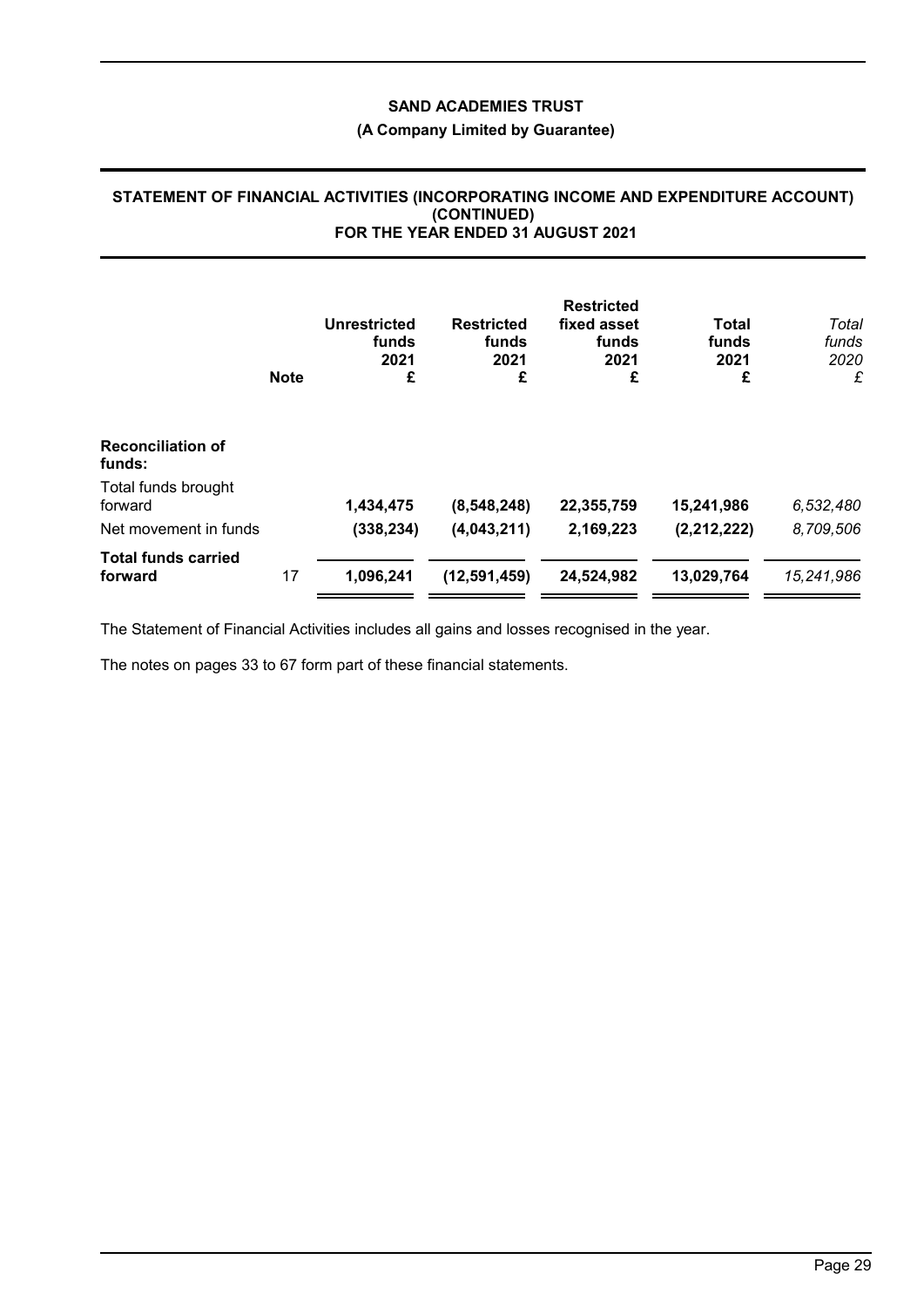#### **(A Company Limited by Guarantee) REGISTERED NUMBER: 11968610**

| <b>BALANCE SHEET</b><br>AS AT 31 AUGUST 2021      |             |               |                |            |               |
|---------------------------------------------------|-------------|---------------|----------------|------------|---------------|
|                                                   | <b>Note</b> |               | 2021<br>£      |            | 2020<br>£     |
| <b>Fixed assets</b>                               |             |               |                |            |               |
| Tangible assets                                   | 14          |               | 24,524,982     |            | 22, 355, 759  |
|                                                   |             |               | 24,524,982     |            | 22, 355, 759  |
| <b>Current assets</b>                             |             |               |                |            |               |
| <b>Debtors</b>                                    | 15          | 270,974       |                | 1,271,370  |               |
| Cash at bank and in hand                          |             | 2,991,261     |                | 1,306,636  |               |
|                                                   |             | 3,262,235     |                | 2,578,006  |               |
| Creditors: amounts falling due within one<br>year | 16          | (1, 122, 453) |                | (875, 779) |               |
| <b>Net current assets</b>                         |             |               | 2,139,782      |            | 1,702,227     |
| <b>Total assets less current liabilities</b>      |             |               | 26,664,764     |            | 24,057,986    |
| Net assets excluding pension liability            |             |               | 26,664,764     |            | 24,057,986    |
| Defined benefit pension scheme liability          | 25          |               | (13, 635, 000) |            | (8, 816, 000) |
| <b>Total net assets</b>                           |             |               | 13,029,764     |            | 15,241,986    |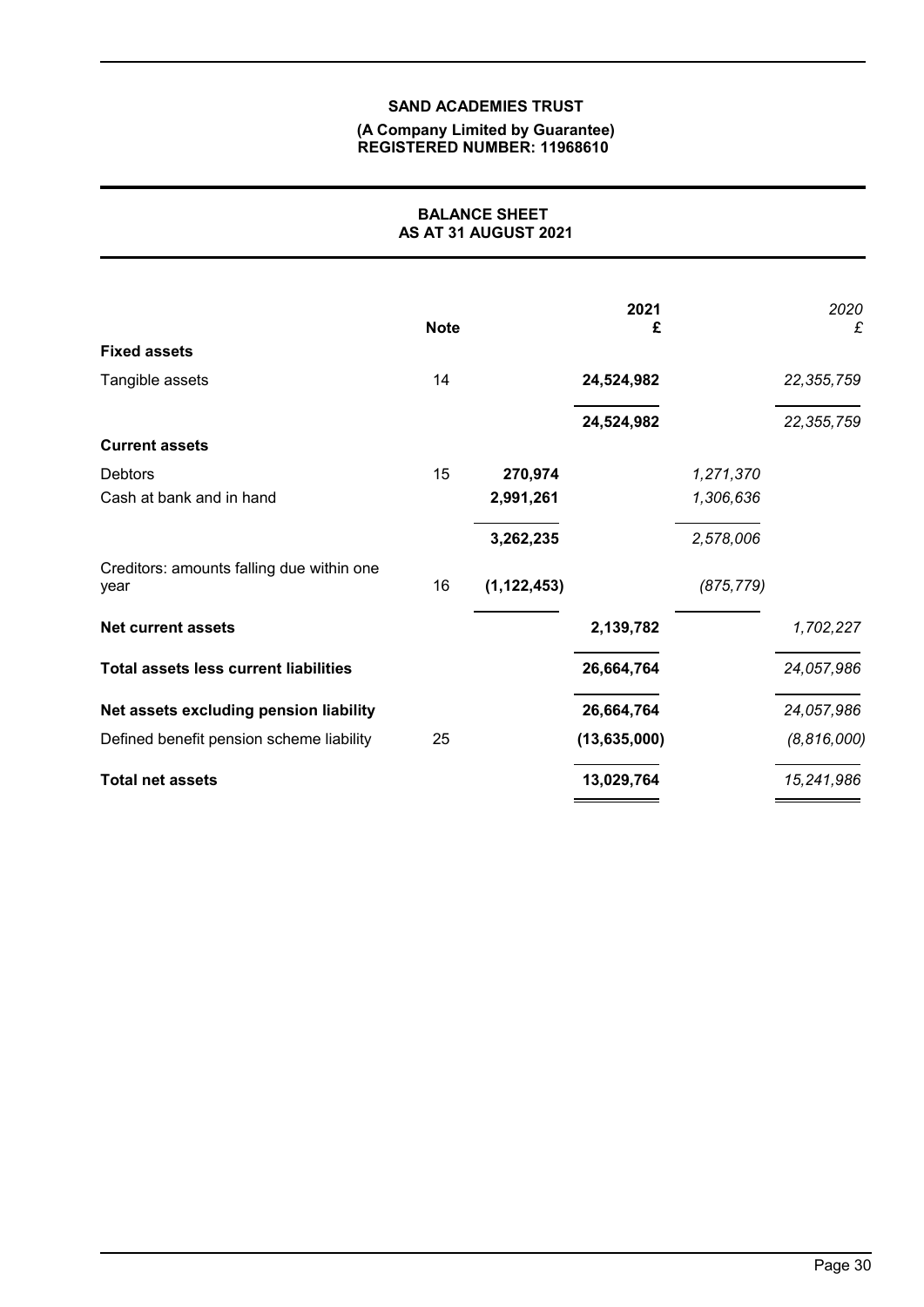## **(A Company Limited by Guarantee) REGISTERED NUMBER: 11968610**

## **BALANCE SHEET (CONTINUED) AS AT 31 AUGUST 2021**

| <b>Funds of the Academy Trust</b><br><b>Restricted funds:</b> | <b>Note</b> |              | 2021<br>£  |               | 2020<br>£  |
|---------------------------------------------------------------|-------------|--------------|------------|---------------|------------|
| Fixed asset funds                                             | 17          | 24,524,982   |            | 22, 355, 759  |            |
| Restricted income funds                                       | 17          | 1,043,541    |            | 267,752       |            |
| Restricted funds excluding pension asset                      | 17          | 25,568,523   |            | 22,623,511    |            |
| Pension reserve                                               | 17          | (13,635,000) |            | (8, 816, 000) |            |
| <b>Total restricted funds</b>                                 | 17          |              | 11,933,523 |               | 13,807,511 |
| Unrestricted income funds                                     | 17          |              | 1,096,241  |               | 1,434,475  |
| <b>Total funds</b>                                            |             |              | 13,029,764 |               | 15,241,986 |

The financial statements on pages 28 to 67 were approved by the Trustees, and authorised for issue on 17 December 2021 and are signed on their behalf, by:

anc  $\bar{A}$ 

**D Ellis** Chair of Trustees

**L Dance** Accounting Officer

The notes on pages 33 to 67 form part of these financial statements.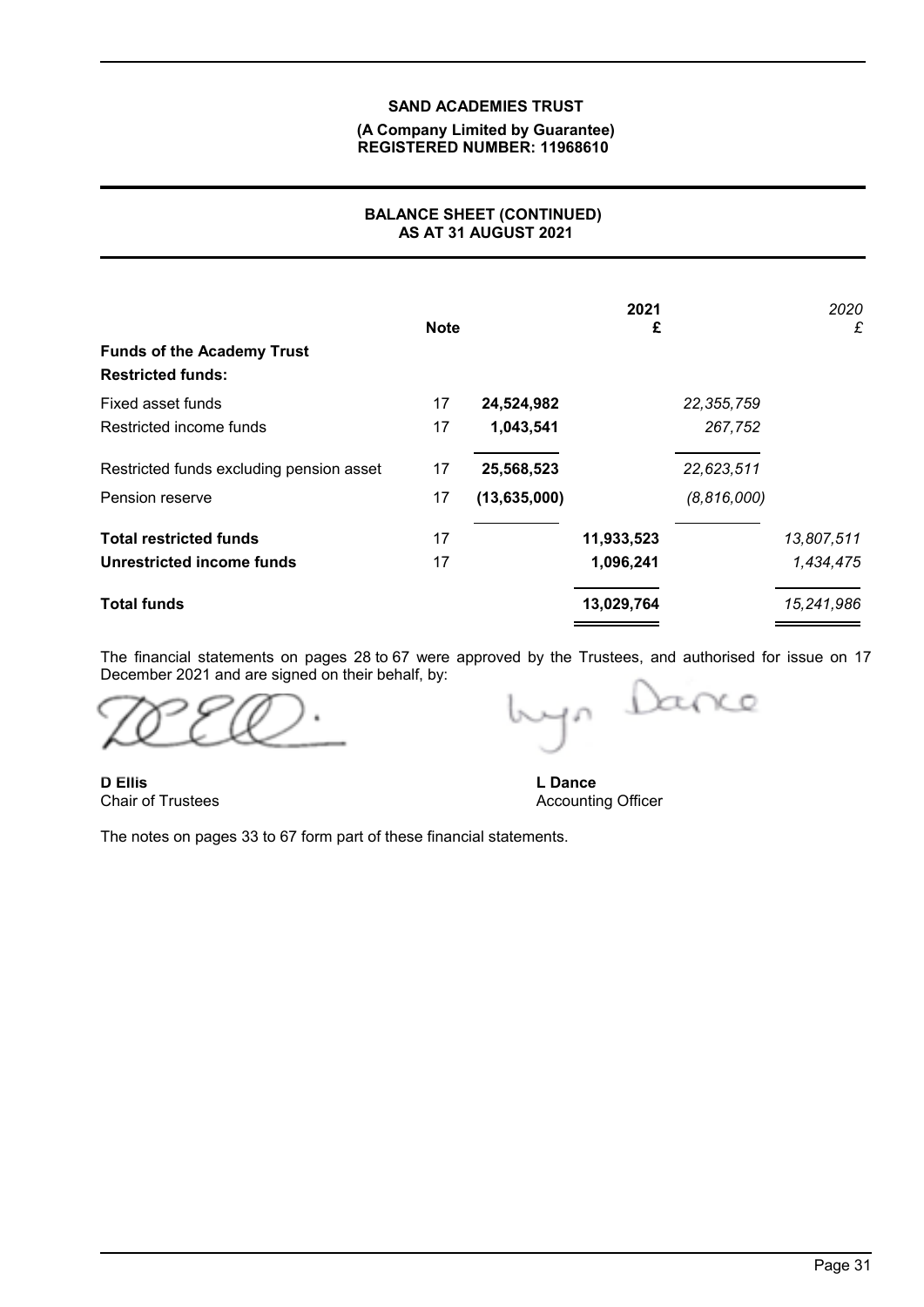## **(A Company Limited by Guarantee)**

## **STATEMENT OF CASH FLOWS FOR THE YEAR ENDED 31 AUGUST 2021**

|                                                        | <b>Note</b> | 2021<br>£   | 2020<br>£     |
|--------------------------------------------------------|-------------|-------------|---------------|
| Cash flows from operating activities                   |             |             |               |
| Net cash provided by operating activities              | 19          | 4,286,289   | 10,477,709    |
| Cash flows from investing activities                   | 21          | (2,601,664) | (9, 592, 024) |
| Cash flows from financing activities                   | 20          |             | 298           |
| Change in cash and cash equivalents in the year        |             | 1,684,625   | 885,983       |
| Cash and cash equivalents at the beginning of the year |             | 1,306,636   | 420,653       |
| Cash and cash equivalents at the end of the year       | 22.23       | 2,991,261   | 1,306,636     |

The notes on pages 33 to 67 form part of these financial statements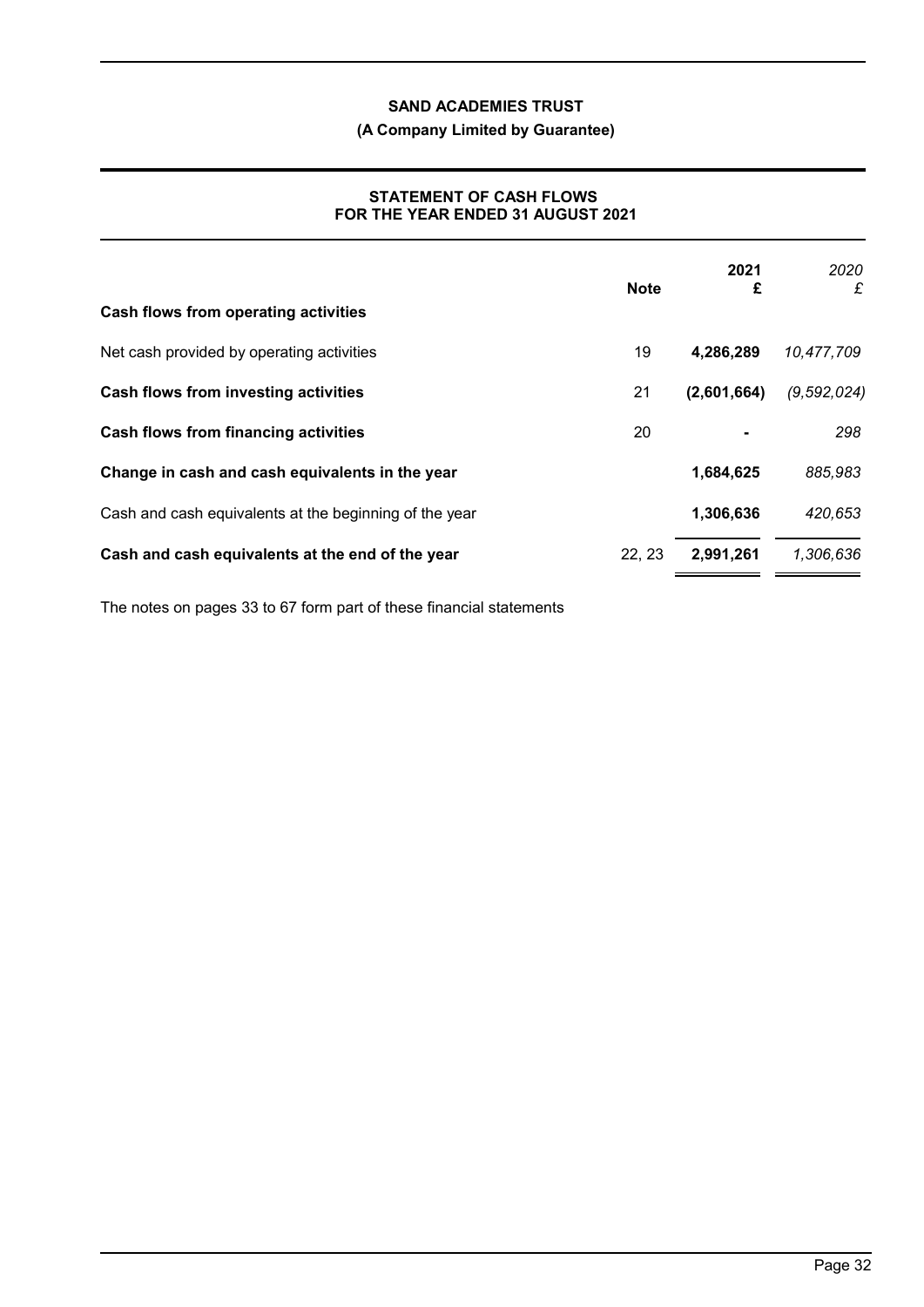#### **(A Company Limited by Guarantee)**

## **NOTES TO THE FINANCIAL STATEMENTS FOR THE YEAR ENDED 31 AUGUST 2021**

#### **1. Accounting policies**

A summary of the principal accounting policies adopted (which have been applied consistently, except where noted), judgements and key sources of estimation uncertainty, is set out below.

The company is a private company (limited by guarantee), which is incorporated and registered in England and Wales (no. 11968610). The address of the principal office is The Milestone School, Longford Lane, Longlevens, Gloucestershire, GL2 9EU.

#### **1.1 Basis of preparation of financial statements**

The financial statements of the Academy Trust, which is a public benefit entity under FRS 102, have been prepared under the historic cost convention in accordance with the Financial Reporting Standard Applicable in the UK and Republic of Ireland (FRS 102), the Accounting and Reporting by Charities: Statement of Recommended Practice applicable to charities preparing their accounts in accordance with the Financial Reporting Standard applicable in the UK and Republic of Ireland (FRS 102) (Charities SORP (FRS 102)), the Academies Accounts Direction *2020* to 2021 issued by ESFA, the Charities Act 2011 and the Companies Act 2006.

#### **1.2 Going concern**

The Trustees assess whether the use of going concern is appropriate i.e. whether there are any material uncertainties related to events or conditions that may cast significant doubt on the ability of the Academy Trust to continue as a going concern. The Trustees make this assessment in respect of a period of at least one year from the date of authorisation for issue of the financial statements and have concluded that the Academy Trust has adequate resources to continue in operational existence for the foreseeable future and there are no material uncertainties about the Academy Trust's ability to continue as a going concern, thus they continue to adopt the going concern basis of accounting in preparing the financial statements.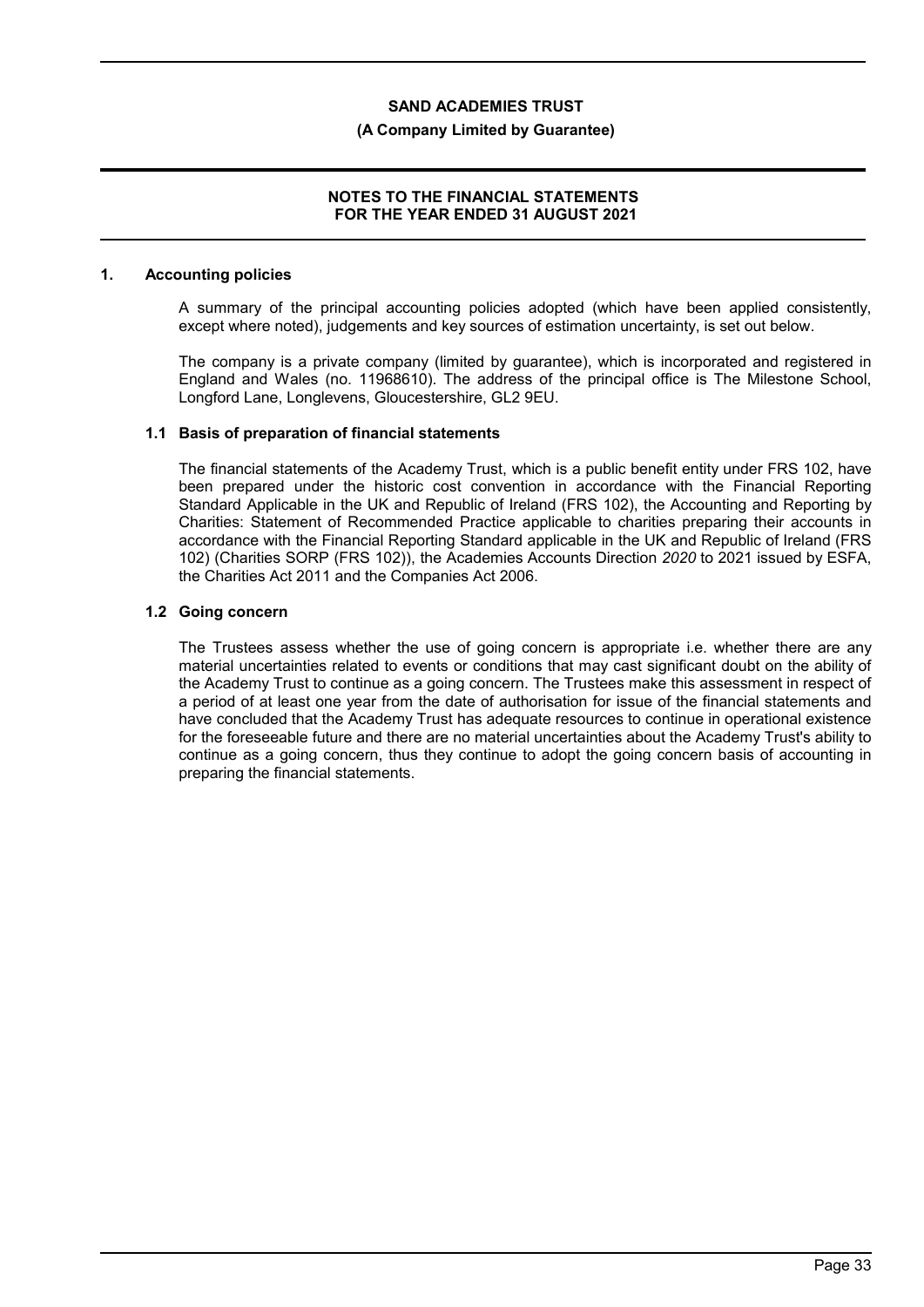#### **(A Company Limited by Guarantee)**

## **NOTES TO THE FINANCIAL STATEMENTS FOR THE YEAR ENDED 31 AUGUST 2021**

#### **1. Accounting policies (continued)**

## **1.3 Income**

All incoming resources are recognised when the Academy Trust has entitlement to the funds, the receipt is probable and the amount can be measured reliably.

Grants are included in the Statement of financial activities incorporating income and expenditure account on a receivable basis. The balance of income received for specific purposes but not expended during the period is shown in the relevant funds on the Balance sheet. Where income is received in advance of entitlement of receipt, its recognition is deferred and included in creditors as deferred income. Where entitlement occurs before income is received, the income is accrued.

#### **Grants**

General Annual Grant is recognised in full in the Statement of Financial Activities incorporating income and expenditure account in the year for which it is receivable and any abatement in respect of the year is deducted from income and recognised as a liability.

Capital grants are recognised in full when there is entitlement and are not deferred over the life of the asset on which they are expended. Unspent amounts of capital grants are reflected in the Balance Sheet in the restricted fixed asset fund.

## **Donations**

Donations are recognised on a receivable basis where receipt is probable and the amount can be reliably measured.

## **Other income**

Other income, including the hire of facilities, is recognised in the year it is receivable and to the extent the trust has provided the goods or services.

## **Transfer on conversion**

Where assets and liabilities are received by the trust on conversion to an academy, the transferred assets are measured at fair value and recognised in the Balance Sheet at the point when the risks and rewards of ownership pass to the trust. An equal amount of income is recognised as a transfer on conversion within 'Income from Donations and Capital Grants' to the net assets received.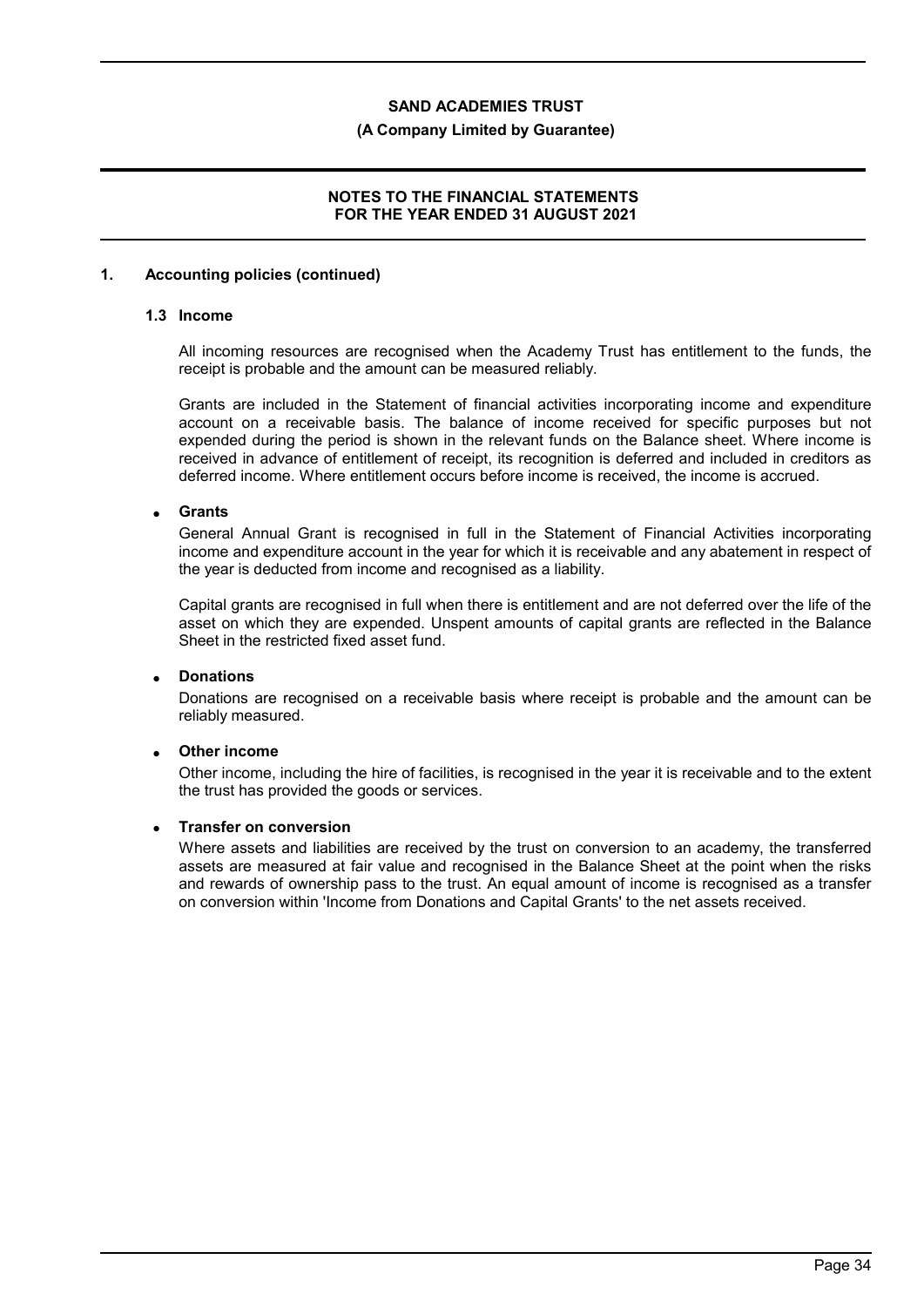#### **(A Company Limited by Guarantee)**

## **NOTES TO THE FINANCIAL STATEMENTS FOR THE YEAR ENDED 31 AUGUST 2021**

#### **1. Accounting policies (continued)**

### **1.4 Expenditure**

Expenditure is recognised once there is a legal or constructive obligation to transfer economic benefit to a third party, it is probable that a transfer of economic benefits will be required in settlement and the amount of the obligation can be measured reliably. Expenditure is classified by activity. The costs of each activity are made up of the total of direct costs and shared costs, including support costs involved in undertaking each activity. Direct costs attributable to a single activity are allocated directly to that activity. Shared costs which contribute to more than one activity and support costs which are not attributable to a single activity are apportioned between those activities on a basis consistent with the use of resources. Central staff costs are allocated on the basis of time spent, and depreciation charges allocated on the portion of the asset's use.

#### **Charitable activities**

These are costs incurred on the Academy Trust's educational operations, including support costs and costs relating to the governance of the Academy Trust apportioned to charitable activities.

All resources expended are inclusive of irrecoverable VAT.

#### **1.5 Interest receivable**

Interest on funds held on deposit is included when receivable and the amount can be measured reliably by the Academy Trust; this is normally upon notification of the interest paid or payable by the institution with whom the funds are deposited.

#### **1.6 Tangible fixed assets**

Assets costing £1,000 or more are capitalised as tangible fixed assets and are carried at cost, net of depreciation and any provision for impairment.

Where tangible fixed assets have been acquired with the aid of specific grants, either from the government or from the private sector, they are included in the Balance Sheet at cost and depreciated over their expected useful economic life. Where there are specific conditions attached to the funding requiring the continued use of the asset, the related grants are credited to a restricted fixed asset fund in the Statement of Financial Activities and carried forward in the Balance Sheet. Depreciation on the relevant assets is charged directly to the restricted fixed asset fund in the Statement of Financial Activities. Where tangible fixed assets have been acquired with unrestricted funds, depreciation on such assets is charged to the unrestricted fund.

Depreciation is provided on all tangible fixed assets other than freehold land and assets under construction, at rates calculated to write off the cost of each asset on a straight-line basis over its expected useful life, as follows: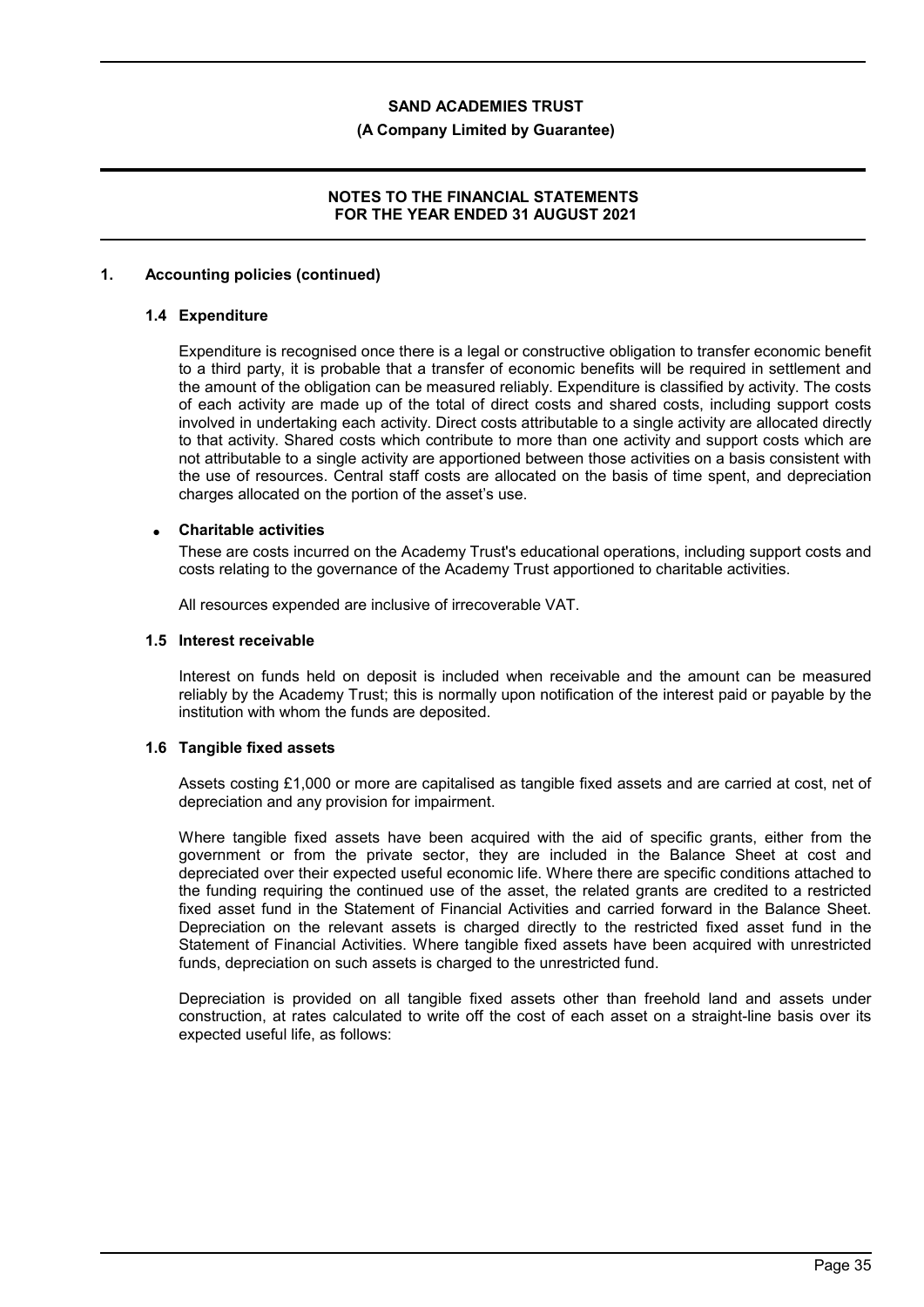#### **(A Company Limited by Guarantee)**

## **NOTES TO THE FINANCIAL STATEMENTS FOR THE YEAR ENDED 31 AUGUST 2021**

#### **1. Accounting policies (continued)**

#### **1.6 Tangible fixed assets (continued)**

Depreciation is provided on the following bases:

| Leasehold property      | $-30 - 50$ years |
|-------------------------|------------------|
| Furniture and equipment | - 5 years        |
| Computer equipment      | - 5 years        |
| Motor vehicles          | - 5 years        |

A review for impairment of a fixed asset is carried out if events or changes in circumstances indicate that the carrying value of any fixed asset may not be recoverable. Shortfalls between the carrying value of fixed assets and their recoverable amounts are recognised as impairments. Impairment losses are recognised in the Statement of Financial Activities.

## **1.7 Debtors**

Trade and other debtors are recognised at the settlement amount after any trade discount offered. Prepayments are valued at the amount prepaid net of any trade discounts due.

#### **1.8 Cash at bank and in hand**

Cash at bank and in hand includes cash and short-term highly liquid investments with a short maturity of three months or less from the date of acquisition or opening of the deposit or similar account.

## **1.9 Liabilities and provisions**

Liabilities and provisions are recognised when there is an obligation at the Balance Sheet date as a result of a past event, it is probable that a transfer of economic benefit will be required in settlement, and the amount of the settlement can be estimated reliably. Liabilities are recognised at the amount that the Academy Trust anticipates it will pay to settle the debt or the amount it has received as advanced payments for the goods or services it must provide. Provisions are measured at the best estimate of the amounts required to settle the obligation. Where the effect of the time value of money is material, the provision is based on the present value of those amounts, discounted at the pre-tax discount rate that reflects the risks specific to the liability. The unwinding of the discount is recognised within interest payable and similar charges.

## **1.10 Financial instruments**

The Academy Trust only holds basic financial instruments as defined in FRS 102. The financial assets and financial liabilities of the Academy Trust and their measurement bases are as follows:

*Financial assets* - trade and other debtors are basic financial instruments and are debt instruments measured at amortised cost as detailed in note 15. Prepayments are not financial instruments. Cash at bank is classified as a basic financial instrument and is measured at face value.

*Financial liabilities* - trade creditors, accruals and other creditors are financial instruments, and are measured at amortised cost as detailed in note 16. Taxation and social security are not included in the financial instruments disclosure definition. Deferred income is not deemed to be a financial liability, as the cash settlement has already taken place and there is an obligation to deliver services rather than cash or another financial instrument.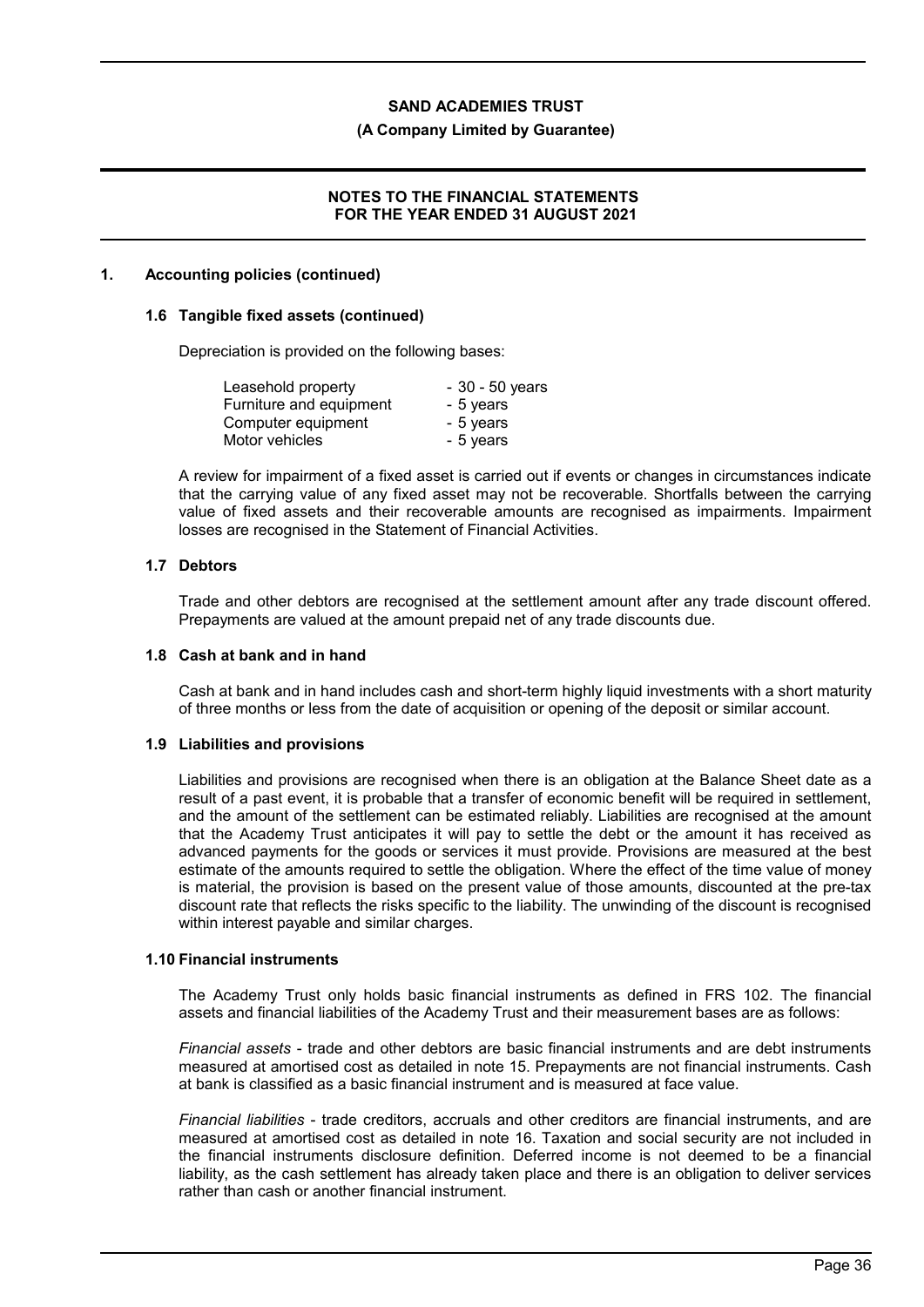#### **(A Company Limited by Guarantee)**

## **NOTES TO THE FINANCIAL STATEMENTS FOR THE YEAR ENDED 31 AUGUST 2021**

#### **1. Accounting policies (continued)**

#### **1.11 Operating leases**

Rentals paid under operating leases are charged to the Statement of Financial Activities on a straight line basis over the lease term.

### **1.12 Pensions**

Retirement benefits to employees of the Academy Trust are provided by the Teachers' Pension Scheme ("TPS") and the Local Government Pension Scheme ("LGPS"). These are defined benefit schemes.

The TPS is an unfunded scheme and contributions are calculated so as to spread the cost of pensions over employees' working lives with the Academy Trust in such a way that the pension cost is a substantially level percentage of current and future pensionable payroll. The contributions are determined by the Government Actuary on the basis of quadrennial valuations using a prospective unit credit method. TPS is an unfunded multi-employer scheme with no underlying assets to assign between employers. Consequently, the TPS is treated as a defined contribution scheme for accounting purposes and the contributions recognised in the period to which they relate.

The LGPS is a funded multi-employer scheme and the assets are held separately from those of the Academy Trust in separate trustee administered funds. Pension scheme assets are measured at fair value and liabilities are measured on an actuarial basis using the projected unit credit method and discounted at a rate equivalent to the current rate of return on a high quality corporate bond of equivalent term and currency to the liabilities. The actuarial valuations are obtained at least triennially and are updated at each Balance Sheet date. The amounts charged to operating surplus are the current service costs and the costs of scheme introductions, benefit changes, settlements and curtailments. They are included as part of staff costs as incurred. Net interest on the net defined benefit liability/asset is also recognised in the Statement of Financial Activities and comprises the interest cost on the defined benefit obligation and interest income on the scheme assets, calculated by multiplying the fair value of the scheme assets at the beginning of the period by the rate used to discount the benefit obligations. The difference between the interest income on the scheme assets and the actual return on the scheme assets is recognised in other recognised gains and losses.

Actuarial gains and losses are recognised immediately in other recognised gains and losses.

#### **1.13 Conversion to an academy trust**

The conversion from a state maintained school to an Academy Trust involved the transfer of identifiable assets and liabilities and the operation of the school for £NIL consideration. The substance of the transfer is that of a gift and it has been accounted for on that basis as set out below.

The assets and liabilities transferred on conversion from Willow Primary Academy to the Academy Trust have been valued at their fair value. The fair value has been derived based on that of equivalent items. The amounts have been recognised under the appropriate Balance Sheet categories, with a corresponding amount recognised in Income from Donations and Capital Grants in the Statement of Financial Activities and analysed under unrestricted funds, restricted general funds and restricted fixed asset funds.

Further details of the transaction are set out in note 24.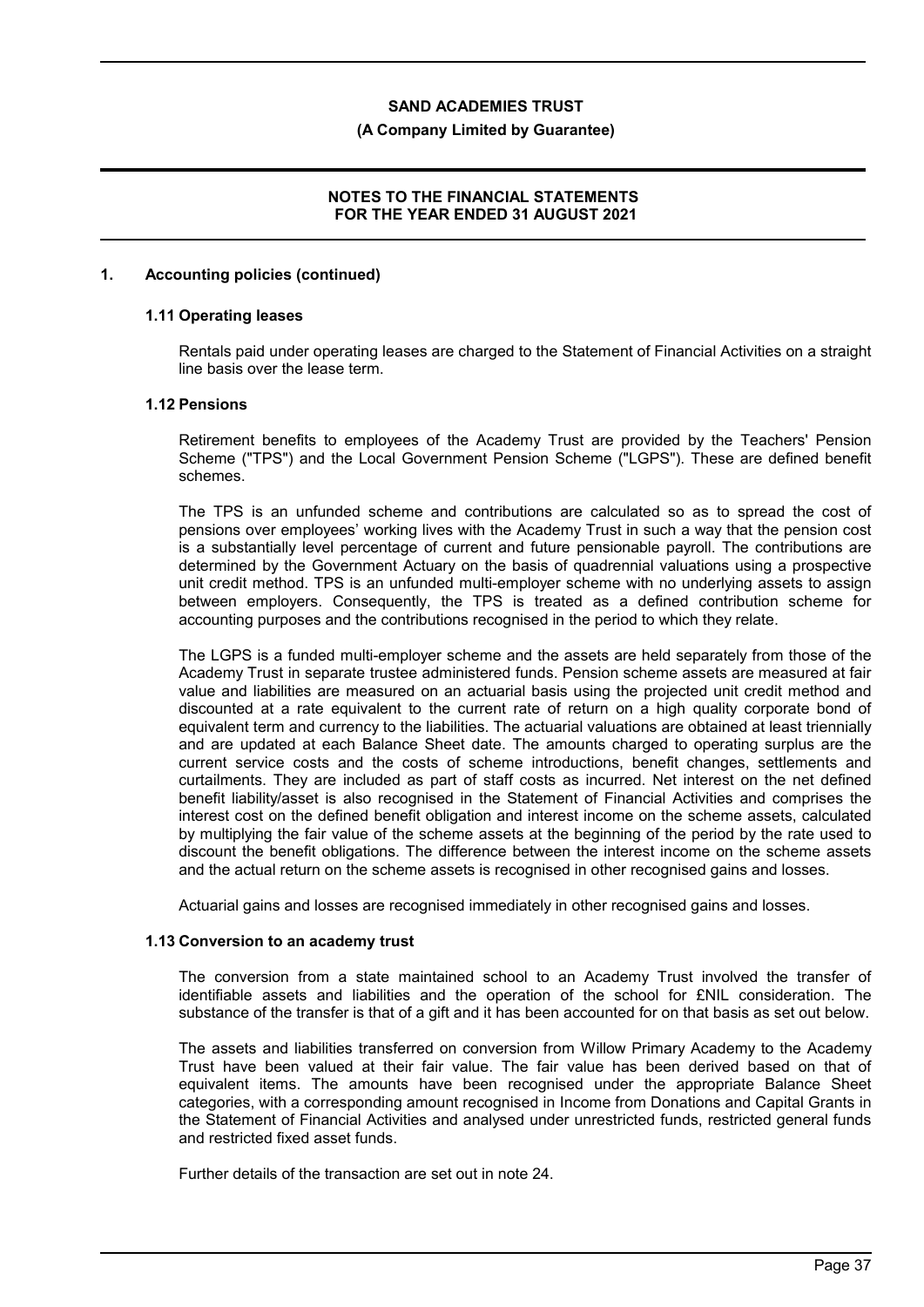#### **(A Company Limited by Guarantee)**

## **NOTES TO THE FINANCIAL STATEMENTS FOR THE YEAR ENDED 31 AUGUST 2021**

#### **1. Accounting policies (continued)**

#### **1.14 Fund accounting**

Unrestricted income funds represent those resources which may be used towards meeting any of the charitable objects of the Academy Trust at the discretion of the Trustees.

Restricted fixed asset funds are resources which are to be applied to specific capital purposes imposed by the funders where the asset acquired or created is held for a specific purpose.

Restricted general funds comprise all other restricted funds received with restrictions imposed by the funder/donor and include grants from the Department for Education Group.

## **2. Critical accounting estimates and areas of judgement**

Estimates and judgements are continually evaluated and are based on historical experience and other factors, including expectations of future events that are believed to be reasonable under the circumstances.

Critical accounting estimates and assumptions:

The Academy Trust makes estimates and assumptions concerning the future. The resulting accounting estimates and assumptions will, by definition, seldom equal the related actual results. The estimates and assumptions that have a significant risk of causing a material adjustment to the carrying amounts of assets and liabilities within the next financial year are discussed below.

The present value of the Local Government Pension Scheme defined benefit liability depends on a number of factors that are determined on an actuarial basis using a variety of assumptions. The assumptions used in determining the net cost or income for pensions include the discount rate. Any changes in these assumptions, which are disclosed in note 25, will impact the carrying amount of the pension liability. Furthermore a roll forward approach which projects results from the latest full actuarial valuation performed at 31 March 2019 has been used by the actuary in valuing the pensions liability at 31 August 2021. Any differences between the figures derived from the roll forward approach and a full actuarial valuation would impact on the carrying amount of the pension liability.

#### **3. Income from donations and capital grants**

|                               | Unrestricted<br>funds<br>2021<br>£ | <b>Restricted</b><br>funds<br>2021<br>£ | <b>Restricted</b><br>fixed asset<br>funds<br>2021<br>£ | Total<br>funds<br>2021<br>£ |
|-------------------------------|------------------------------------|-----------------------------------------|--------------------------------------------------------|-----------------------------|
| Funds inherited on conversion | -                                  | (771,000)                               | 2,170,000                                              | 1,399,000                   |
| Capital grants                | ۰                                  | ۰                                       | 281,775                                                | 281,775                     |
| Capital donations             | ۰                                  | ۰                                       | 50,134                                                 | 50,134                      |
|                               |                                    | (771,000)                               | 2,501,909                                              | 1,730,909                   |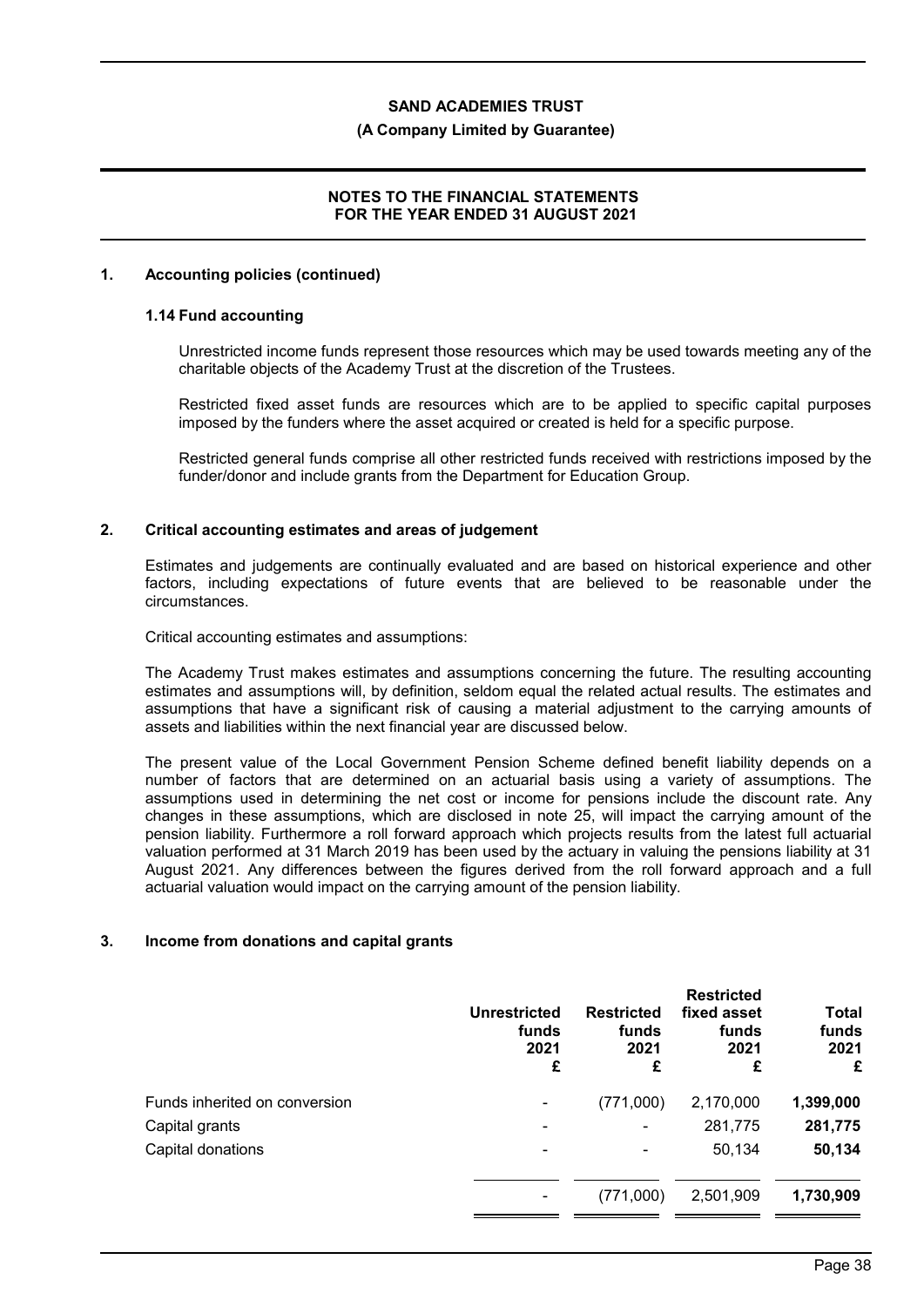## **(A Company Limited by Guarantee)**

## **NOTES TO THE FINANCIAL STATEMENTS FOR THE YEAR ENDED 31 AUGUST 2021**

## **3. Income from donations and capital grants (continued)**

Included within Capital grants is a £40,000 Environmental Improvement Grant from the DfE for Willow Primary Academy and £49,916 of Devolved Formula Capital funding from the DfE.

|                               | Unrestricted<br>funds<br>2020<br>£ | Restricted<br>funds<br>2020<br>£ | Restricted<br>fixed asset<br>funds<br>2020<br>£ | Total<br>funds<br>2020<br>£ |
|-------------------------------|------------------------------------|----------------------------------|-------------------------------------------------|-----------------------------|
| Funds inherited on conversion | 721,961                            | (1, 276, 385)                    | 9,325,000                                       | 8,770,576                   |
| <b>Capital Grants</b>         |                                    |                                  | 278,855                                         | 278,855                     |
| Similar incoming resources    |                                    |                                  | 96.907                                          | 96,907                      |
|                               | 721,961                            | (1, 276, 385)                    | 9,700,762                                       | 9,146,338                   |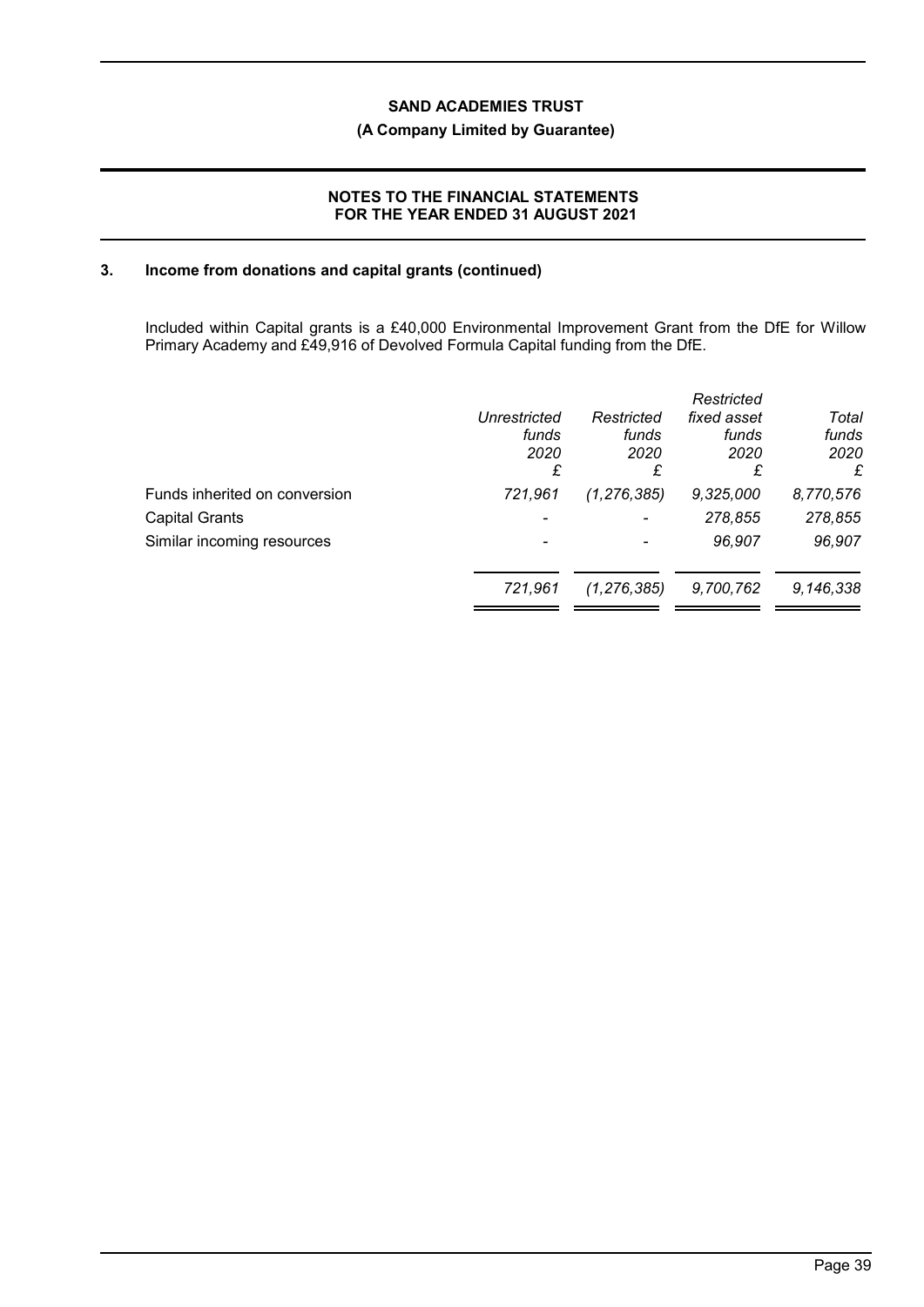**(A Company Limited by Guarantee)**

## **NOTES TO THE FINANCIAL STATEMENTS FOR THE YEAR ENDED 31 AUGUST 2021**

# **4. Funding for the Academy Trust's funding for educational operations**

|                                                                             | <b>Unrestricted</b><br>funds<br>2021<br>£ | <b>Restricted</b><br>funds<br>2021<br>£ | Total<br>funds<br>2021<br>£ |
|-----------------------------------------------------------------------------|-------------------------------------------|-----------------------------------------|-----------------------------|
| DfE/ESFA grants                                                             |                                           |                                         |                             |
| Other DfE/ESFA grants                                                       |                                           |                                         |                             |
| General Annual Grant (GAG)                                                  |                                           | 6,012,109                               | 6,012,109                   |
| Pupil premium                                                               |                                           | 388,117                                 | 388,117                     |
| <b>UIFSM</b>                                                                |                                           | 39,348                                  | 39,348                      |
| PE & Sports Grant                                                           |                                           | 73,786                                  | 73,786                      |
| <b>Trust Capacity Fund</b>                                                  |                                           | 145,608                                 | 145,608                     |
| Pre-opening Grant                                                           |                                           | 110,000                                 | 110,000                     |
| <b>Strategic School Improvement</b>                                         |                                           | 4,000                                   | 4,000                       |
| Apprenticeships Incentive                                                   |                                           | 4,000                                   | 4,000                       |
|                                                                             |                                           | 6,776,968                               | 6,776,968                   |
| <b>Other Government grants</b>                                              |                                           |                                         |                             |
| Local authority grants                                                      |                                           | 7,501,036                               | 7,501,036                   |
|                                                                             |                                           | 7,501,036                               | 7,501,036                   |
| Other income from the Academy Trust's funding for<br>educational operations | 9,331                                     |                                         | 9,331                       |
| <b>COVID-19 additional funding (DfE/ESFA)</b>                               |                                           |                                         |                             |
| Catch-up Premium                                                            |                                           | 149,860                                 | 149,860                     |
| Other DfE/ESFA COVID-19 funding                                             |                                           | 55,427                                  | 55,427                      |
| <b>COVID-19 additional funding (non-DfE/ESFA)</b>                           |                                           | 205,287                                 | 205,287                     |
| Other COVID-19 funding                                                      |                                           | 70,940                                  | 70,940                      |
|                                                                             |                                           | 70,940                                  | 70,940                      |
|                                                                             | 9,331                                     | 14,554,231                              | 14,563,562                  |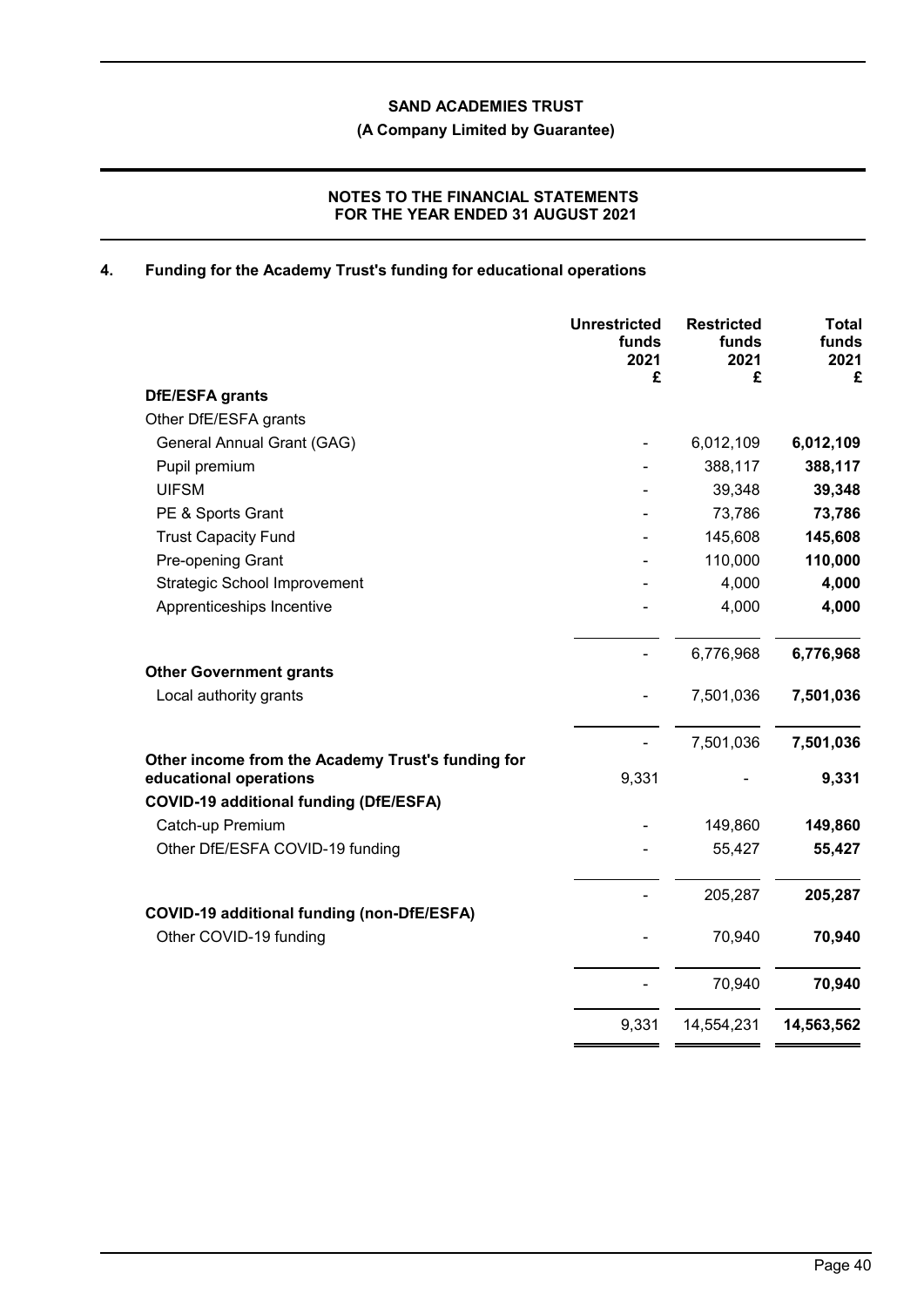#### **(A Company Limited by Guarantee)**

## **NOTES TO THE FINANCIAL STATEMENTS FOR THE YEAR ENDED 31 AUGUST 2021**

#### **4. Funding for the Academy Trust's funding for educational operations (continued)**

Local authority grant funding includes monthly top up funding, teacher's pay and pension grants, SEN funding and high needs funding.

The Academy Trust has been eligible to claim additional funding in year from government support schemes in response to the coronavirus outbreak.

The Academy Trust received £149,860 of funding for catch-up premium and costs incurred in respect of this funding totalled £149,860.

The Academy Trust has also been eligible to claim additional funding of £126,367 in year from government support schemes in response to the coronavirus outbreak.

The funding received for coronavirus exceptional support covers £21,429 of premises, free school meal, and cleaning costs, £70,940 of mass testing funding, £31,418 of additional free school meal costs and school playscheme funding of £2,580. These costs are included in notes 7 and 8 below as appropriate.

|                                                                                                                              | <b>Unrestricted</b><br>funds | Restricted<br>funds | Total<br>funds |
|------------------------------------------------------------------------------------------------------------------------------|------------------------------|---------------------|----------------|
|                                                                                                                              | 2020<br>£                    | 2020<br>£           | 2020<br>£      |
| DfE/ESFA grants                                                                                                              |                              |                     |                |
| Other DfE/ESFA grants                                                                                                        |                              |                     |                |
| General Annual Grant (GAG)                                                                                                   |                              | 3,943,398           | 3,943,398      |
| <b>Pupil Premium</b>                                                                                                         |                              | 273,580             | 273,580        |
| <b>UIFSM</b>                                                                                                                 |                              | 24,364              | 24,364         |
| PE & Sports Grant                                                                                                            |                              | 40,140              | 40,140         |
| Year 7 Catch up premium                                                                                                      |                              | 22,500              | 22,500         |
| <b>ITT</b> Incentives                                                                                                        |                              | 17,820              | 17,820         |
|                                                                                                                              |                              | 4,321,802           | 4,321,802      |
| <b>Other Government grants</b>                                                                                               |                              |                     |                |
| Local authority grants                                                                                                       |                              | 4,860,716           | 4,860,716      |
|                                                                                                                              |                              | 4,860,716           | 4,860,716      |
| Other income from the Academy Trust's funding for<br>educational operations<br><b>COVID-19 additional funding (DfE/ESFA)</b> | 178,485                      |                     | 178,485        |
| Other DfE/ESFA COVID-19 funding                                                                                              |                              | 78,304              | 78,304         |
|                                                                                                                              |                              | 78,304              | 78,304         |
|                                                                                                                              | 178,485                      | 9,260,822           | 9,439,307      |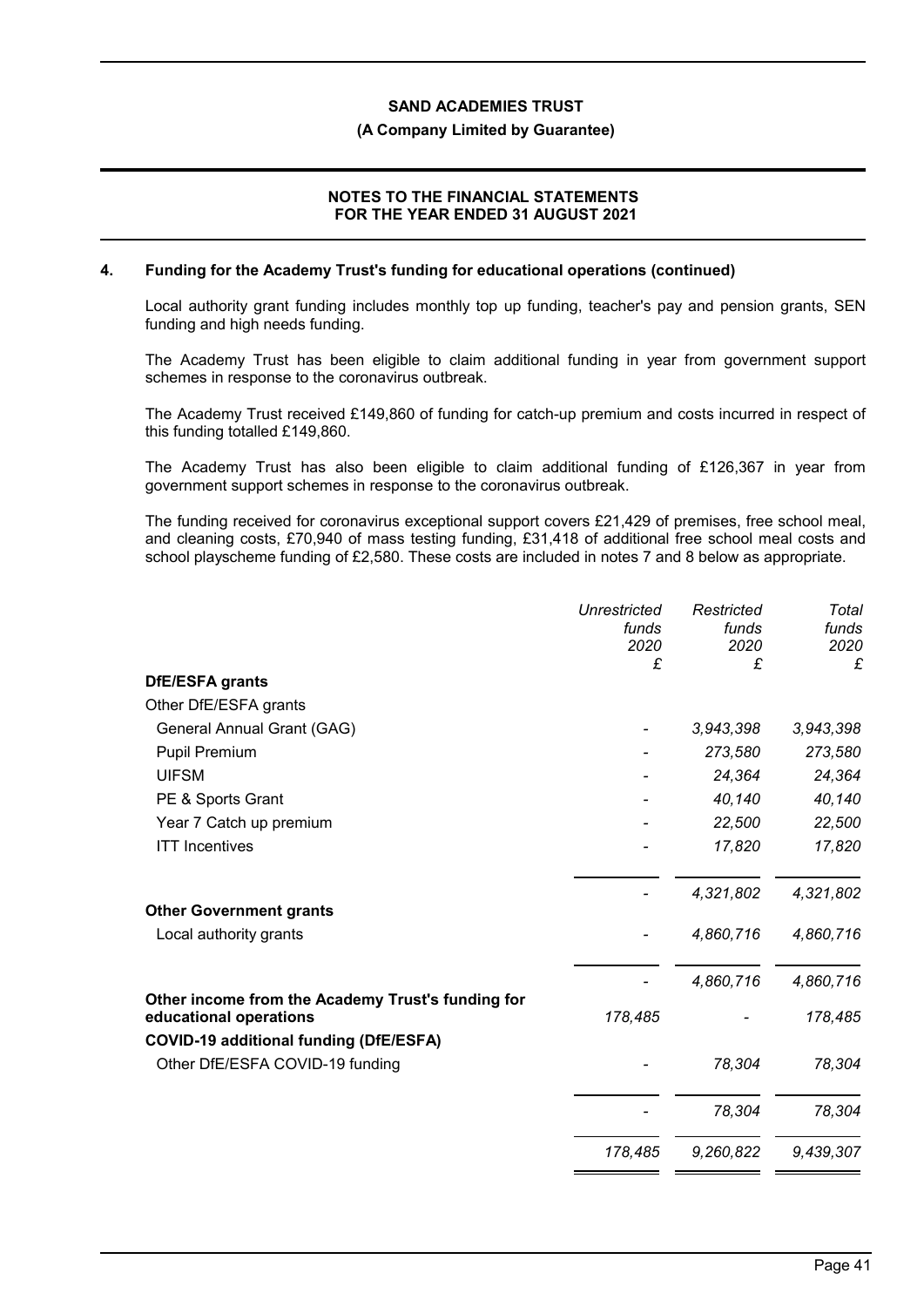#### **(A Company Limited by Guarantee)**

## **NOTES TO THE FINANCIAL STATEMENTS FOR THE YEAR ENDED 31 AUGUST 2021**

#### **4. Funding for the Academy Trust's funding for educational operations (continued)**

Following the reclassification in the Academies Accounts Direction 2020/21 of some grants received from the Department of Education and ESFA, the academy trust's funding for Universal Infant Free School Meals and Pupil Premium is no longer reported under the Other DfE Group grants heading, but as separate lines under the Other DfE/ESFA grants heading. The prior year numbers have been reclassified.

The Academy Trust was eligible to claim additional funding in 2020 from government support schemes in response to the coronavirus outbreak.

The funding received for coronavirus exceptional support covers £78,304 of premises, free school meal, and cleaning costs. These costs are included in notes 7 and 8 below as appropriate.

#### **5. Income from other trading activities**

| <b>Unrestricted</b><br>funds<br>2021<br>£ | <b>Total</b><br>funds<br>2021<br>£ |
|-------------------------------------------|------------------------------------|
| 18,135                                    | 18,135                             |
| 38,701                                    | 38,701                             |
| 56,836                                    | 56,836                             |
| <b>Unrestricted</b><br>funds<br>2020<br>£ | Total<br>funds<br>2020<br>£        |
| 156,564                                   | 156,564                            |
| 38,112                                    | 38,112                             |
| 194,676                                   | 194,676                            |
|                                           |                                    |

### **6. Investment income**

|                      | <b>Unrestricted</b><br>funds | <b>Total</b><br>funds |
|----------------------|------------------------------|-----------------------|
|                      | 2021                         | 2021                  |
|                      | £                            | £                     |
| <b>Bank interest</b> | ٠                            | $\blacksquare$        |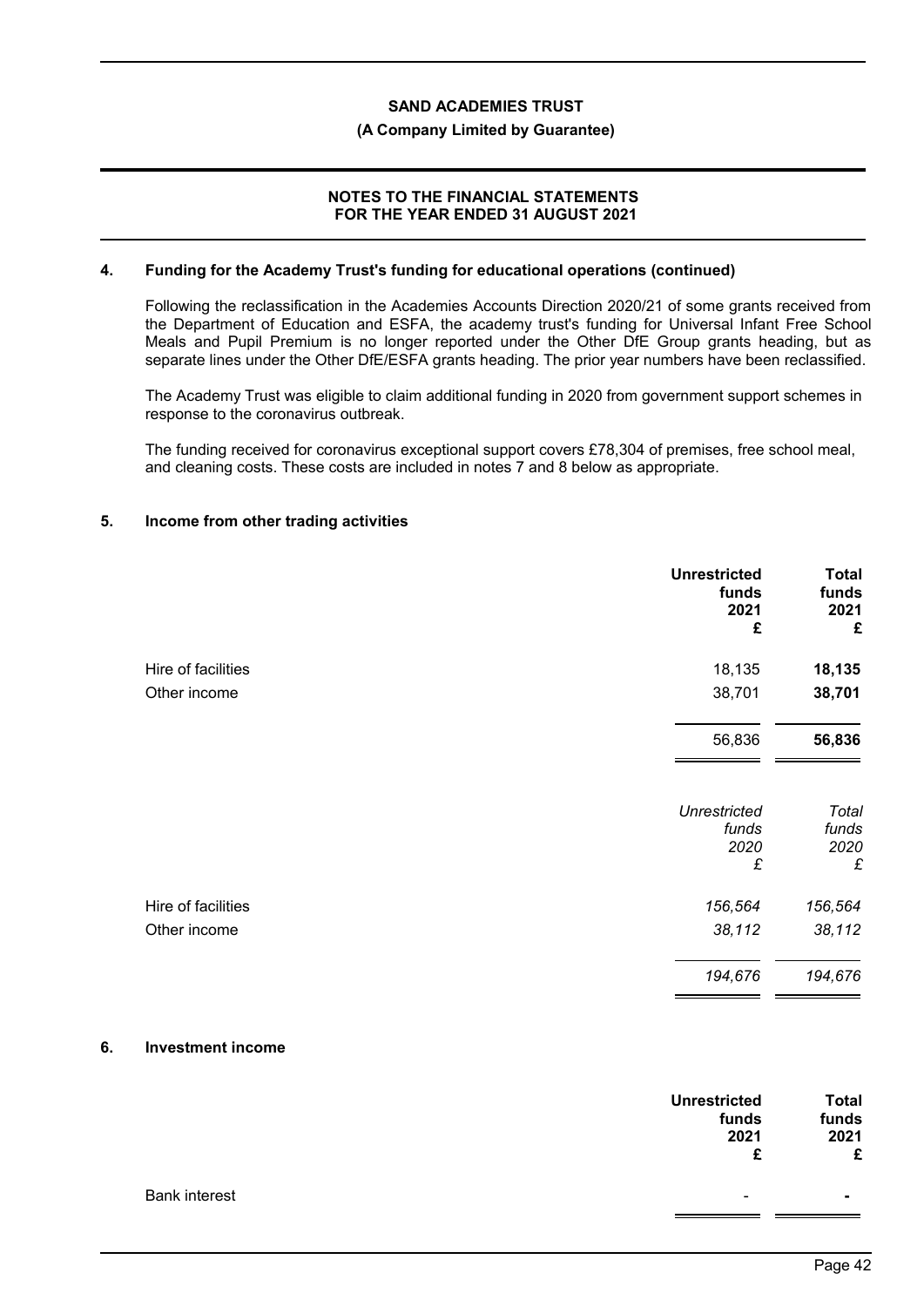## **(A Company Limited by Guarantee)**

## **NOTES TO THE FINANCIAL STATEMENTS FOR THE YEAR ENDED 31 AUGUST 2021**

# **6. Investment income (continued)**

|                      | <b>Unrestricted</b><br>funds | Total<br>funds |
|----------------------|------------------------------|----------------|
|                      | 2020                         | 2020           |
|                      | £                            | £              |
| <b>Bank interest</b> | 298                          | 298            |

## **7. Expenditure**

|                                            | <b>Staff Costs</b><br>2021<br>£ | <b>Premises</b><br>2021<br>£ | Other<br>2021<br>£ | <b>Total</b><br>2021<br>£ |
|--------------------------------------------|---------------------------------|------------------------------|--------------------|---------------------------|
| <b>Funding for Educational Operations:</b> |                                 |                              |                    |                           |
| Direct costs                               | 10,746,479                      |                              | 1,516,835          | 12,263,314                |
| Allocated support costs                    | 2,121,929                       | 484,911                      | 752,952            | 3,359,792                 |
| Teaching school                            | 45,123                          |                              | 30,875             | 75,998                    |
|                                            | 12,913,531                      | 484,911                      | 2,300,662          | 15,699,104                |
|                                            | <b>Staff Costs</b><br>2020      | Premises<br>2020             | Other<br>2020      | Total<br>2020             |
|                                            | £                               | £                            | £                  | £                         |
| Funding for Educational Operations:        |                                 |                              |                    |                           |
| Direct costs                               | 7,256,391                       | 450,107                      | 375,026            | 8,081,524                 |
| Allocated support costs                    | 1,567,350                       | 280,946                      | 545,745            | 2,394,041                 |
| Teaching school                            | 57,319                          |                              | 38,500             | 95,819                    |
|                                            | 8,881,060                       | 731,053                      | 959,271            | 10,571,384                |

 $\blacksquare$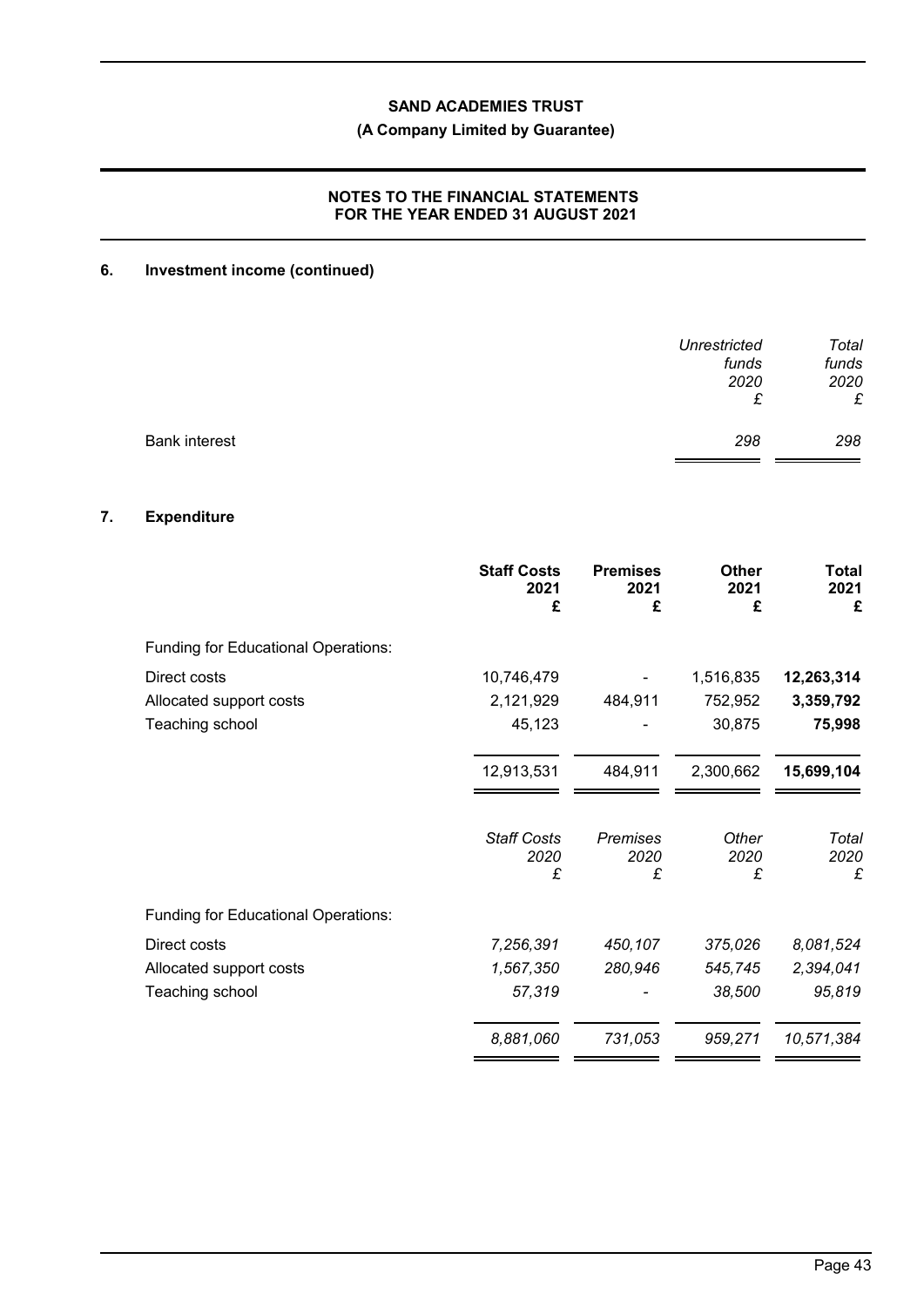## **(A Company Limited by Guarantee)**

## **NOTES TO THE FINANCIAL STATEMENTS FOR THE YEAR ENDED 31 AUGUST 2021**

# **8. Analysis of expenditure by activities**

|                                           | <b>Activities</b><br>undertaken<br>directly<br>2021<br>£ | <b>Support</b><br>costs<br>2021<br>£ | Total<br>funds<br>2021<br>£ |
|-------------------------------------------|----------------------------------------------------------|--------------------------------------|-----------------------------|
| <b>Funding for Educational Operations</b> | 12,263,314                                               | 3,359,792                            | 15,623,106                  |
|                                           | Activities<br>undertaken<br>directly<br>2020<br>£        | Support<br>costs<br>2020<br>£        | Total<br>funds<br>2020<br>£ |
| <b>Funding for Educational Operations</b> | 8,081,524                                                | 2,394,041                            | 10,475,565                  |

## **Analysis of direct costs**

| <b>Funding for</b><br>educational<br>operations<br>2021<br>£ | Total<br>funds<br>2021<br>£ |
|--------------------------------------------------------------|-----------------------------|
| Staff costs<br>10,706,392                                    | 10,706,392                  |
| 714,216<br>Depreciation                                      | 714,216                     |
| 97,669<br>Catering costs                                     | 97,669                      |
| 194,694<br>Teaching and educational support                  | 194,694                     |
| 285,298<br><b>Educational supplies</b>                       | 285,298                     |
| <b>Educational activities</b><br>7,907                       | 7,907                       |
| <b>Examination fees</b><br>5,466                             | 5,466                       |
| 113,002<br>Staff development                                 | 113,002                     |
| Other direct costs<br>114,431                                | 114,431                     |
| 24,239<br>Professional fees                                  | 24,239                      |
| 12,263,314                                                   | 12,263,314                  |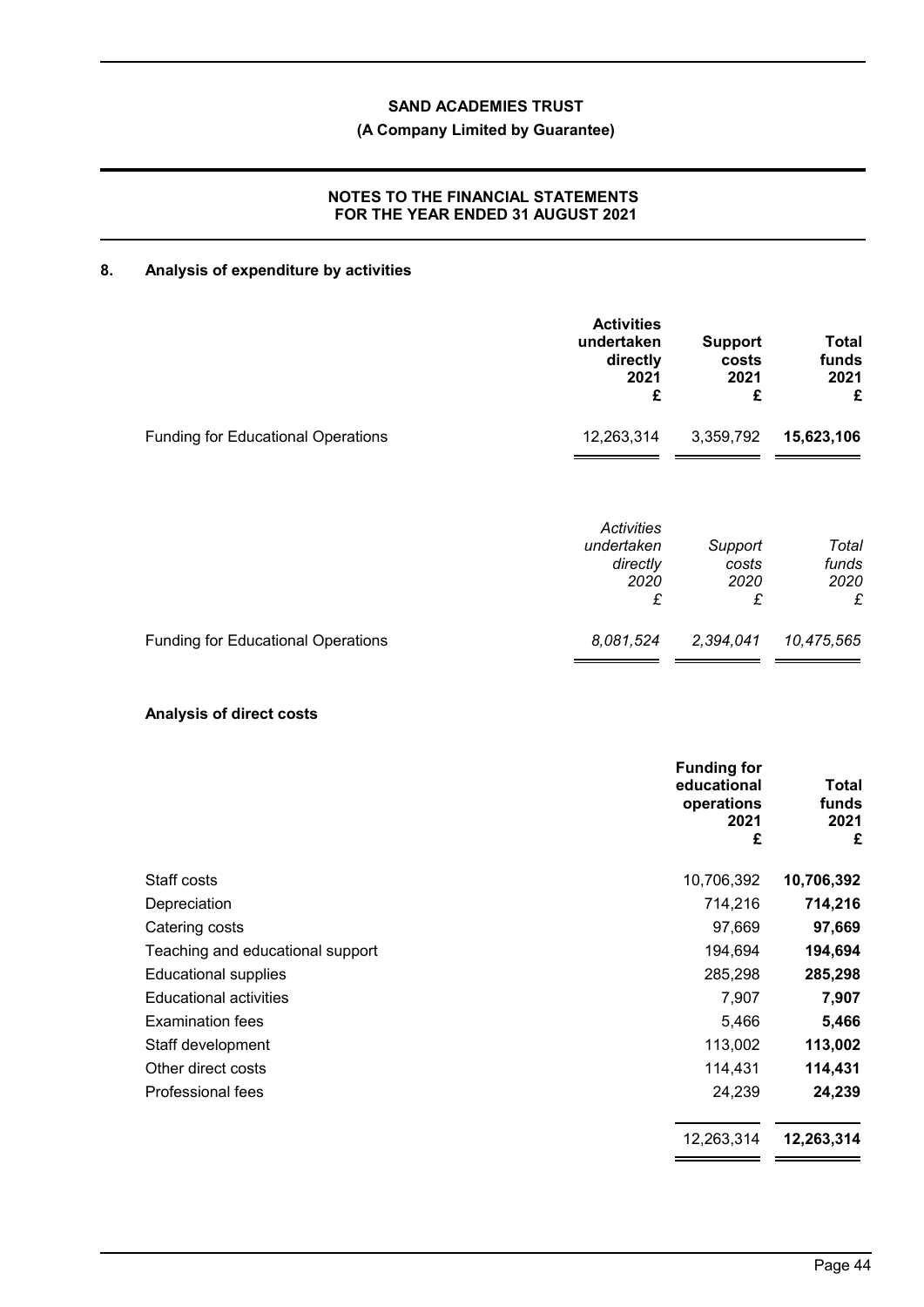## **(A Company Limited by Guarantee)**

## **NOTES TO THE FINANCIAL STATEMENTS FOR THE YEAR ENDED 31 AUGUST 2021**

# **8. Analysis of expenditure by activities (continued)**

## **Analysis of direct costs (continued)**

|                                  | <b>Funding for</b><br>educational<br>operations<br>2020<br>£ | Total<br>funds<br>2020<br>£ |
|----------------------------------|--------------------------------------------------------------|-----------------------------|
| Staff costs                      | 7,256,391                                                    | 7,256,391                   |
| Depreciation                     | 450,107                                                      | 450,107                     |
| Catering costs                   | 86,692                                                       | 86,692                      |
| Teaching and educational support | 457                                                          | 457                         |
| <b>Educational supplies</b>      | 151,712                                                      | 151,712                     |
| <b>Educational activities</b>    | 2,189                                                        | 2,189                       |
| <b>Examination fees</b>          | 375                                                          | 375                         |
| Staff development                | 42,821                                                       | 42,821                      |
| Other direct costs               | 72,722                                                       | 72,722                      |
| Professional fees                | 18,058                                                       | 18,058                      |
|                                  | 8,081,524                                                    | 8,081,524                   |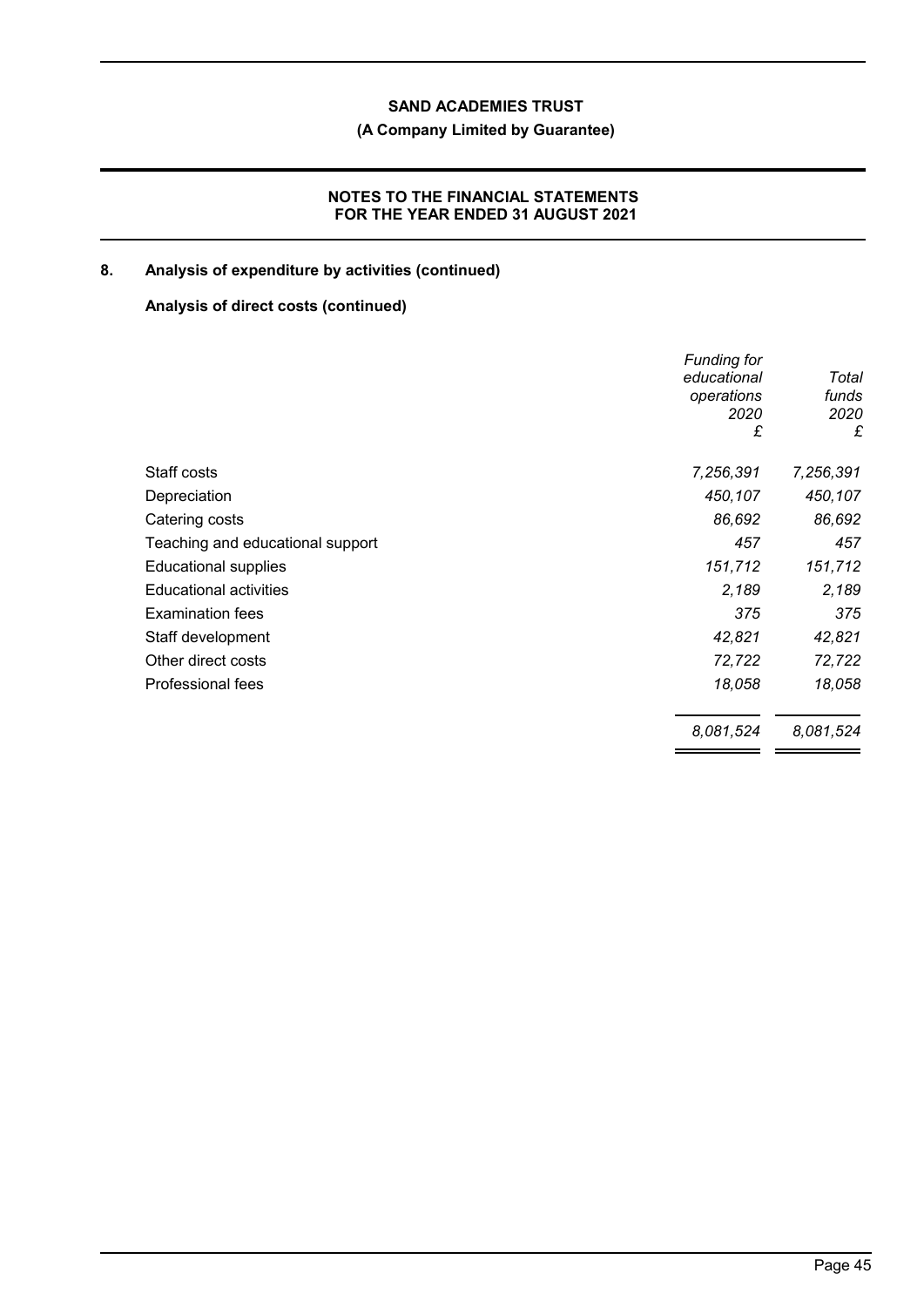## **(A Company Limited by Guarantee)**

## **NOTES TO THE FINANCIAL STATEMENTS FOR THE YEAR ENDED 31 AUGUST 2021**

## **8. Analysis of expenditure by activities (continued)**

## **Analysis of support costs**

|                           | <b>Funding for</b><br>educational<br>operations<br>2021<br>£ | Total<br>funds<br>2021<br>£ |
|---------------------------|--------------------------------------------------------------|-----------------------------|
| Staff costs               | 2,077,272                                                    | 2,077,272                   |
| Net interest cost on LGPS | 163,000                                                      | 163,000                     |
| Central admin costs       | 158,117                                                      | 158,117                     |
| Support staff costs       | 44,657                                                       | 44,657                      |
| Maintenance of premises   | 215,825                                                      | 215,825                     |
| Cleaning                  | 145,386                                                      | 145,386                     |
| Insurance                 | 24,766                                                       | 24,766                      |
| Security and transport    | 59,137                                                       | 59,137                      |
| Professional fees         | 208,224                                                      | 208,224                     |
| Other support costs       | 240,424                                                      | 240,424                     |
| Legal costs               | 22,984                                                       | 22,984                      |
|                           | 3,359,792                                                    | 3,359,792                   |

Included within staff costs and professional fees above are governance costs totalling £47,560 (2020: £36,202). Governance costs are costs of administrative support provided to the trustees (£23,885), and costs relating to constitutional and statutory requirements including audit and preparation of statutory accounts (£23,675)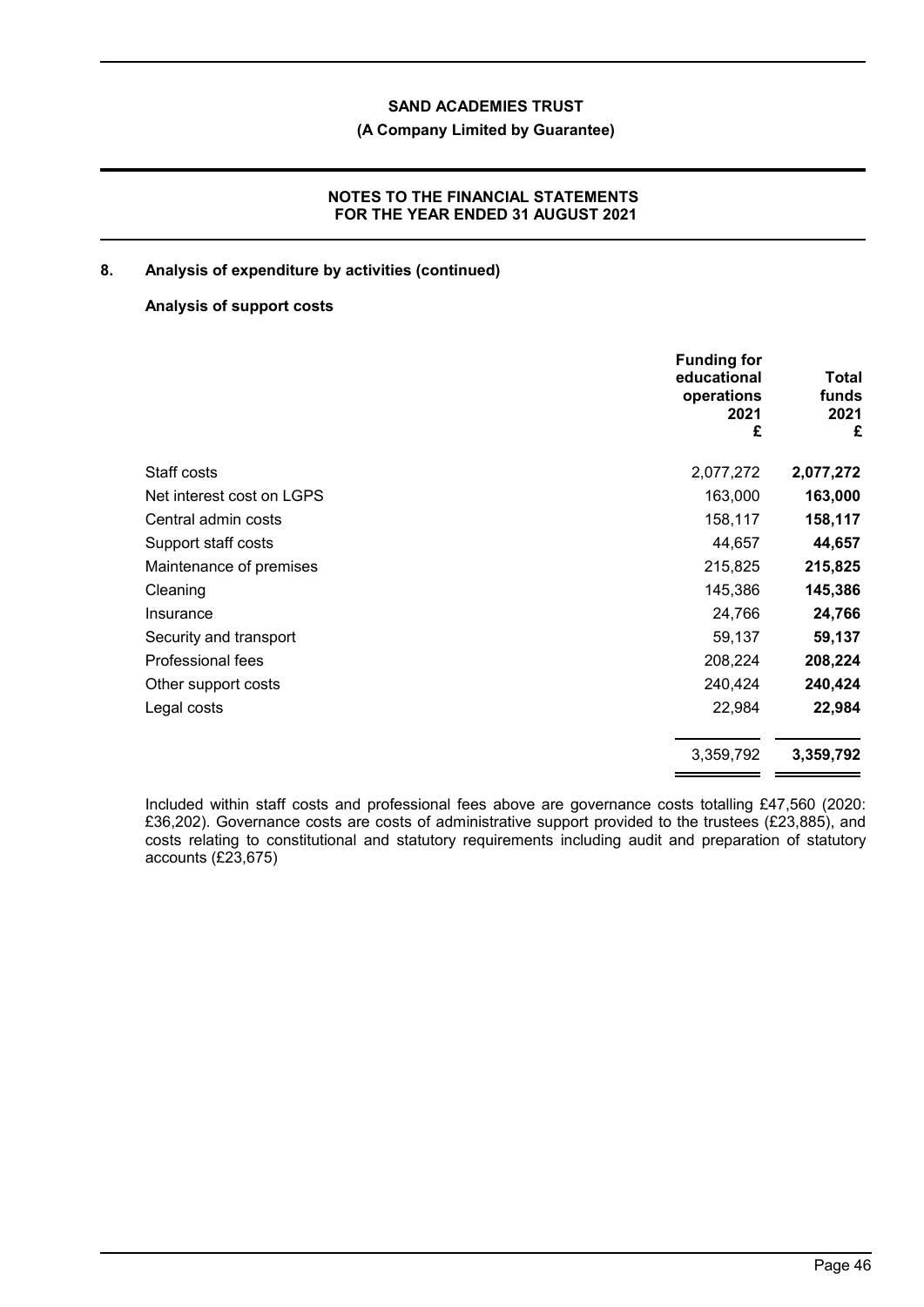## **(A Company Limited by Guarantee)**

## **NOTES TO THE FINANCIAL STATEMENTS FOR THE YEAR ENDED 31 AUGUST 2021**

## **8. Analysis of expenditure by activities (continued)**

## **Analysis of support costs (continued)**

|                           | <b>Funding for</b> |           |
|---------------------------|--------------------|-----------|
|                           | educational        | Total     |
|                           | operations         | funds     |
|                           | 2020               | 2020      |
|                           | £                  | £         |
| Staff costs               | 1,567,350          | 1,567,350 |
| Net interest cost on LGPS | 145,000            | 145,000   |
| Maintenance of premises   | 105,544            | 105,544   |
| Cleaning                  | 56,944             | 56,944    |
| Insurance                 | 20,406             | 20,406    |
| Security and transport    | 34,324             | 34,324    |
| Professional fees         | 232,257            | 232,257   |
| Other support costs       | 195,954            | 195,954   |
| Legal costs               | 36,262             | 36,262    |
|                           | 2,394,041          | 2,394,041 |
|                           |                    |           |

# **9. Net income/(expenditure)**

Net income/(expenditure) for the year includes:

|                                       | 2021<br>£ | 2020<br>£ |
|---------------------------------------|-----------|-----------|
| Operating lease rentals               | 9,552     | 6,952     |
| Depreciation of tangible fixed assets | 714,216   | 450,107   |
| Fees paid to auditor for:             |           |           |
| - audit                               | 23,480    | 11,750    |
| - other services                      | 9,825     | 4,760     |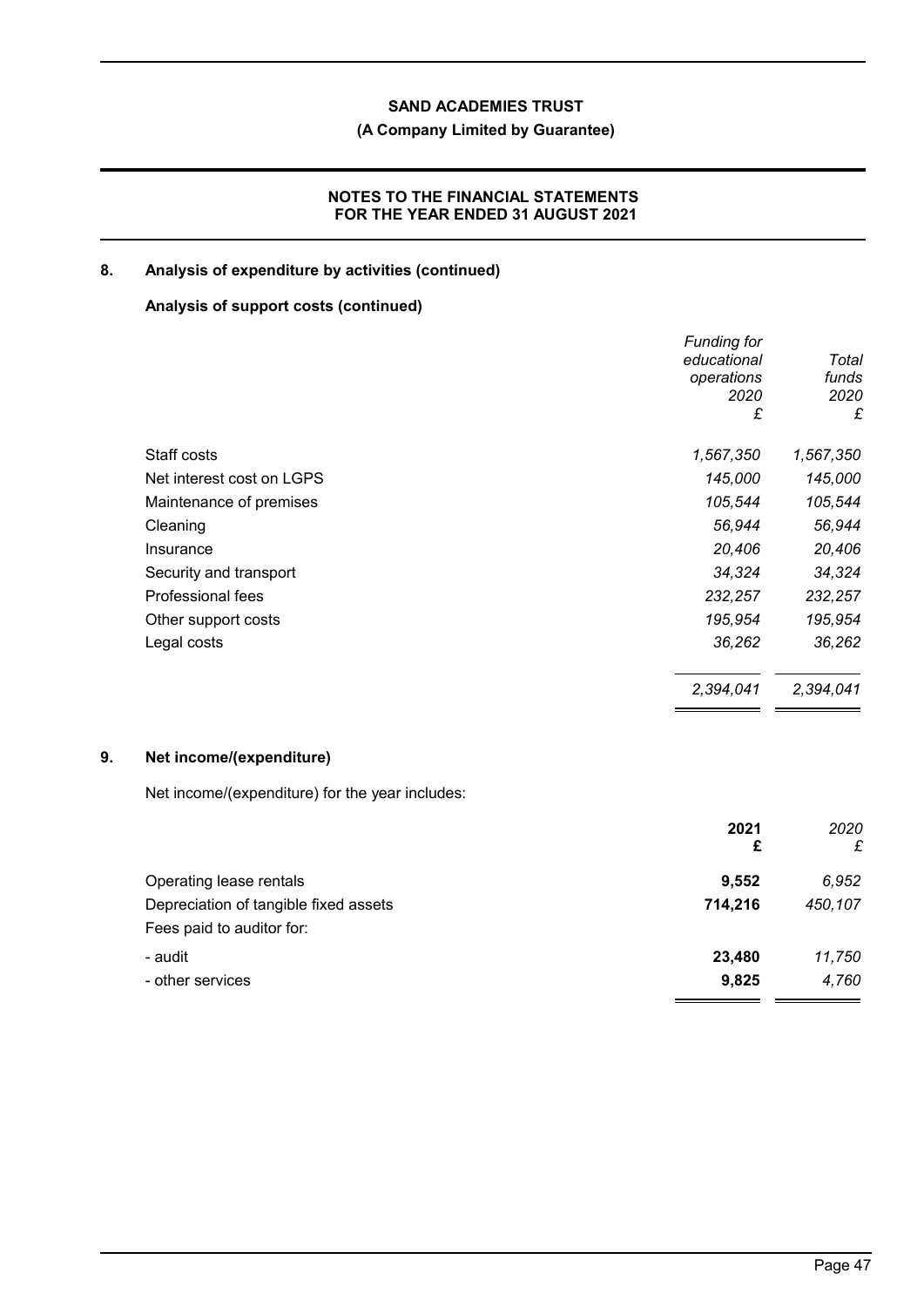## **(A Company Limited by Guarantee)**

## **NOTES TO THE FINANCIAL STATEMENTS FOR THE YEAR ENDED 31 AUGUST 2021**

#### **10. Staff**

### **a. Staff costs**

Staff costs during the year were as follows:

|                       | 2021<br>£  | 2020<br>£ |
|-----------------------|------------|-----------|
| Wages and salaries    | 8,850,054  | 6,173,483 |
| Social security costs | 722,227    | 471,181   |
| Pension costs         | 3,256,506  | 2,236,396 |
|                       | 12,828,787 | 8,881,060 |
| Agency staff costs    | 84,744     |           |
|                       | 12,913,531 | 8,881,060 |
|                       |            |           |

Included within wages and salaries is a settlement amount of £3,444 paid to 1 individual.

## **b. Staff numbers**

The average number of persons employed by the Academy Trust during the year was as follows:

|                            | 2021<br>No. | 2020<br>No. |
|----------------------------|-------------|-------------|
| <b>Teachers</b>            | 88          | 85          |
| Administration and support | 384         | 411         |
| Management                 | 18          | 15          |
|                            | 490         | 511         |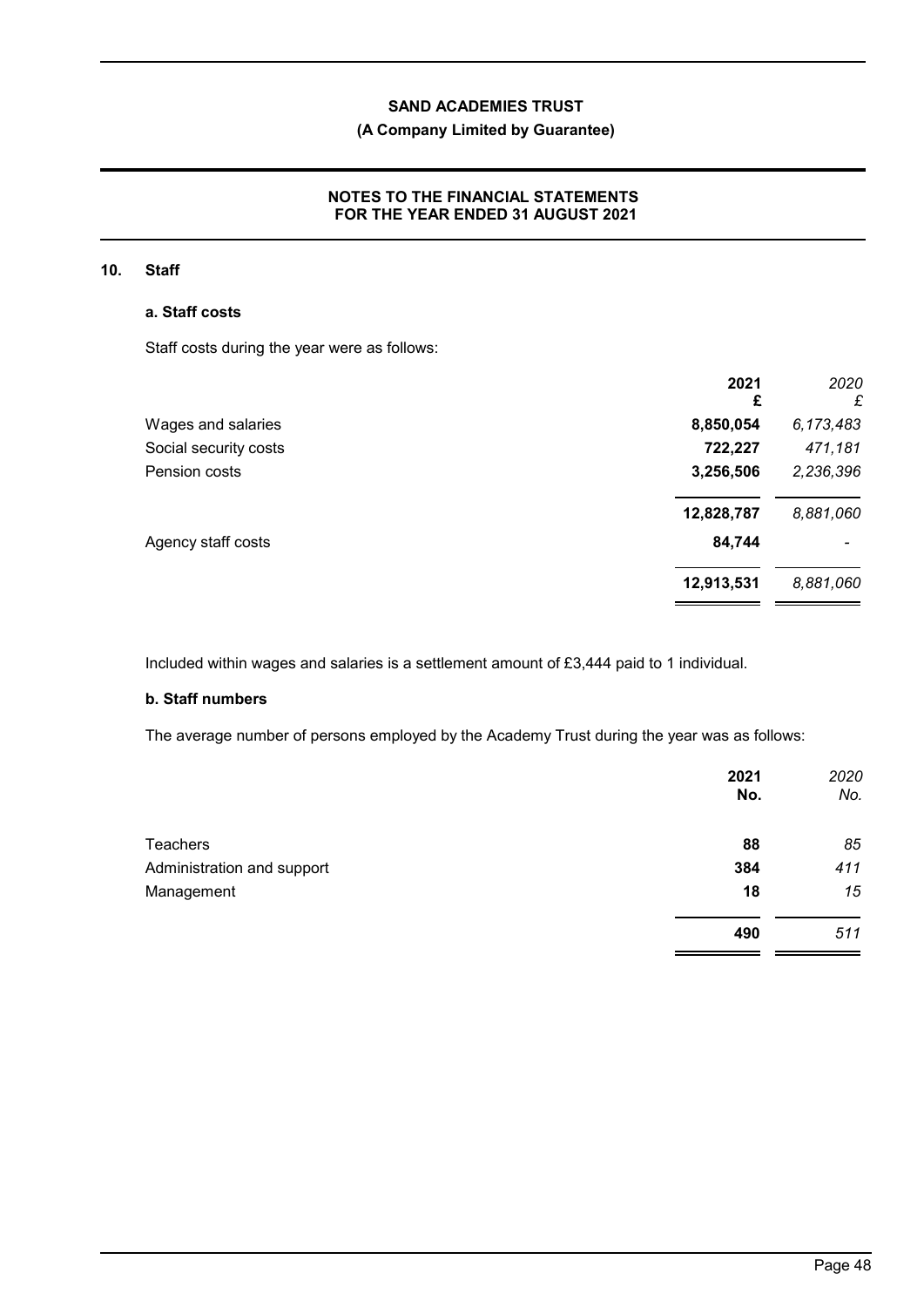## **(A Company Limited by Guarantee)**

## **NOTES TO THE FINANCIAL STATEMENTS FOR THE YEAR ENDED 31 AUGUST 2021**

#### **10. Staff (continued)**

### **c. Higher paid staff**

The number of employees whose employee benefits (excluding employer pension costs) exceeded £60,000 was:

|                                | 2021<br>No. | 2020<br>No. |
|--------------------------------|-------------|-------------|
| In the band £60,001 - £70,000  |             | 2           |
| In the band £70,001 - £80,000  | 2           |             |
| In the band £80,001 - £90,000  |             |             |
| In the band £90,001 - £100,000 |             |             |

#### **d. Key management personnel**

The key management personnel of the Academy Trust comprise the Trustees and the senior management team as listed on page 1. The total amount of employee benefits (including employer pension contributions and employer national insurance contributions) received by key management personnel for their services to the Academy Trust was £1,347,654 *(2020 £945,238)*.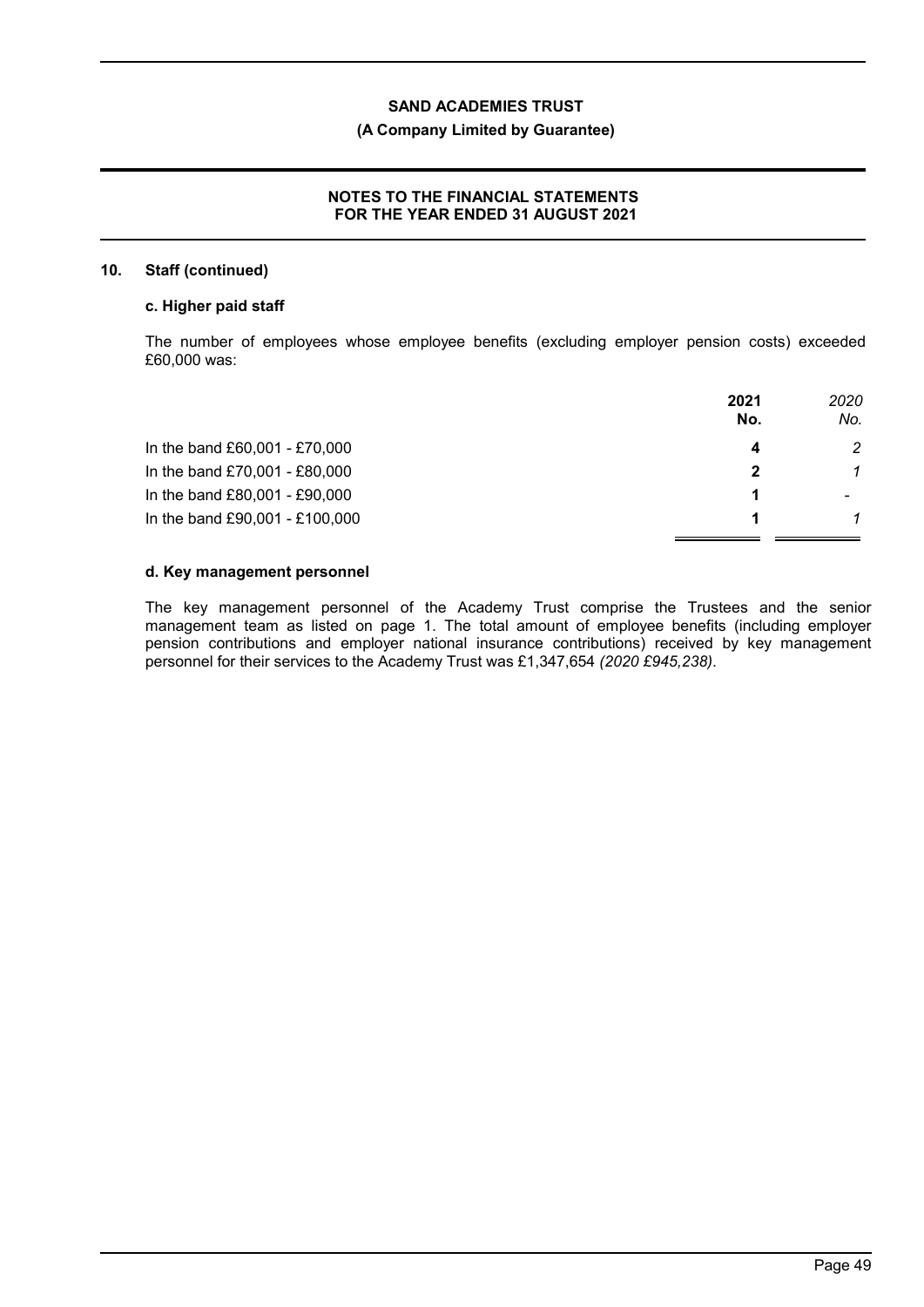#### **(A Company Limited by Guarantee)**

## **NOTES TO THE FINANCIAL STATEMENTS FOR THE YEAR ENDED 31 AUGUST 2021**

#### **11. Central services**

The Academy Trust has provided the following central services to its academies during the year:

- Executive staffing support
- Business and finance support
- Accountancy support and audit
- Facilities management

The Academy Trust charges for these services on the following basis:

The total cost for the year is based on an apportioned payroll cost for those individuals deemed to hold a Trust role, plus any associated direct costs of managing and governing the Trust such as audit fees or consultancy fees.

This total cost is then apportioned based on the size of the school and the number of months which the school has been part of the Trust. Recharges are then made between The Central Trust and the other schools in the Trust.

The actual amounts charged during the year were as follows:

|                                             | 2021<br>£ | 2020<br>£ |
|---------------------------------------------|-----------|-----------|
| The Milestone School                        | 461,090   | 368,055   |
| Paternoster School                          | 109,657   | 129,490   |
| Battledown Centre for Children and Families | 88,856    | 25,998    |
| <b>Belmont School</b>                       | 173,758   | 16,742    |
| <b>Willow Primary Academy</b>               | 57,579    |           |
| Total                                       | 890,940   | 540,285   |
|                                             |           |           |

#### **12. Trustees' remuneration and expenses**

One or more Trustees has been paid remuneration or has received other benefits from an employment with the Academy Trust. The principal and other staff Trustees only receive remuneration in respect of services they provide undertaking the roles of principal and staff members under their contracts of employment. The value of Trustees' remuneration and other benefits was as follows:

|         |                            | 2021             | 2020             |
|---------|----------------------------|------------------|------------------|
|         |                            |                  |                  |
| L Dance | Remuneration               | 95.000 - 100.000 | 95,000 - 100,000 |
|         | Pension contributions paid | 20.000 - 25.000  | 20,000 - 25,000  |
| J Smith | Remuneration               |                  | 0 - 5.000        |

During the year ended 31 August 2021, no Trustee expenses have been incurred *(2020 - £NIL)*.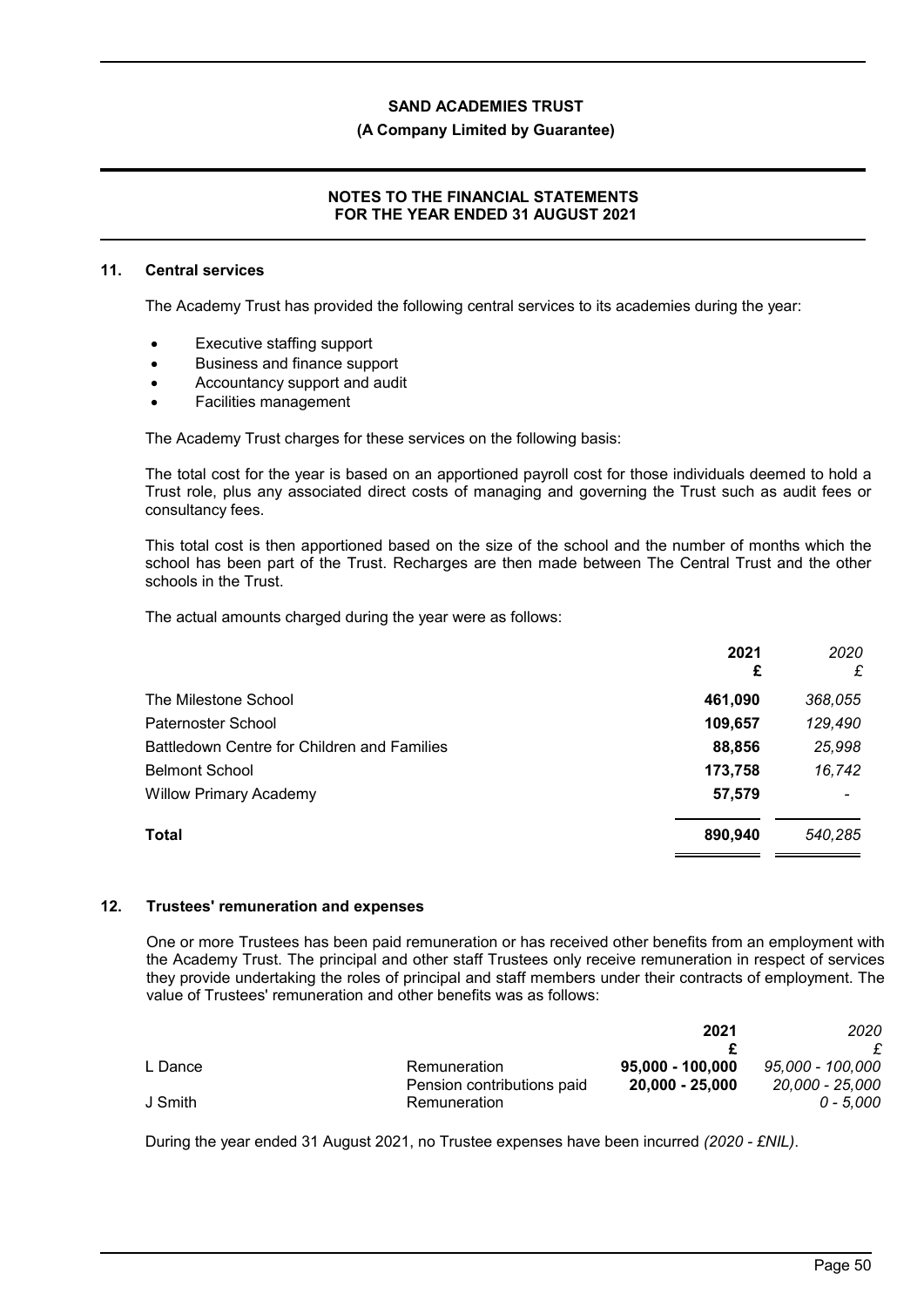## **(A Company Limited by Guarantee)**

### **NOTES TO THE FINANCIAL STATEMENTS FOR THE YEAR ENDED 31 AUGUST 2021**

#### **13. Trustees' and Officers' insurance**

The Academy Trust has opted into the Department of Education's risk protection arrangement (RPA), an alternative to insurance where UK government funds cover losses that arise. This scheme protects Trustees and officers from claims arising from negligent acts, errors or omissions occurring whilst on academy business, and provides cover up to £10,000,000. It is not possible to quantify the Trustees and officers indemnity element from the overall cost of the RPA scheme membership.

#### **14. Tangible fixed assets**

|                                | Leasehold<br>property<br>£ | <b>Furniture</b><br>and<br>equipment<br>£ | Computer<br>equipment<br>£ | <b>Motor</b><br>vehicles<br>£ | <b>Total</b><br>£ |
|--------------------------------|----------------------------|-------------------------------------------|----------------------------|-------------------------------|-------------------|
| <b>Cost or valuation</b>       |                            |                                           |                            |                               |                   |
| At 1 September 2020            | 22,558,500                 | 272,848                                   | 49,570                     |                               | 22,880,918        |
| Additions                      | 375,395                    | 200,168                                   | 96,832                     | 41,044                        | 713,439           |
| On acquisition of subsidiaries | 2,170,000                  |                                           |                            |                               | 2,170,000         |
| Disposals                      |                            |                                           | (10, 960)                  |                               | (10, 960)         |
| At 31 August 2021              | 25,103,895                 | 473,016                                   | 135,442                    | 41,044                        | 25,753,397        |
| <b>Depreciation</b>            |                            |                                           |                            |                               |                   |
| At 1 September 2020            | 503,747                    | 18,296                                    | 3,116                      |                               | 525,159           |
| Charge for the year            | 603,125                    | 42,407                                    | 63,084                     | 5,600                         | 714,216           |
| On disposals                   |                            |                                           | (10, 960)                  |                               | (10, 960)         |
| At 31 August 2021              | 1,106,872                  | 60,703                                    | 55,240                     | 5,600                         | 1,228,415         |
| Net book value                 |                            |                                           |                            |                               |                   |
| At 31 August 2021              | 23,997,023                 | 412,313                                   | 80,202                     | 35,444                        | 24,524,982        |
| At 31 August 2020              | 22,054,753                 | 254,552                                   | 46,454                     |                               | 22, 355, 759      |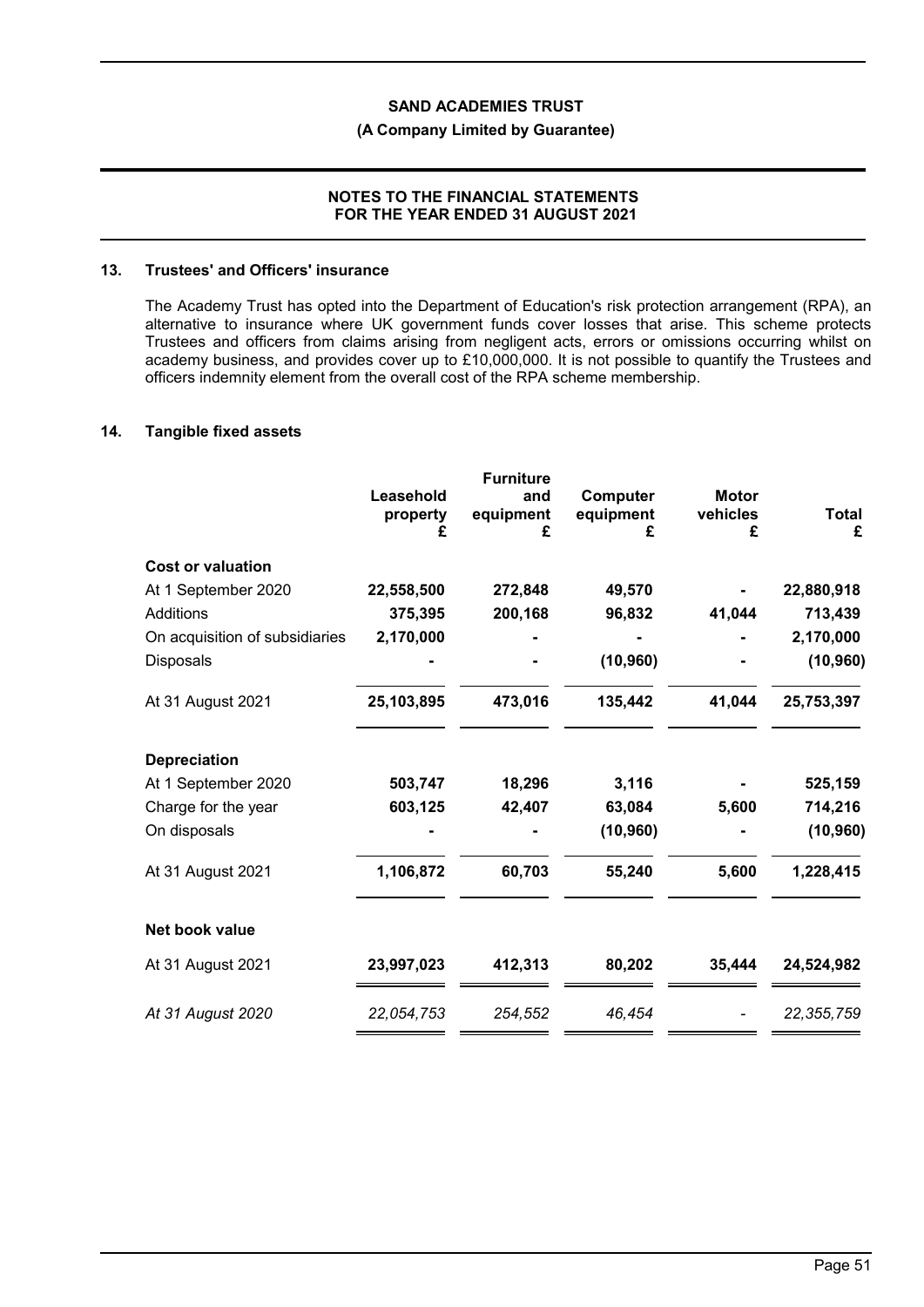## **(A Company Limited by Guarantee)**

## **NOTES TO THE FINANCIAL STATEMENTS FOR THE YEAR ENDED 31 AUGUST 2021**

#### **15. Debtors**

|                                                | 2021<br>£ | 2020<br>£ |
|------------------------------------------------|-----------|-----------|
| Trade debtors                                  |           | 82,893    |
| Other debtors                                  | 58,997    | 832,107   |
| Prepayments and accrued income                 | 100,252   | 324,295   |
| Tax recoverable                                | 111,725   | 32,075    |
|                                                | 270,974   | 1,271,370 |
| Creditors: Amounts falling due within one year |           |           |
|                                                | 2021<br>£ | 2020<br>£ |
| Trade creditors                                | 396,622   | 98,344    |
| Other taxation and social security             | 179,532   | 141,210   |
| Other creditors                                | 270,659   | 220,788   |
| Accruals and deferred income                   | 275,640   | 415,437   |
| 1,122,453                                      |           | 875,779   |
|                                                | 2021<br>£ | 2020<br>£ |
| Deferred income at 1 September 2020            | 16,730    | 8,796     |
| Resources deferred during the year             | 239,859   | 16,730    |
| Amounts released from previous periods         | (16, 730) | (8, 796)  |
|                                                | 239,859   | 16,730    |

At the balance sheet date, the Academy Trust was holding funds received in advance for £30,217 of UIFSM funding received in advance of the 2020/21 financial year and £209,642 of unspent funding for the Battledown expansion project.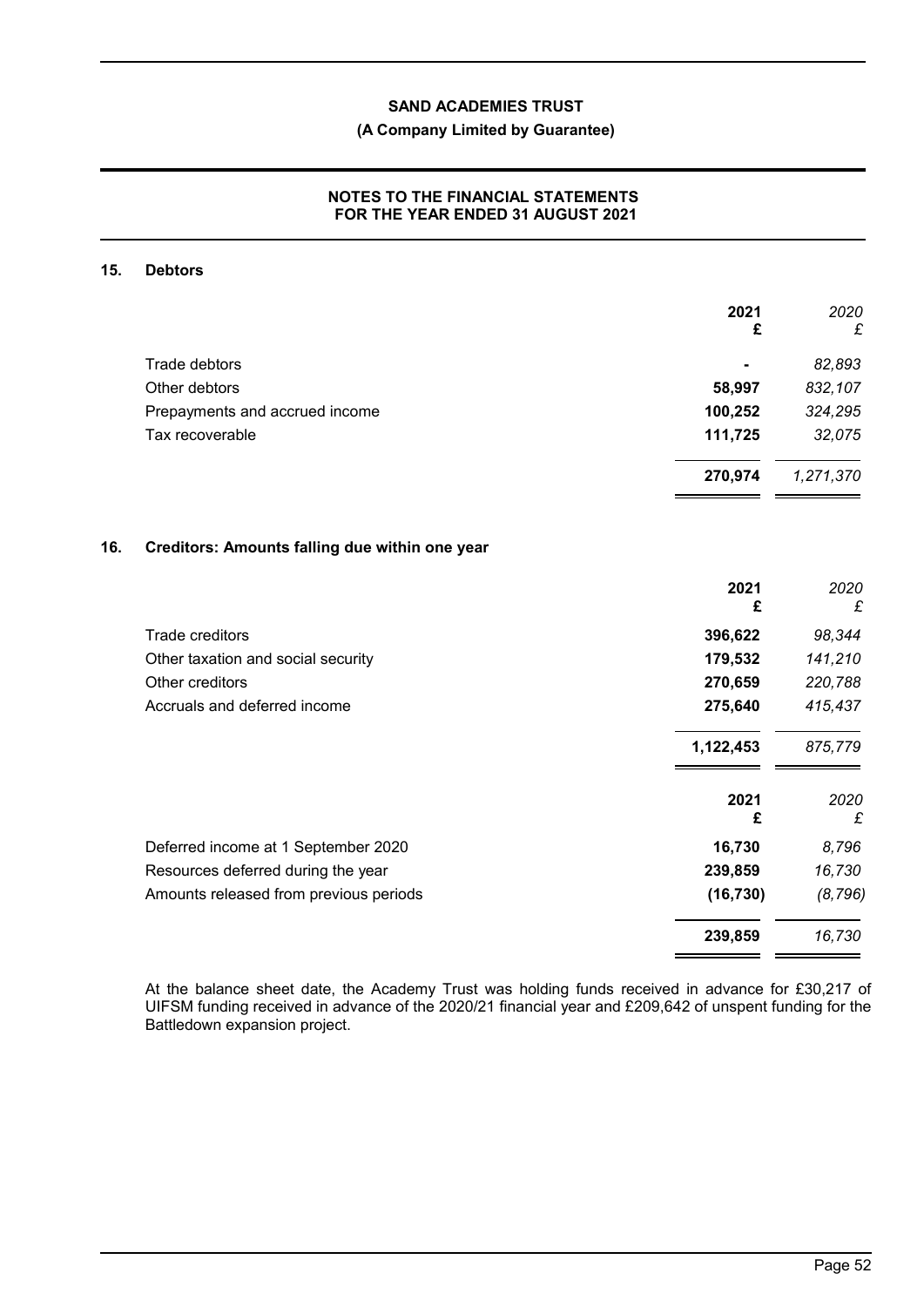**(A Company Limited by Guarantee)**

## **NOTES TO THE FINANCIAL STATEMENTS FOR THE YEAR ENDED 31 AUGUST 2021**

### **17. Statement of funds**

|                                                                                        | <b>Balance at 1</b><br><b>September</b><br>2020<br>£ | £                         | Income Expenditure<br>£          | <b>Transfers</b><br>in/out<br>£ | Gains/<br>(Losses)<br>£ | <b>Balance at</b><br>31 August<br>2021<br>£  |
|----------------------------------------------------------------------------------------|------------------------------------------------------|---------------------------|----------------------------------|---------------------------------|-------------------------|----------------------------------------------|
| <b>Unrestricted</b><br>funds                                                           |                                                      |                           |                                  |                                 |                         |                                              |
| Funds inherited<br>on conversion<br>School Fund<br>Hire of facilities<br>Other funding | 1,003,039<br>217,062<br>178,389<br>35,985            | 9,331<br>18,135<br>38,701 | (13, 897)<br>(1,067)<br>(7, 907) | (381, 530)                      |                         | 1,003,039<br>(169, 034)<br>195,457<br>66,779 |
|                                                                                        | 1,434,475                                            | 66,167                    | (22, 871)                        | (381, 530)                      |                         | 1,096,241                                    |
| <b>Restricted</b><br>general funds                                                     |                                                      |                           |                                  |                                 |                         |                                              |
| <b>General Annual</b><br>Grant (GAG)                                                   |                                                      | 6,012,109                 | (5, 181, 520)                    |                                 |                         | 830,589                                      |
| Pupil Premium                                                                          | 103,982                                              | 388,117                   | (478,081)                        |                                 |                         | 14,018                                       |
| <b>UIFSM</b>                                                                           |                                                      | 39,348                    | (39, 348)                        |                                 |                         |                                              |
| PE & Sports<br>Grant                                                                   | 42,715                                               | 73,786                    | (37, 980)                        |                                 |                         | 78,521                                       |
| <b>Trust Capacity</b><br>Fund                                                          |                                                      | 145,608                   | (145, 608)                       |                                 |                         |                                              |
| Pre opening                                                                            |                                                      |                           |                                  |                                 |                         |                                              |
| grant                                                                                  | 16,886                                               | 110,000<br>145,575        | (110,000)                        |                                 |                         | 86,463                                       |
| <b>Teaching School</b><br>Year 7 catch up                                              |                                                      |                           | (75, 998)                        |                                 |                         |                                              |
| premium                                                                                | 101,022                                              |                           | (101, 022)                       |                                 |                         |                                              |
| Other DfE/ESFA                                                                         |                                                      | 8,000                     | (8,000)                          |                                 |                         |                                              |
| Local authority<br>grants                                                              | 3,147                                                | 7,501,036                 | (7,490,271)                      |                                 |                         | 13,912                                       |
| Covid catch up<br>premium                                                              |                                                      | 149,860                   | (129, 822)                       |                                 |                         | 20,038                                       |
| Other DfE/ESFA<br>Covid 19 funding                                                     |                                                      | 55,427                    | (55, 427)                        |                                 |                         |                                              |
| Other Covid 19                                                                         |                                                      | 70,940                    |                                  |                                 |                         |                                              |
| funding<br>Pension reserve                                                             | (8,816,000)                                          | (771,000)                 | (70, 940)<br>(1,038,000)         |                                 |                         | $(3,010,000)$ $(13,635,000)$                 |
|                                                                                        | (8, 548, 248)                                        | 13,928,806                | (14, 962, 017)                   |                                 |                         | $(3,010,000)$ $(12,591,459)$                 |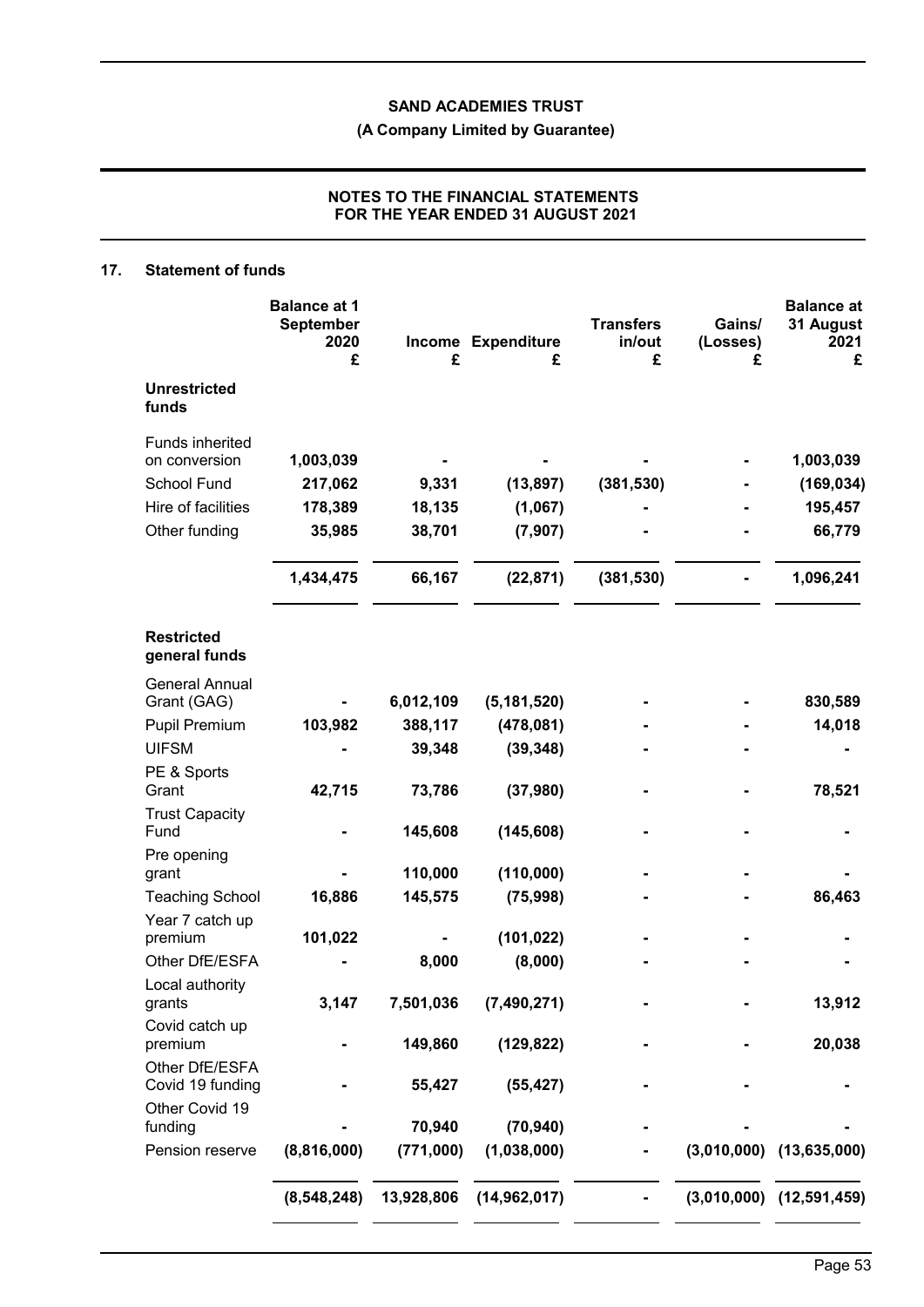#### **(A Company Limited by Guarantee)**

## **NOTES TO THE FINANCIAL STATEMENTS FOR THE YEAR ENDED 31 AUGUST 2021**

### **17. Statement of funds (continued)**

| <b>Restricted fixed</b><br>asset funds |            |            |                |            |             |            |
|----------------------------------------|------------|------------|----------------|------------|-------------|------------|
| Capital grant<br>income                |            | 281,775    |                | (281, 775) |             |            |
| <b>Fixed Asset</b><br>Fund             | 22,355,759 | 2,170,000  | (714, 216)     | 713,439    |             | 24,524,982 |
| Capital<br>Donations                   |            | 50,134     |                | (50, 134)  |             |            |
|                                        | 22,355,759 | 2,501,909  | (714, 216)     | 381,530    |             | 24,524,982 |
| <b>Total Restricted</b><br>funds       | 13,807,511 | 16,430,715 | (15, 676, 233) | 381,530    | (3,010,000) | 11,933,523 |
| <b>Total funds</b>                     | 15,241,986 | 16,496,882 | (15,699,104)   | ۰          | (3,010,000) | 13,029,764 |

The specific purposes for which the funds are to be applied are as follows:

#### Restricted General Funds:

The General Annual Grant is subject to specific expenditure within the Academy's declared objectives. Other DfE/ESFA grants relate to Government funding for the provision of education by the Academy and have been fully expended in the year. Funding is repayable if the Academy does not meet all funding requirements.

The Local Government Pension Scheme is also included within this fund.

#### Restricted Fixed Asset Funds:

These funds relate to the land, buildings, and other fixed assets which are owned by the Academy and used in accordance with the charitable objectives.

#### Unrestricted funds:

Represents income generated by the School (such as lettings and hire facilities) and any other donations or investment income, which is not restricted for any specific purpose and can be spent as determined by the Governing Body.

Transfers between funds relate to amounts expended on fixed assets from unrestricted and restricted funds which have been used for the acquisition of fixed assets during the year.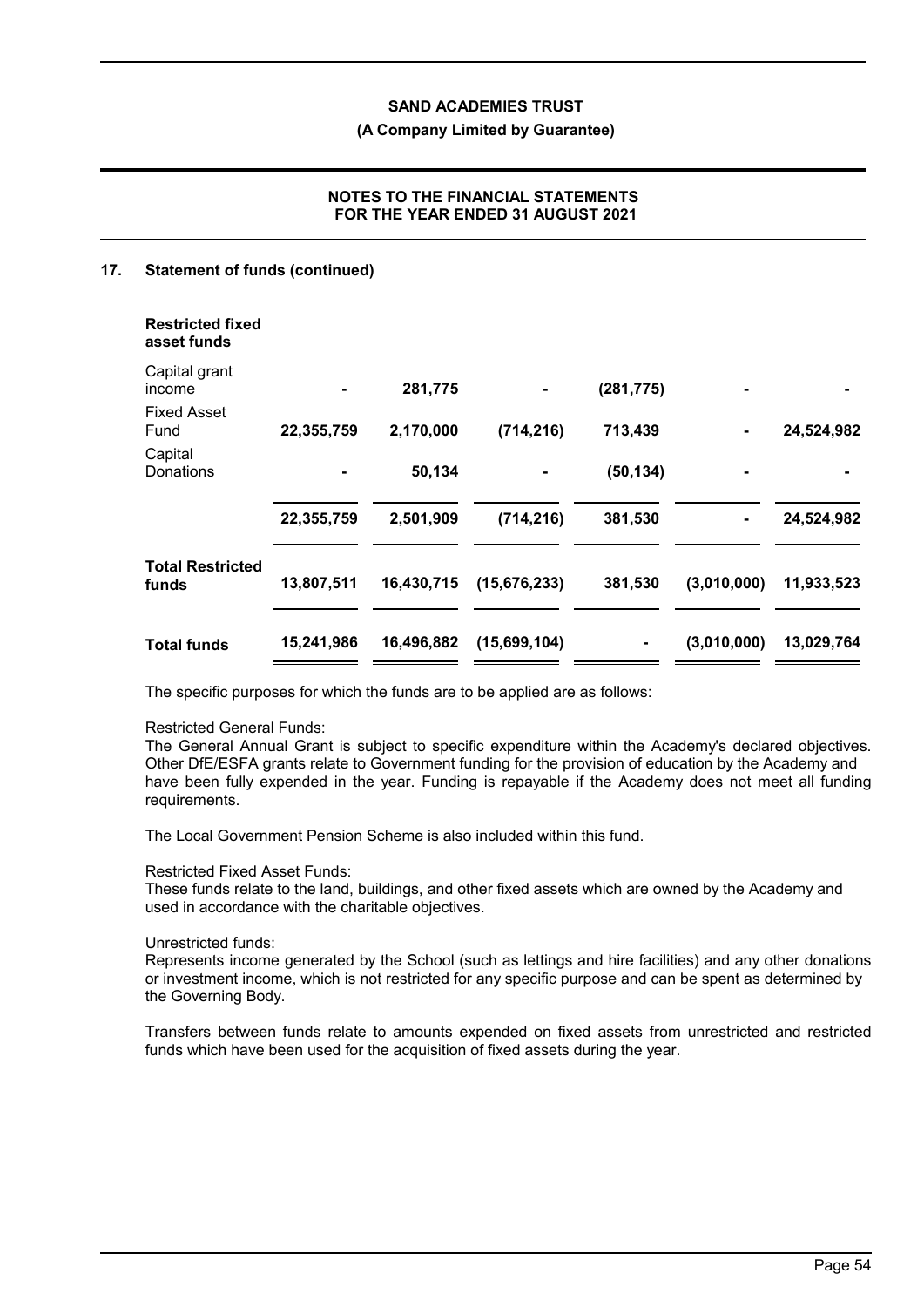## **(A Company Limited by Guarantee)**

## **NOTES TO THE FINANCIAL STATEMENTS FOR THE YEAR ENDED 31 AUGUST 2021**

### **17. Statement of funds (continued)**

Under the funding agreement with the Secretary of State, the Academy Trust was not subject to a limit on the amount of GAG it could carry forward at 31 August 2021.

Comparative information in respect of the preceding year is as follows:

|                                         | <b>Balance</b> at<br>1 September<br>2019<br>£ | Income<br>£ | Expenditure<br>£ | <b>Transfers</b><br>in/out<br>£ | Gains/<br>(Losses)<br>£ | <b>Balance</b> at<br>31 August<br>2020<br>£ |
|-----------------------------------------|-----------------------------------------------|-------------|------------------|---------------------------------|-------------------------|---------------------------------------------|
| <b>Unrestricted</b><br>funds            |                                               |             |                  |                                 |                         |                                             |
| <b>Funds inherited</b><br>on conversion | 575,870                                       | 721,961     |                  | (294, 792)                      |                         | 1,003,039                                   |
| School Fund                             | 37,758                                        | 178,485     |                  | 819                             |                         | 217,062                                     |
| Hire of facilities                      | 21,825                                        | 156,564     |                  |                                 |                         | 178,389                                     |
| Other funding                           | (236)                                         | 38,410      | (2, 189)         |                                 |                         | 35,985                                      |
|                                         | 635,217                                       | 1,095,420   | (2, 189)         | (293, 973)                      |                         | 1,434,475                                   |
| Restricted<br>general funds             |                                               |             |                  |                                 |                         |                                             |
| <b>General Annual</b>                   |                                               |             |                  |                                 |                         |                                             |
| Grant (GAG)                             |                                               | 3,943,398   | (3,970,090)      | 26,692                          |                         |                                             |
| <b>Pupil Premium</b>                    | 13,841                                        | 273,580     | (226, 294)       | 42,855                          |                         | 103,982                                     |
| High needs top<br>up funding            |                                               | 4,195,787   | (4, 195, 787)    |                                 |                         |                                             |
| <b>SEN</b> funding                      |                                               | 207,231     | (207, 231)       |                                 |                         |                                             |
| Funds inherited                         |                                               |             |                  |                                 |                         |                                             |
| on conversion                           |                                               | 127,615     | (66, 782)        | (60, 833)                       |                         |                                             |
| <b>Teaching School</b>                  | 14,434                                        | 98,271      | (95, 819)        |                                 |                         | 16,886                                      |
| Year 7 catch up<br>premium              |                                               | 22,500      | (3, 583)         | 82,105                          |                         | 101,022                                     |
| PE & Sports<br>Grant                    |                                               | 40,140      | (27, 316)        | 29,891                          |                         | 42,715                                      |
| COVID-19<br>Exceptional                 |                                               |             |                  |                                 |                         |                                             |
| Funding                                 |                                               | 78,304      | (78, 304)        |                                 |                         |                                             |
| Other funding                           |                                               | 499,882     | (499, 882)       | 3,147                           |                         | 3,147                                       |
| Pension reserve                         | (7,066,000)                                   | (1,404,000) | (748,000)        |                                 | 402,000                 | (8, 816, 000)                               |
|                                         | (7,037,725)                                   | 8,082,708   | (10, 119, 088)   | 123,857                         | 402,000                 | (8, 548, 248)                               |
|                                         |                                               |             |                  |                                 |                         |                                             |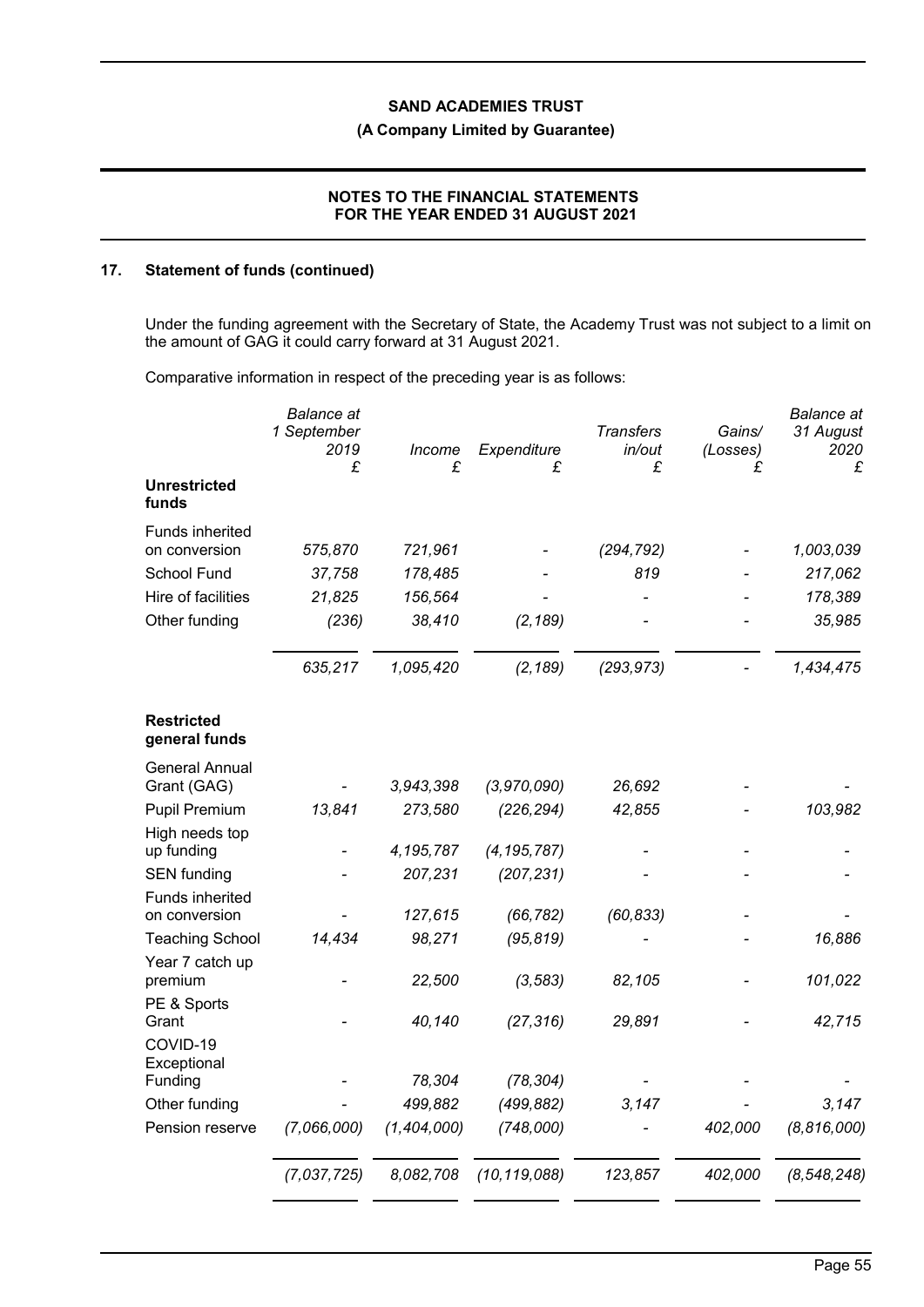## **(A Company Limited by Guarantee)**

## **NOTES TO THE FINANCIAL STATEMENTS FOR THE YEAR ENDED 31 AUGUST 2021**

# **17. Statement of funds (continued)**

| <b>Restricted fixed</b><br>asset funds |            |            |                |            |         |              |
|----------------------------------------|------------|------------|----------------|------------|---------|--------------|
| Capital grant<br>income                |            | 278,855    |                | (278, 855) |         |              |
| <b>Fixed Asset</b><br>Fund             | 12,934,988 | 9,325,000  | (450, 107)     | 545,878    |         | 22, 355, 759 |
| Capital<br>Donations                   |            | 96,907     |                | (96, 907)  |         |              |
|                                        | 12,934,988 | 9,700,762  | (450, 107)     | 170,116    |         | 22, 355, 759 |
| <b>Total Restricted</b><br>funds       | 5,897,263  | 17,783,470 | (10, 569, 195) | 293,973    | 402,000 | 13,807,511   |
| <b>Total funds</b>                     | 6,532,480  | 18,878,890 | (10, 571, 384) |            | 402,000 | 15,241,986   |

## **Total funds analysis by academy**

Fund balances at 31 August 2021 were allocated as follows:

|                | £             |
|----------------|---------------|
| 750,721        | 486,142       |
| 13,702         | 162,428       |
| 496,163        | 327,899       |
| 707,402        | 725,758       |
| 171,794        |               |
| 2,139,782      | 1,702,227     |
| 24,524,982     | 22, 355, 759  |
| (13, 635, 000) | (8, 816, 000) |
| 13,029,764     | 15,241,986    |
|                | £             |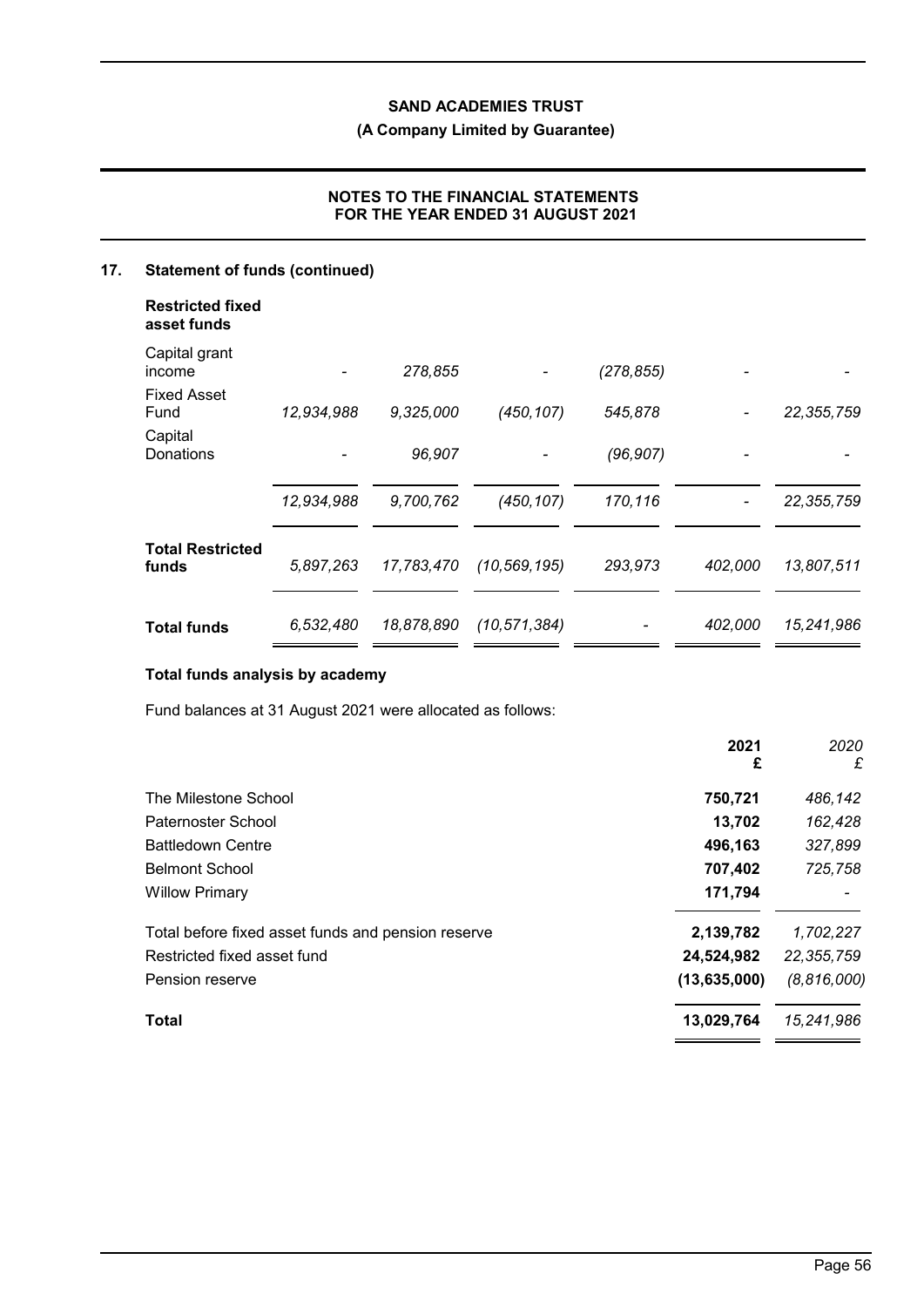## **(A Company Limited by Guarantee)**

## **NOTES TO THE FINANCIAL STATEMENTS FOR THE YEAR ENDED 31 AUGUST 2021**

## **17. Statement of funds (continued)**

## **Total cost analysis by academy**

Expenditure incurred by each academy during the year was as follows:

|                          | <b>Teaching</b><br>and<br>educational<br>support<br>staff costs<br>£ | Other<br>support<br>staff costs<br>£ | <b>Educational</b><br>supplies<br>£ | Other costs<br>excluding<br>depreciation<br>£ | Total<br>2021<br>£ |
|--------------------------|----------------------------------------------------------------------|--------------------------------------|-------------------------------------|-----------------------------------------------|--------------------|
| The Milestone School     | 5,669,613                                                            | 566,024                              | 363,699                             | 447,413                                       | 7,046,749          |
| Paternoster School       | 1,242,604                                                            | 147,174                              | 55,035                              | 211,950                                       | 1,656,763          |
| <b>Battledown Centre</b> | 983,166                                                              | 178,976                              | 65,934                              | 123,574                                       | 1,351,650          |
| <b>Belmont School</b>    | 2,348,417                                                            | 271,942                              | 206,009                             | 208,577                                       | 3,034,945          |
| <b>Willow Primary</b>    | 468,784                                                              | 34,283                               | 49,490                              | 97,928                                        | 650,485            |
| <b>Teaching School</b>   | 35,914                                                               | 9,209                                | 30,875                              |                                               | 75,998             |
| <b>Central Funds</b>     |                                                                      | 872,681                              | 102,539                             | 193,078                                       | 1,168,298          |
| <b>Academy Trust</b>     | 10,748,498                                                           | 2,080,289                            | 873,581                             | 1,282,520                                     | 14,984,888         |

Comparative information in respect of the preceding year is as follows:

|                          | Teaching<br>and<br>educational<br>support staff<br>costs<br>£ | Other<br>support staff<br>costs<br>£ | Educational<br>supplies<br>£ | Other costs<br>excluding<br>depreciation<br>£ | Total<br>2020<br>£ |
|--------------------------|---------------------------------------------------------------|--------------------------------------|------------------------------|-----------------------------------------------|--------------------|
| The Milestone School     | 5,729,390                                                     | 590,488                              | 291,782                      | 447,033                                       | 7,058,693          |
| Paternoster School       | 962,442                                                       | 222,264                              | 72,849                       | 114,761                                       | 1,372,316          |
| <b>Battledown Centre</b> | 277,537                                                       | 83,131                               | 5,908                        | 76,952                                        | 443,528            |
| <b>Belmont School</b>    | 287,022                                                       | 68,467                               | 4,487                        | 42,945                                        | 402,921            |
| <b>Teaching School</b>   | 41,156                                                        | 16,163                               | 38,500                       |                                               | 95,819             |
| Central funds            |                                                               | 603,000                              |                              | 145,000                                       | 748,000            |
| <b>Academy Trust</b>     | 7,297,547                                                     | 1,583,513                            | 413,526                      | 826,691                                       | 10,121,277         |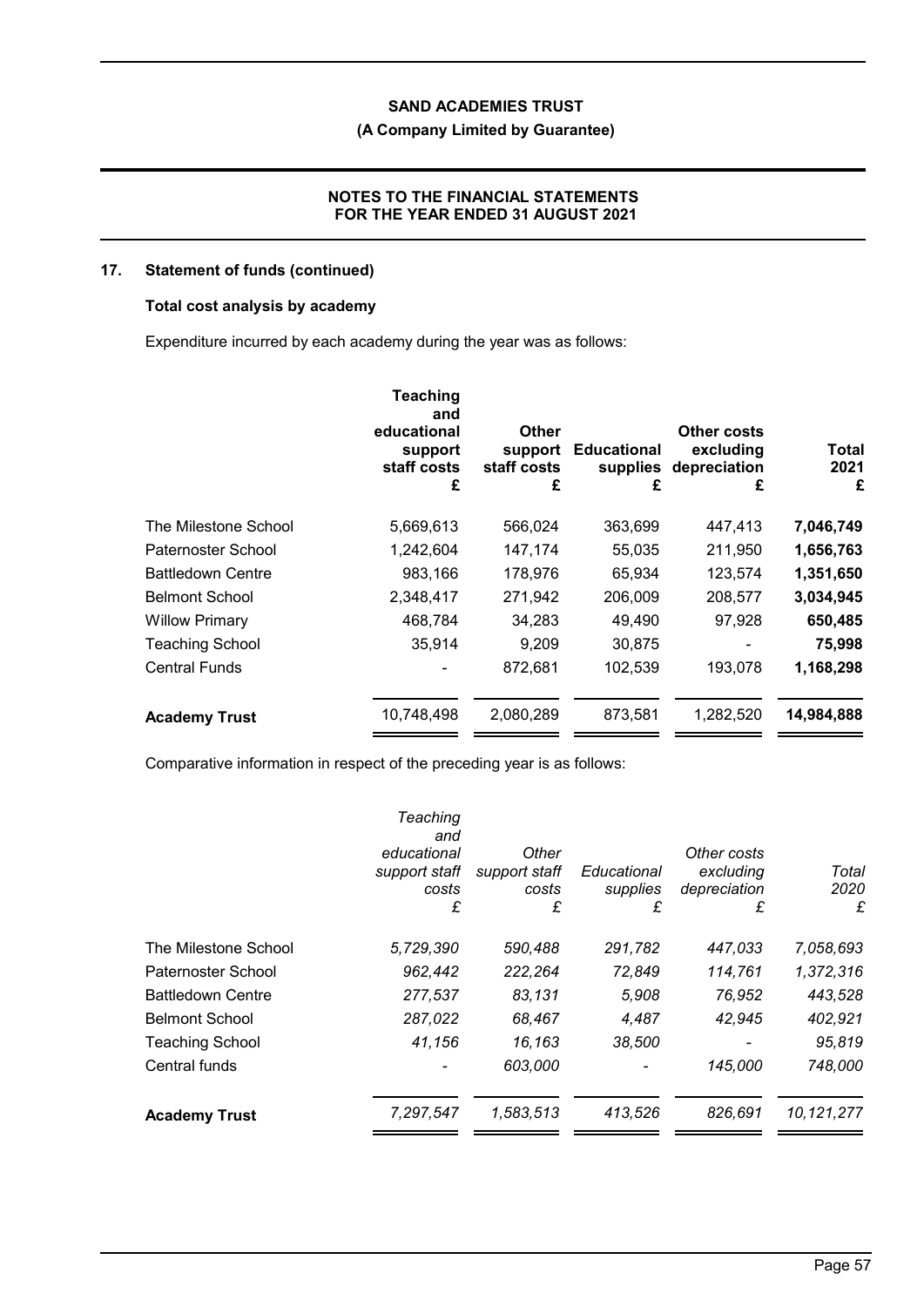## **(A Company Limited by Guarantee)**

## **NOTES TO THE FINANCIAL STATEMENTS FOR THE YEAR ENDED 31 AUGUST 2021**

## **18. Analysis of net assets between funds**

### **Analysis of net assets between funds - current year**

| <b>Unrestricted</b><br>funds<br>2021<br>£ | <b>Restricted</b><br>funds<br>2021<br>£ | <b>Restricted</b><br>fixed asset<br>funds<br>2021<br>£ | Total<br>funds<br>2021<br>£ |
|-------------------------------------------|-----------------------------------------|--------------------------------------------------------|-----------------------------|
|                                           |                                         | 24.524.982                                             | 24,524,982                  |
| 1,096,241                                 | 2,165,994                               | $\blacksquare$                                         | 3,262,235                   |
|                                           | (1, 122, 453)                           | ٠                                                      | (1, 122, 453)               |
| ۰.                                        | (13,635,000)                            | $\overline{\phantom{a}}$                               | (13, 635, 000)              |
| 1.096.241                                 | (12,591,459)                            | 24,524,982                                             | 13,029,764                  |
|                                           |                                         |                                                        |                             |

## **Analysis of net assets between funds - prior year**

|                                        |              |               | Restricted     |               |
|----------------------------------------|--------------|---------------|----------------|---------------|
|                                        | Unrestricted | Restricted    | fixed asset    | Total         |
|                                        | funds        | funds         | funds          | funds         |
|                                        | 2020         | 2020          | 2020           | 2020          |
|                                        | £            | £             | £              | £             |
| Tangible fixed assets                  |              |               | 22, 355, 759   | 22, 355, 759  |
| <b>Current assets</b>                  | 1,434,475    | 1,143,531     | $\blacksquare$ | 2,578,006     |
| Creditors due within one year          |              | (875, 779)    |                | (875, 779)    |
| Provisions for liabilities and charges |              | (8, 816, 000) |                | (8, 816, 000) |
| Total                                  | 1,434,475    | (8, 548, 248) | 22,355,759     | 15,241,986    |
|                                        |              |               |                |               |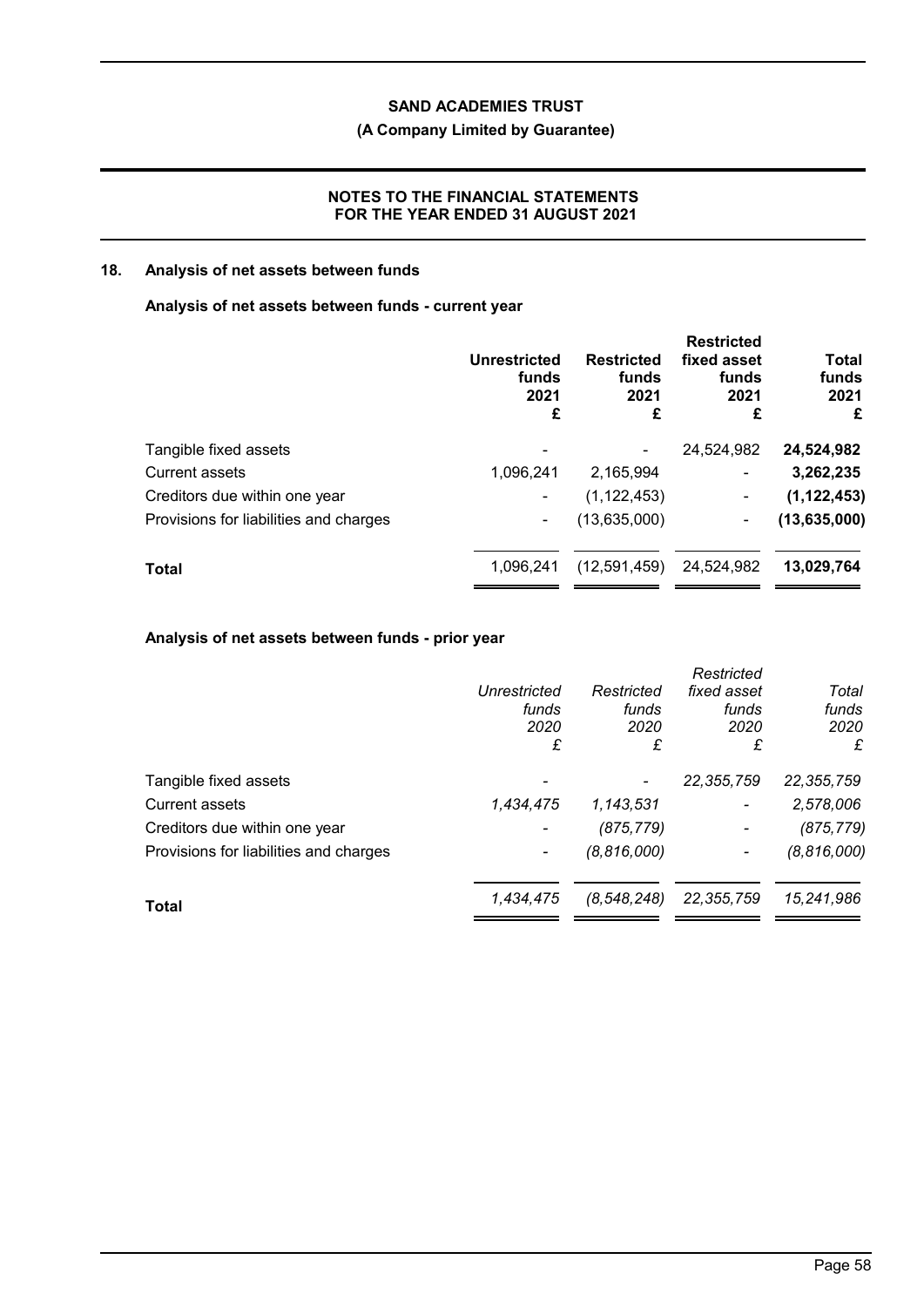**(A Company Limited by Guarantee)**

## **NOTES TO THE FINANCIAL STATEMENTS FOR THE YEAR ENDED 31 AUGUST 2021**

## **19. Reconciliation of net income to net cash flow from operating activities**

|     |                                                                    | 2021<br>£     | 2020<br>£     |
|-----|--------------------------------------------------------------------|---------------|---------------|
|     | Net income for the year (as per Statement of Financial Activities) | 797,778       | 8,307,506     |
|     | <b>Adjustments for:</b>                                            |               |               |
|     | Depreciation charges                                               | 714,216       | 450,107       |
|     | Decrease/(increase) in debtors                                     | 1,000,396     | (611, 522)    |
|     | Increase in creditors                                              | 246,674       | 458,770       |
|     | Capital grants from DfE and other capital income                   | (281, 775)    | (278, 854)    |
|     | Defined benefit pension scheme obligation inherited                | 771,000       | 1,404,000     |
|     | Defined benefit pension scheme cost less contributions payable     | 875,000       | 603,000       |
|     | Defined benefit pension scheme finance cost                        | 163,000       | 145,000       |
|     | <b>Bank interest</b>                                               |               | (298)         |
|     | Net cash provided by operating activities                          | 4,286,289     | 10,477,709    |
| 20. | Cash flows from financing activities                               |               |               |
|     |                                                                    | 2021<br>£     | 2020          |
|     | <b>Bank interest</b>                                               |               | £<br>298      |
|     |                                                                    |               |               |
|     | Net cash provided by financing activities                          |               | 298           |
| 21. | Cash flows from investing activities                               |               |               |
|     |                                                                    | 2021<br>£     | 2020<br>£     |
|     | Transferred on conversion                                          | (2, 170, 000) | (9, 325, 000) |
|     | Purchase of tangible fixed assets                                  | (713, 439)    | (545, 878)    |
|     | Capital grants from DfE Group and other capital income             | 281,775       | 278,854       |
|     | Net cash used in investing activities                              | (2,601,664)   | (9, 592, 024) |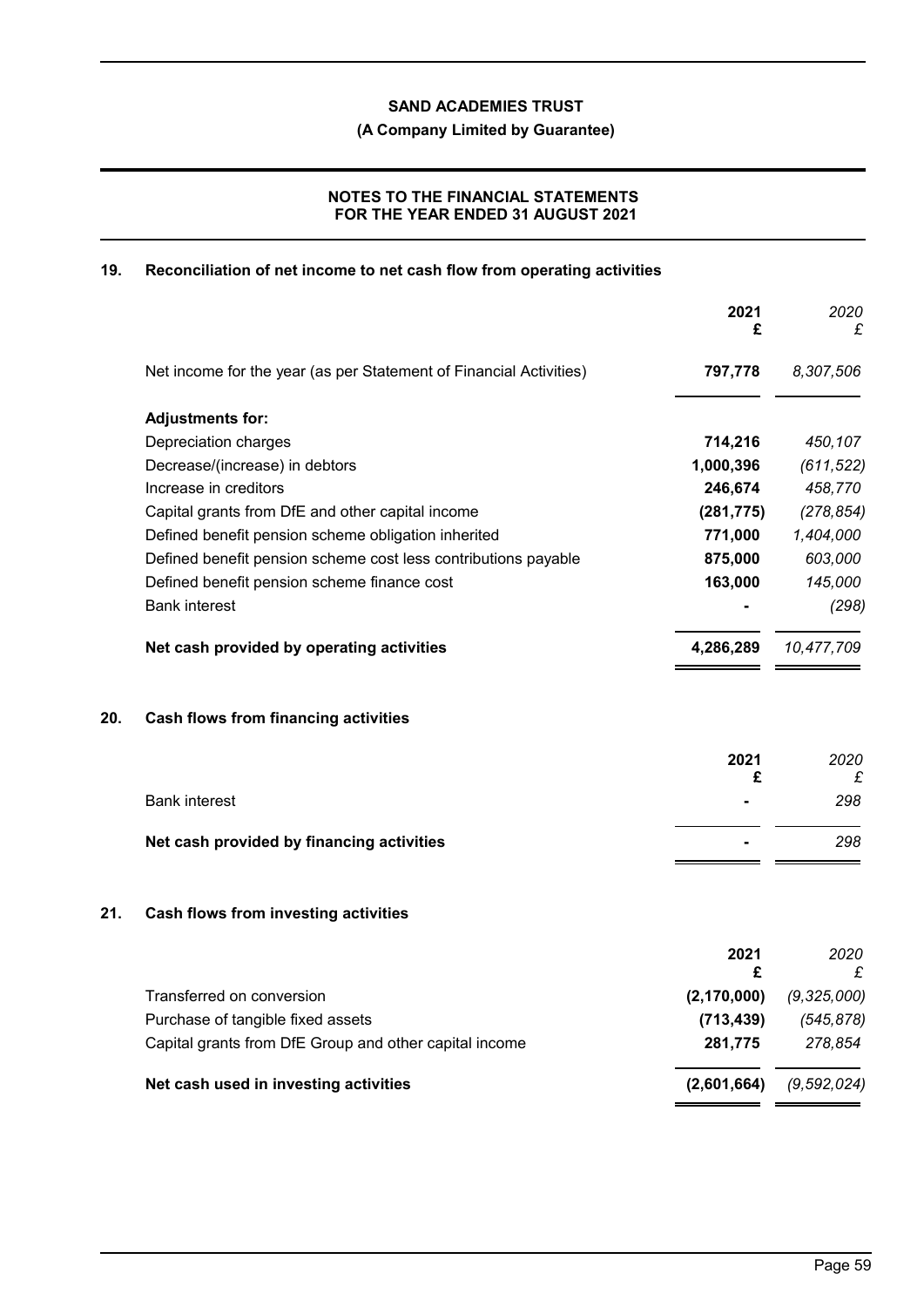## **(A Company Limited by Guarantee)**

## **NOTES TO THE FINANCIAL STATEMENTS FOR THE YEAR ENDED 31 AUGUST 2021**

## **22. Analysis of cash and cash equivalents**

| 2.991.261 | 1,306,636 |
|-----------|-----------|
| 2.991.261 | 1,306,636 |
|           |           |

## **23. Analysis of changes in net debt**

|                          | At 1<br><b>September</b><br>2020<br>£ |           | At 31<br><b>Cash flows August 2021</b> |
|--------------------------|---------------------------------------|-----------|----------------------------------------|
| Cash at bank and in hand | 1,306,636                             | 1,684,625 | 2,991,261                              |
|                          | 1,306,636                             | 1,684,625 | 2,991,261                              |
|                          |                                       |           |                                        |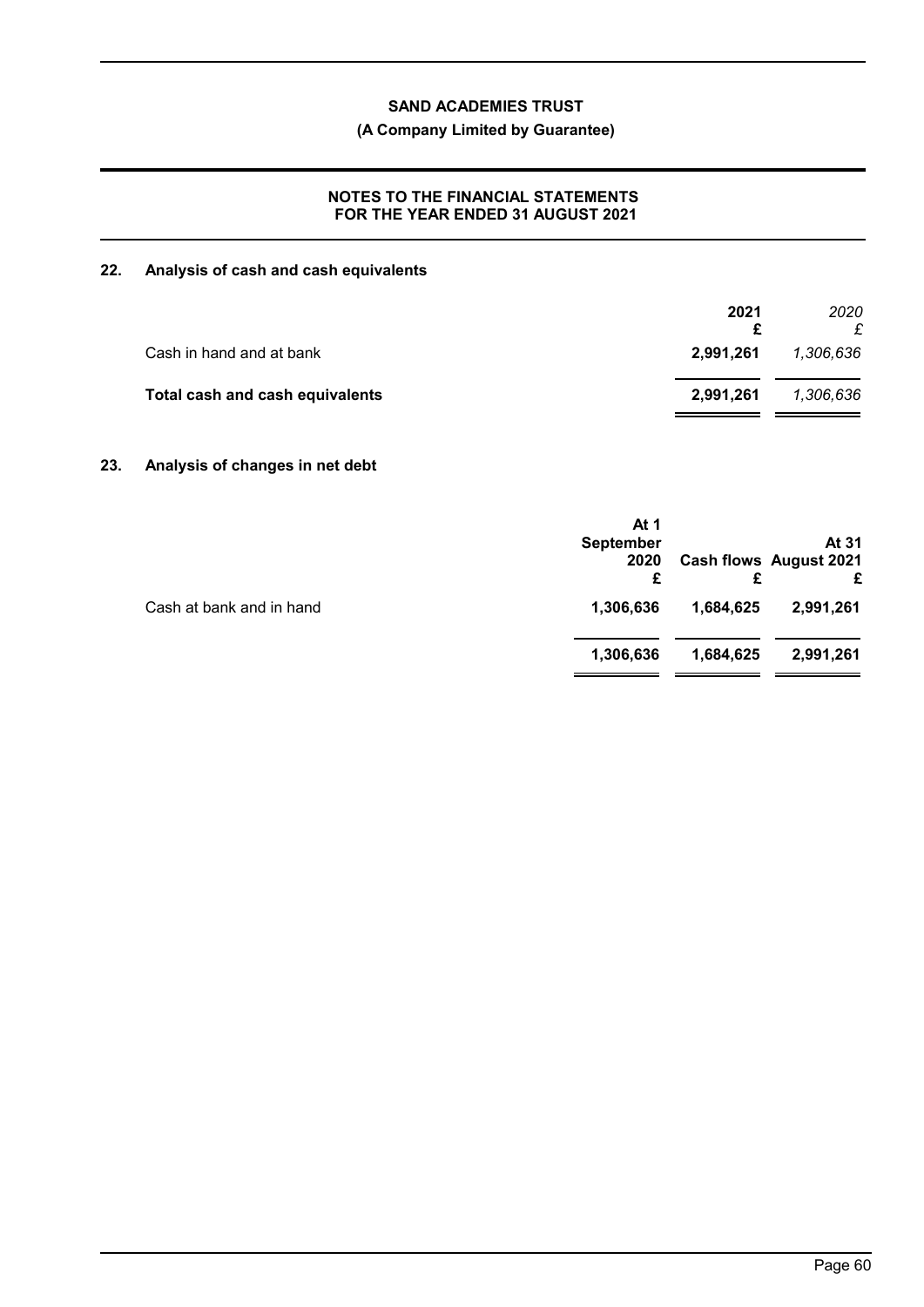#### **(A Company Limited by Guarantee)**

#### **NOTES TO THE FINANCIAL STATEMENTS FOR THE YEAR ENDED 31 AUGUST 2021**

#### **24. Conversion to an academy trust**

On 1 April 2021 Willow Primary Academy converted to academy trust status under the Academies Act 2010 and all the operations and assets and liabilities were transferred to SAND Academies Trust from Gloucestershire County Council for £NIL consideration.

The transfer has been accounted for as a combination that is in substance a gift. The assets and liabilities transferred were valued at their fair value and recognised in the Balance Sheet under the appropriate heading with a corresponding net amount recognised as a net gain in the Statement of Financial Activities as Income from Donations and Capital Grants - transfer from local authority on conversion.

The following table sets out the fair values of the identifiable assets and liabilities transferred and an analysis of their recognition in the Statement of Financial Activities.

| <b>Tangible fixed assets</b>                                  | <b>Restricted</b><br>funds<br>£ | <b>Restricted</b><br>fixed asset<br>funds<br>£ | <b>Total</b><br>funds<br>£ |
|---------------------------------------------------------------|---------------------------------|------------------------------------------------|----------------------------|
| Freehold land and buildings<br><b>Non-current liabilities</b> |                                 | 2,170,000                                      | 2,170,000                  |
| <b>LGPS liability</b>                                         | (771,000)                       | ۰                                              | (771,000)                  |
| Net (liabilities)/assets                                      | (771,000)                       | 2,170,000                                      | 1,399,000                  |

#### **25. Pension commitments**

The Academy Trust's employees belong to two principal pension schemes: the Teachers' Pension Scheme England and Wales (TPS) for academic and related staff; and the Local Government Pension Scheme (LGPS) for non-teaching staff, which is managed by Gloucestershire County Council. Both are multi-employer defined benefit schemes.

The latest actuarial valuation of the TPS related to the period ended 31 March 2016 and of the LGPS 31 March 2019.

Contributions amounting to £265,723 were payable to the schemes at 31 August 2021 *(2020 - £209,427)* and are included within creditors.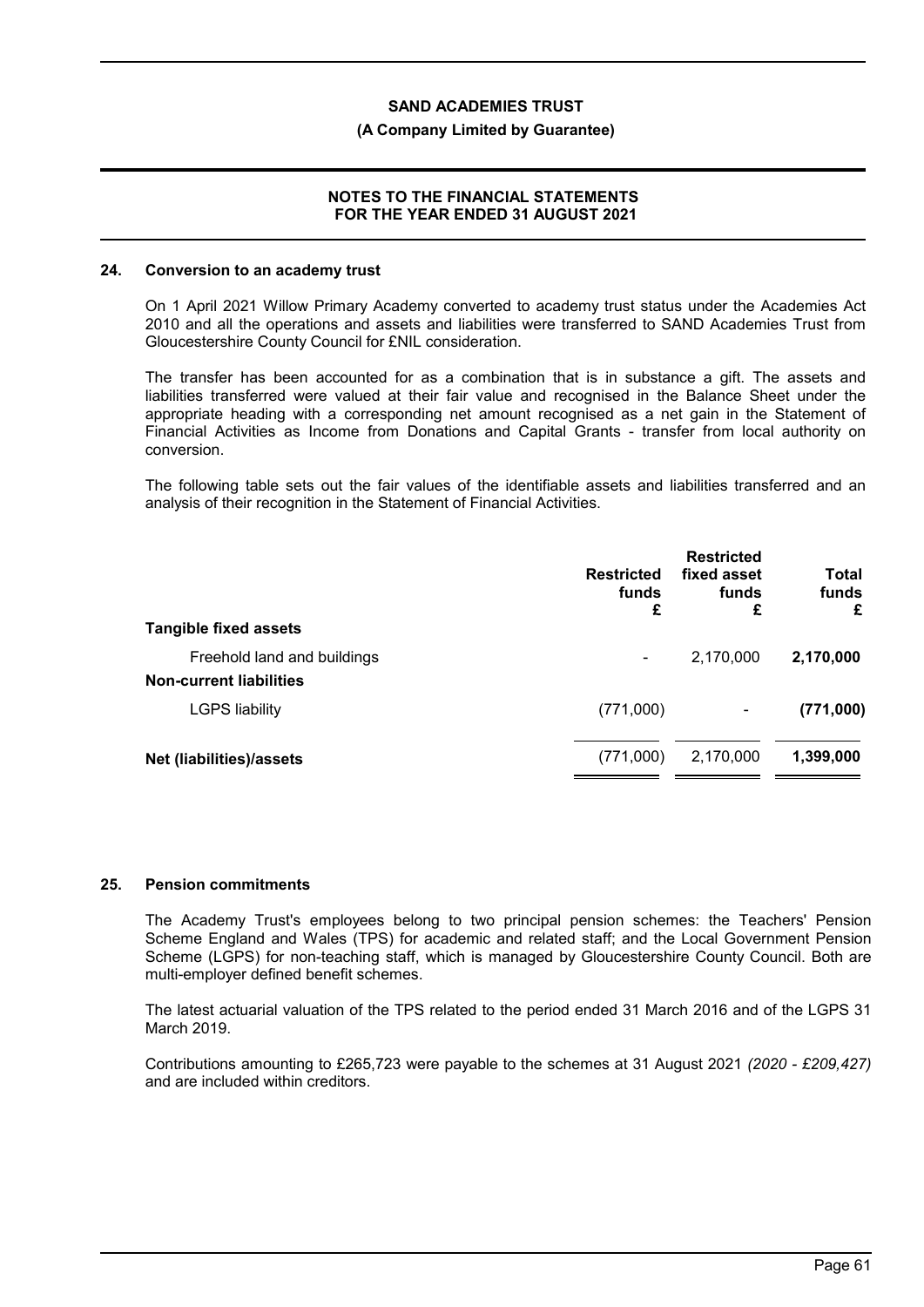#### **(A Company Limited by Guarantee)**

### **NOTES TO THE FINANCIAL STATEMENTS FOR THE YEAR ENDED 31 AUGUST 2021**

#### **25. Pension commitments (continued)**

#### **Teachers' Pension Scheme**

The Teachers' Pension Scheme (TPS) is a statutory, contributory, defined benefit scheme, governed by the Teachers' Pension Scheme Regulations 2014. Membership is automatic for full-time teachers in academies. All teachers have the option to opt-out of the TPS following enrolment.

The TPS is an unfunded scheme to which both the member and employer makes contributions, as a percentage of salary - these contributions are credited to the Exchequer. Retirement and other pension benefits are paid by public funds provided by Parliament.

## **Valuation of the Teachers' Pension Scheme**

The Government Actuary, using normal actuarial principles, conducts a formal actuarial review of the TPS in accordance with the Public Service Pensions (Valuations and Employer Cost Cap) Directions 2014 published by HM Treasury every 4 years. The aim of the review is to specify the level of future contributions. Actuarial scheme valuations are dependent on assumptions about the value of future costs, design of benefits and many other factors. The latest actuarial valuation of the TPS was carried out as at 31 March 2016. The valuation report was published by the Department for Education on 5 March 2019. The key elements of the valuation and subsequent consultation are:

- employer contribution rates set at 23.68% of pensionable pay (including a 0.08% administration levy)
- total scheme liabilities (pensions currently in payment and the estimated cost of future benefits) for service to the effective date of £218,100 million and notional assets (estimated future contributions together with the notional investments held at the valuation date) of £196,100 million, giving a notional past service deficit of £22,000 million
- the SCAPE rate, set by HMT, is used to determine the notional investment return. The current SCAPE rate is 2.4% above the rate of CPI, assumed real rate of return is 2.4% in excess of prices and 2% in excess of earnings. The rate of real earnings growth is assumed to be 2.2%. The assumed nominal rate of return including earnings growth is 4.45%.

The next valuation result is due to be implemented from 1 April 2023.

The employer's pension costs paid to TPS in the year amounted to £873,596 *(2020 - £528,636)*.

A copy of the valuation report and supporting documentation is on the Teachers' Pensions website (https://www.teacherspensions.co.uk/news/employers/2019/04/teachers-pensions-valuation-report.aspx).

Under the definitions set out in FRS 102, the TPS is an unfunded multi-employer pension scheme. The Academy Trust has accounted for its contributions to the scheme as if it were a defined contribution scheme. The Academy Trust has set out above the information available on the scheme.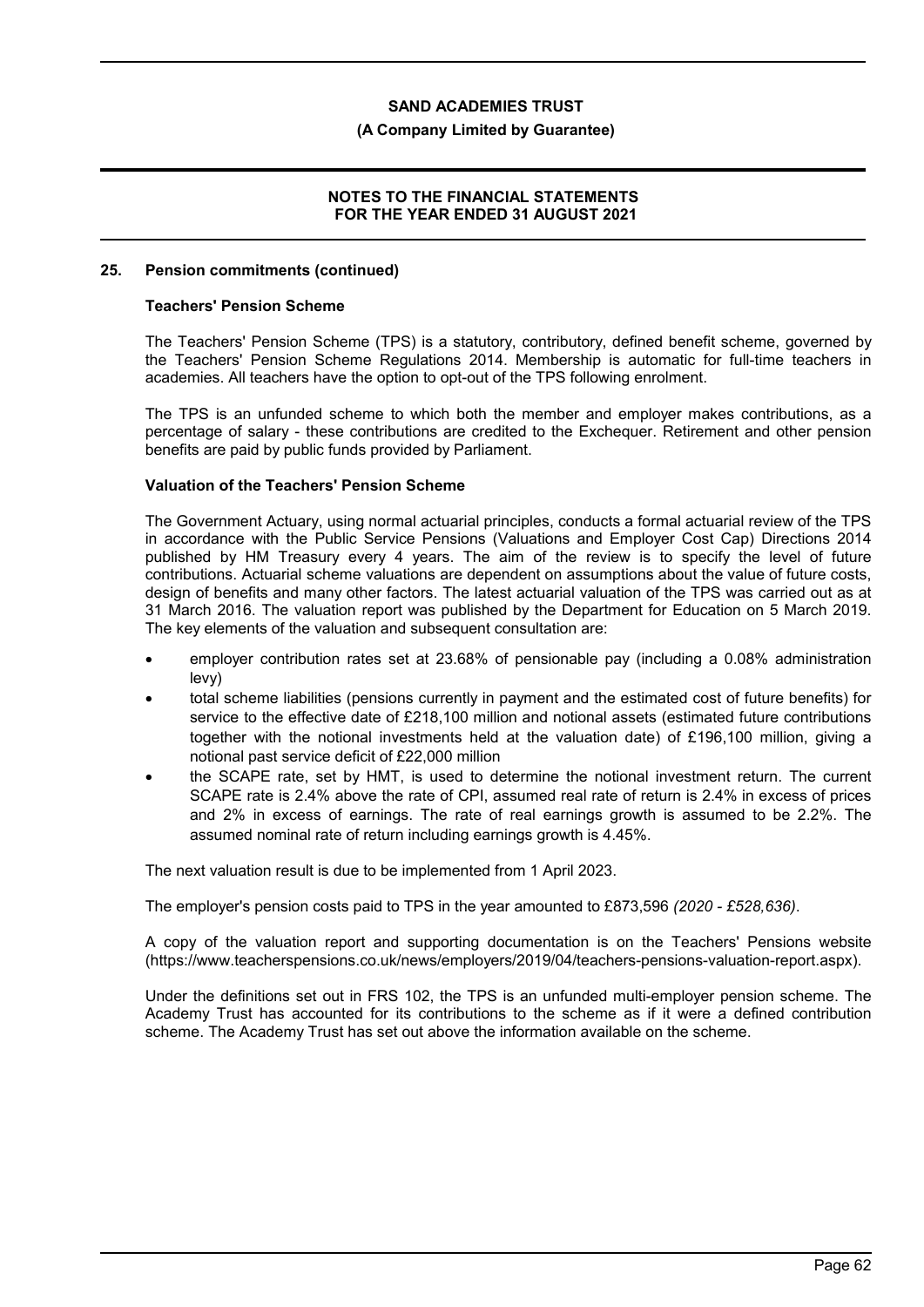#### **(A Company Limited by Guarantee)**

### **NOTES TO THE FINANCIAL STATEMENTS FOR THE YEAR ENDED 31 AUGUST 2021**

#### **25. Pension commitments (continued)**

#### **Local Government Pension Scheme**

The LGPS is a funded defined benefit pension scheme, with the assets held in separate trusteeadministered funds. The total contribution made for the year ended 31 August 2021 was £1,787,006 *(2020 - £1,247,265)*, of which employer's contributions totalled £1,501,934 *(2020 - £1,049,771)* and employees' contributions totalled £ 285,072 *(2020 - £197,495)*. The agreed contribution rates for future years are 30.5 per cent for employers and 5.5-12.5 per cent for employees.

As described in note 24 the LGPS obligation relates to the employees of the Academy Trust, who were the employees transferred as part of the conversion from the maintained school and new employees who were eligible to, and did, join the Scheme in the year. The obligation in respect of employees who transferred on conversion represents their cumulative service at both the predecessor school and the Academy Trust at the balance sheet date.

Parliament has agreed, at the request of the Secretary of State for Education, to a guarantee that, in the event of academy closure, outstanding Local Government Pension Scheme liabilities would be met by the Department for Education. The guarantee came into force on 18 July 2013.

#### **Principal actuarial assumptions**

|                                      | 2021 | 2020 |
|--------------------------------------|------|------|
|                                      | %    | ℅    |
| Discount rate for scheme liabilities | 1.65 | 1.7  |
| Rate of increase in salaries         | 3.2  | 2.5  |
| Inflation assumption (CPI)           | 2.9  | 2.2  |

The current mortality assumptions include sufficient allowance for future improvements in mortality rates. The assumed life expectations on retirement age 65 are:

|                       | 2021  | 2020  |
|-----------------------|-------|-------|
|                       | Years | Years |
| <b>Retiring today</b> |       |       |
| Males                 | 21.9  | 21.7  |
| Females               | 24.3  | 23.9  |
| Retiring in 20 years  |       |       |
| Males                 | 22.9  | 22.4  |
| Females               | 26.0  | 25.3  |
|                       |       |       |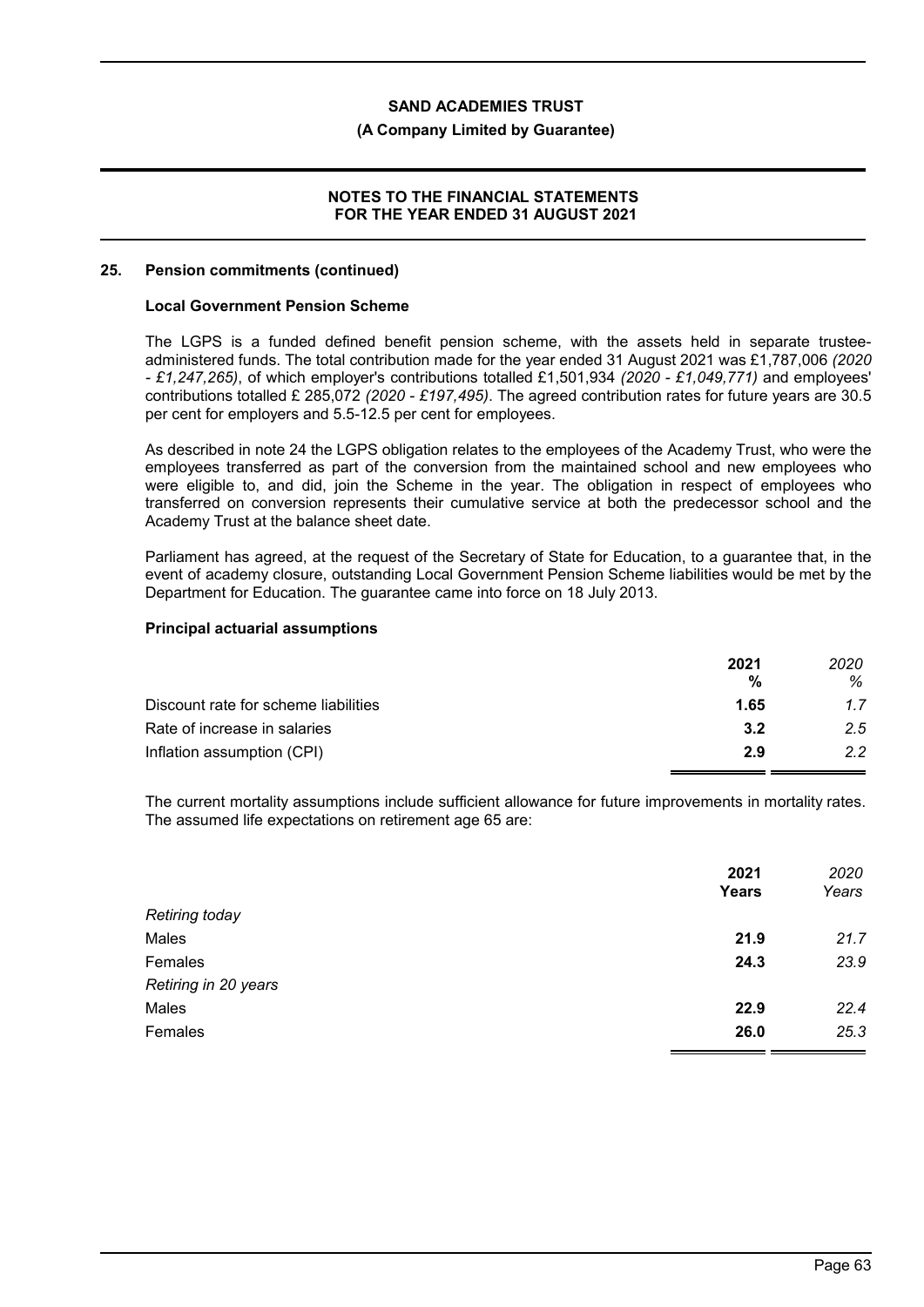## **(A Company Limited by Guarantee)**

## **NOTES TO THE FINANCIAL STATEMENTS FOR THE YEAR ENDED 31 AUGUST 2021**

#### **25. Pension commitments (continued)**

### **Sensitivity analysis**

|                                                  | 2021  | 2020  |
|--------------------------------------------------|-------|-------|
|                                                  | £000  | £000  |
| 0.5% decrease in real discount rate              | 3.485 | 2,355 |
| 0.5% increase in the salary increase rate        | 360   | 288   |
| 0.5% increase in the pension increase rate (CPI) | 3.075 | 2.022 |

## **Share of scheme assets**

The Academy Trust's share of the assets in the scheme was:

| 2021<br>£  | 2020<br>£ |
|------------|-----------|
| 9,058,000  | 5,674,000 |
| 2,717,400  | 1,977,000 |
| 905,800    | 688,000   |
| 258,800    | 258,000   |
| 12,940,000 | 8,597,000 |
|            |           |

The actual return on scheme assets was £166,000 *(2020 - £124,000)*.

The amounts recognised in the Statement of Financial Activities are as follows:

|                                                                  | 2021<br>£   | 2020<br>£   |
|------------------------------------------------------------------|-------------|-------------|
| Current service cost                                             | (2,378,000) | (1,653,000) |
| Interest income                                                  | 166,000     | 123,000     |
| Interest cost                                                    | (329,000)   | (268,000)   |
| Liability transferred in on existing academies joining the Trust | (771,000)   | (1,404,000) |
| Actuarial (loss)/gain                                            | (3,010,000) | 402,000     |
| Total amount recognised in the Statement of Financial Activities | (6,322,000) | (2,800,000) |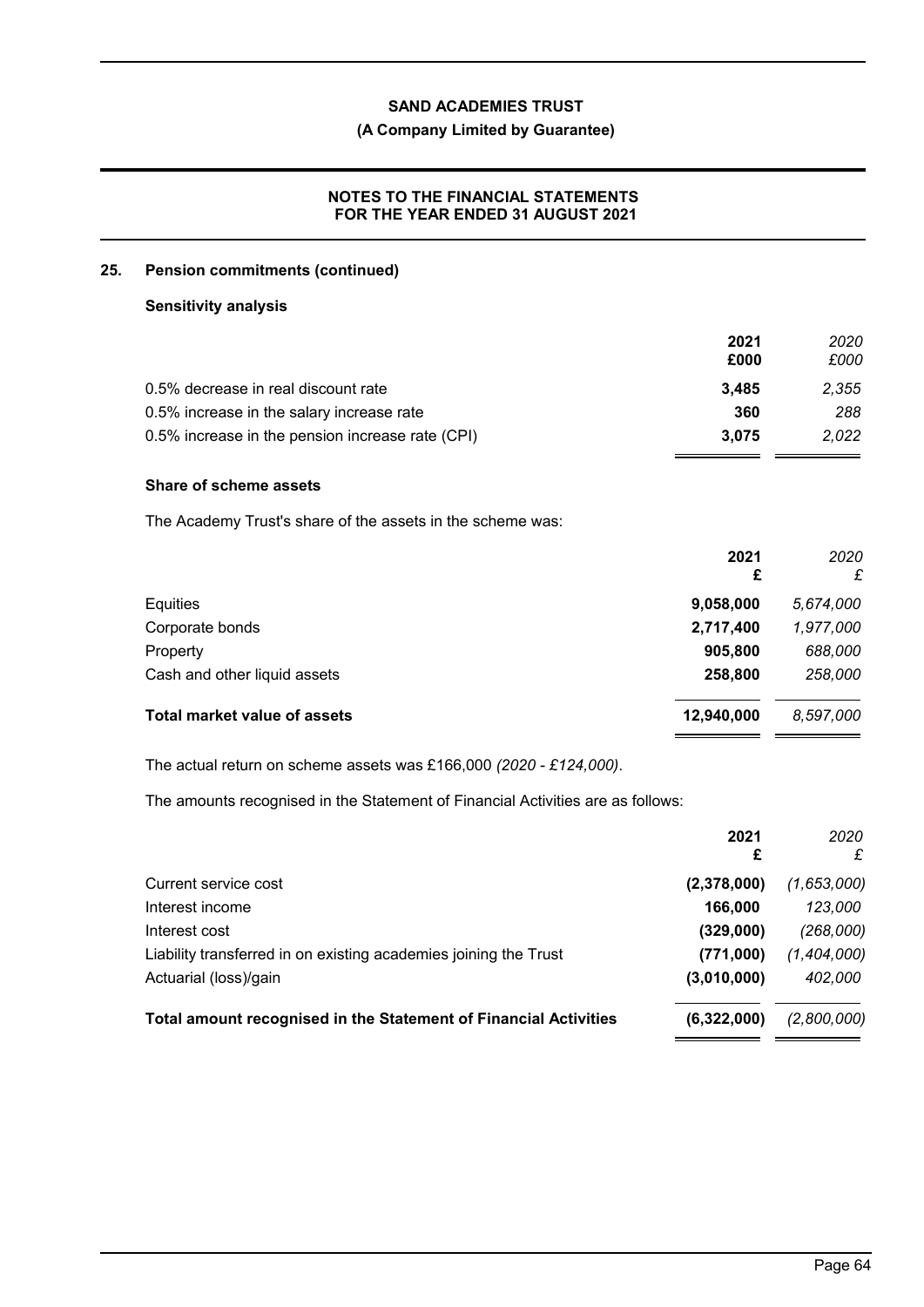## **(A Company Limited by Guarantee)**

## **NOTES TO THE FINANCIAL STATEMENTS FOR THE YEAR ENDED 31 AUGUST 2021**

### **25. Pension commitments (continued)**

Changes in the present value of the defined benefit obligations were as follows:

|                                                        | 2021<br>£  | 2020<br>£  |
|--------------------------------------------------------|------------|------------|
| At 1 September                                         | 17,413,000 | 12,475,000 |
| Interest cost                                          | 329,000    | 268,000    |
| Employee contributions                                 | 286,000    | 198,000    |
| Current service cost                                   | 2,378,000  | 1,653,000  |
| Changes in financial assumptions                       | 4,699,000  | (267,000)  |
| Transferred in on existing academies joining the Trust | 1,470,000  | 3,086,000  |
| At 31 August                                           | 26,575,000 | 17,413,000 |

Changes in the fair value of the Academy Trust's share of scheme assets were as follows:

|                                                        | 2021<br>£  | 2020<br>£ |
|--------------------------------------------------------|------------|-----------|
| At 1 September                                         | 8,597,000  | 5,409,000 |
| Transferred in on existing academies joining the Trust | 699,000    | 1,682,000 |
| Interest income                                        | 166,000    | 123,000   |
| Employer contributions                                 | 1,503,000  | 1,050,000 |
| Employee contributions                                 | 286,000    | 198,000   |
| Return on assets                                       | 1,689,000  | 135,000   |
| At 31 August                                           | 12,940,000 | 8,597,000 |

## **26. Operating lease commitments**

At 31 August 2021 the Academy Trust had commitments to make future minimum lease payments under non-cancellable operating leases as follows:

|                                              | 2021<br>£ | 2020<br>£ |
|----------------------------------------------|-----------|-----------|
| Not later than 1 year                        | 9.552     | 6,952     |
| Later than 1 year and not later than 5 years | 21.704    | 20,856    |
|                                              | 31,256    | 27,808    |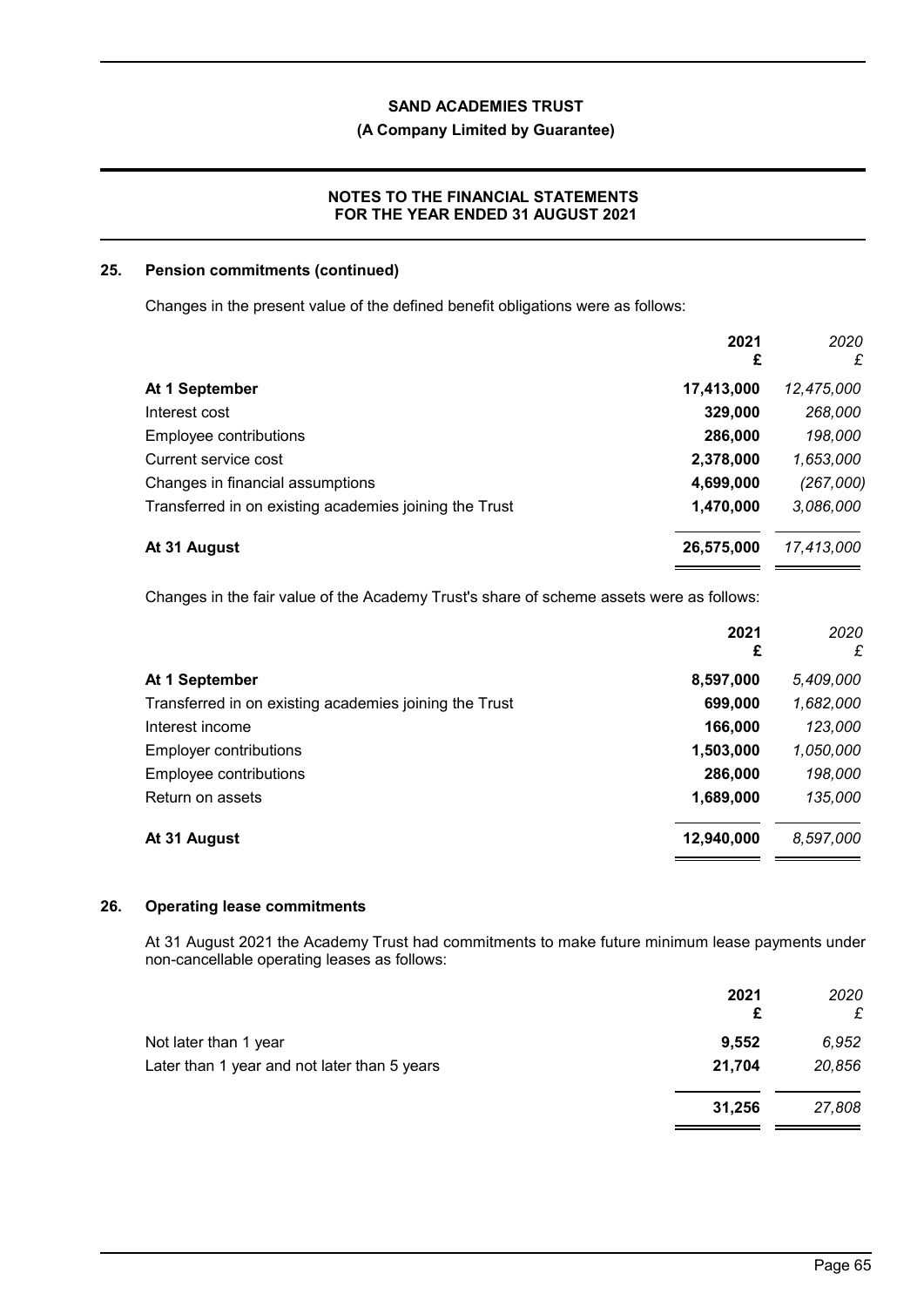#### **(A Company Limited by Guarantee)**

### **NOTES TO THE FINANCIAL STATEMENTS FOR THE YEAR ENDED 31 AUGUST 2021**

#### **27. Members' liability**

Each member of the charitable company undertakes to contribute to the assets of the company in the event of it being wound up while he/she is a member, or within one year after he/she ceases to be a member, such amount as may be required, not exceeding £NIL for the debts and liabilities contracted before he/she ceases to be a member.

#### **28. Related party transactions**

Owing to the nature of the Academy Trust and the composition of the Board of Trustees being drawn from local public and private sector organisations, transactions may take place with organisations in which the trustees have an interest. All transactions involving such organisations are conducted in accordance with the requirements of the Academies Financial Handbook, including notifying the ESFA of all transactions made on or after 1 April 2019 and obtaining their approval where required, and with the Academy Trust's financial regulations and normal procurement procedures relating to connected and related party transactions.

An invoice totalling £3,675 was paid to Cheltenham Bournside School and Sixth Form Centre for water recharges. A Noble (Trustee) is also a Governor of this Trust. No such transactions took place in 2020.

D Young (Trustee) is also a Trustee of Lakeside Primary School. During the year an invoice of £1,950 was paid to Lakeside Primary School for Education Support Services. No such transactions took place in 2020.

C Haslam and L Dance (Trustees) are also Trustees of The Chamwell Centre Charity. During the year, the Trust recharged £38,766 (2020: £955) to The Chamwell Centre Charity for staff and site management costs. £11,064 (202: nil) was outstanding at the year end. The Trust paid invoices of £58,909 to the Chamwell Centre Charity during the year for use of the Chamwell building, £13,936 was outstanding at the year end.

M Wolton (Member) is employed as a Partner at Veale Wasbrough Vizards LLP. During the year to 31 August 2020, £2,023 was paid to Veale Wasbrough Vizards LLP for professional fees. No such transactions took place in the year to 31 August 2021.

During the year to 31 August 2020, an invoice totalling £1,100 was paid to Ease Training for the GovernorHub installation and annual subscription during the previous year. R Levigne (Trustee) was a Director of this company and enabled this transaction. No such transactions took place in the year to 31 August 2021.